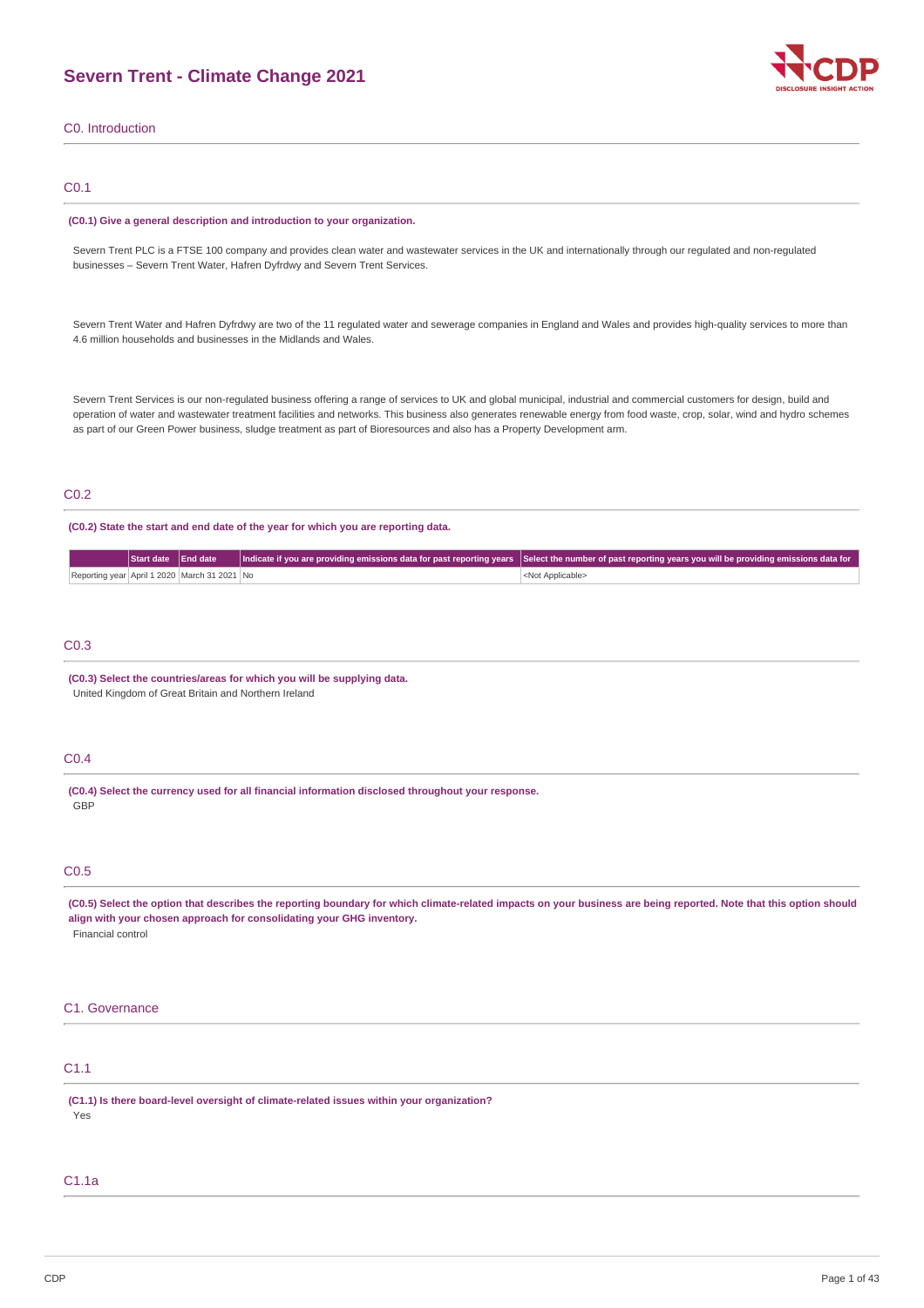## (C1.1a) Identify the position(s) (do not include any names) of the individual(s) on the board with responsibility for climate-related issues.

| <b>Position of</b><br>individual(s)                    | Please explain                                                                                                                                                                                                                                                                                                                                                                                                                                                                                                                                                                                                                                                                                                                                                                                                                                                                                                                                                                                                                                                                                                                                                                                                                                                                                                                                                                                                                                                                                                                                                                                                                                                                                                                                                                                                                                                                                                                                                                                          |
|--------------------------------------------------------|---------------------------------------------------------------------------------------------------------------------------------------------------------------------------------------------------------------------------------------------------------------------------------------------------------------------------------------------------------------------------------------------------------------------------------------------------------------------------------------------------------------------------------------------------------------------------------------------------------------------------------------------------------------------------------------------------------------------------------------------------------------------------------------------------------------------------------------------------------------------------------------------------------------------------------------------------------------------------------------------------------------------------------------------------------------------------------------------------------------------------------------------------------------------------------------------------------------------------------------------------------------------------------------------------------------------------------------------------------------------------------------------------------------------------------------------------------------------------------------------------------------------------------------------------------------------------------------------------------------------------------------------------------------------------------------------------------------------------------------------------------------------------------------------------------------------------------------------------------------------------------------------------------------------------------------------------------------------------------------------------------|
| Board-level<br>committee                               | The Board has overall responsibility for ensuring that risk is managed effectively across the Group and that there is an effective risk management framework in place. The Board and Audit Committee<br>continually review our principal risks, and related controls, including the impact of extreme and unpredictable weather due to climate change. Our sustainability framework, including action on climate<br>change, is signed off by the Chair of the Board. The Corporate Sustainability Committee is responsible reviewing the Group's non-financial risks and opportunities. In 2020-2021, the board oversaw<br>(ARA 2021, P.92): 1) Green Gas strategy - Discussed the Group's green gas strategy for the non-regulated business, including biomethane and green hydrogen. Considered the contribution of the<br>green gas strategy to the Group's 2030 net-zero carbon ambitions and broader environmental commitments. 2) Green recovery - Reviewed the business cases to be included in the Group's Green<br>Recovery ahead of submission to the regulators, in consideration of stakeholder benefits. On 17 May 2021, Ofwat proposed to award the Company £565 million (2017/18 prices) across all of its<br>Green Recovery project proposals. Read more on page 13.                                                                                                                                                                                                                                                                                                                                                                                                                                                                                                                                                                                                                                                                                                                    |
| Board-level<br>committee                               | The Corporate Sustainability Committee provides an overview of the Group's approach to Corporate Sustainability and provides an oversight of the Group's key non-financial risks and opportunities<br>which includes climate change risks and opportunities. The Committee regularly reviews performance against targets and indicators against our sustainability framework including key environmental<br>performance such as climate-related issues i.e. resource productivity (leakage, water efficiency, waste), carbon reduction, energy management and renewable energy generation. The Committee<br>was also involved in the decision to publish the Group's first standalone Sustainability Report in 2020, a commitment set to continue with the release of the 2021 Sustainability Report. During 2019,<br>the Corporate Sustainability Committee reviewed our approach to environmental leadership, including our triple carbon pledge and our plans for climate change adaptation. The Committee also<br>supported the decision to develop science-based targets. During 2020/2021, the committee submitted our Scope 1, 2 and 3 Science Based Targets to the Science Based Targets initiative, launched<br>our employee electric vehicle scheme and Agreed the approach to the Group's Task Force on Climate-related Financial Disclosures ('TCFD') reporting (ARA 2021, p118). The Chair of the Board is a<br>member of this Committee and it is chaired by a Non-Executive Director, who brings both climate change and wider environmental leadership experience to the Board. The Chair of the Corporate<br>Sustainability Committee reports to the Board on its proceedings after each meeting. Membership of the Corporate Sustainability Committee comprises four non-executive Board members. The Board<br>Skills Matrix sets out that the Chair of the Board and Chair of the Corporate Sustainability Committee possess significant Climate-related experience (ARA 2021, p97). |
| Chief<br>Executive<br>Officer<br>(CEO)                 | Our CEO develops and implements the Group's strategy, including our focus on carbon and climate change through our triple carbon pledge. In March 2021, we submitted our proposed Scope 1, 2<br>and 3 emissions targets to the Science Based Targets initiative, committing us to significantly reducing our greenhouse gas emissions by 2030 (ARA 2021, p43). The CEO is invited to attend<br>Corporate Sustainability Committee meetings.                                                                                                                                                                                                                                                                                                                                                                                                                                                                                                                                                                                                                                                                                                                                                                                                                                                                                                                                                                                                                                                                                                                                                                                                                                                                                                                                                                                                                                                                                                                                                             |
| Chief<br>Financial<br>Officer (CFO)                    | Our CFO manages the Group's financial affairs and supports the CEO in the implementation and achievement of the Group's strategic objectives, including investment in, and managing the financial<br>risk of, climate change, carbon reduction and energy management. The CFO is involved in activity such as the decision in 2019 to purchase 100% of our energy needs from renewable sources.                                                                                                                                                                                                                                                                                                                                                                                                                                                                                                                                                                                                                                                                                                                                                                                                                                                                                                                                                                                                                                                                                                                                                                                                                                                                                                                                                                                                                                                                                                                                                                                                         |
| <b>Board Chair</b>                                     | Our appointed Chair sits on the Corporate Sustainability Committee. The Chair is responsible for signing off our sustainability framework, which sets out our approach to climate change - both<br>adapting and mitigating against it. The Board approved the Chair's role specification and one of the key skillsets sought was sustainability expertise. The current Chair possesses such experience<br>and was previously Head of Corporate Social Responsibility in a former role. This experience was confirmed to all Shareholders in the RNS announcing her appointment. Between 2020-2021, the<br>Corporate Sustainability committee agreed on the approach to TCFD, oversight of climate change mitigation through science based targets etc. and reviewed progress of our "Great Big Nature<br>Boost". (ST ARA 2021, P.118.)                                                                                                                                                                                                                                                                                                                                                                                                                                                                                                                                                                                                                                                                                                                                                                                                                                                                                                                                                                                                                                                                                                                                                                  |
| Other,<br>please<br>specify (C-<br>Suite<br>committee) | The Severn Trent Executive Committee regularly reviews company performance against the business plan, which includes our embedded approach to climate change mitigation and adaptation. As<br>of May 2021, the Executive Committee elected to invest in Severn Trents Green recovery programme to support the regions environment. Work on the new investments, aimed at supporting the<br>wider national agenda on climate change, delivering long-term flooding resilience, addressing national river quality, reducing water consumption, improving additional water supply resilience and<br>acting as a leader on removing lead from customer-owned supply pipes (ST ARA 2021, p78).                                                                                                                                                                                                                                                                                                                                                                                                                                                                                                                                                                                                                                                                                                                                                                                                                                                                                                                                                                                                                                                                                                                                                                                                                                                                                                               |

## C1.1b

## **(C1.1b) Provide further details on the board's oversight of climate-related issues.**

| Frequency<br>with<br>which<br>climate-<br>related<br> a<br>scheduled<br>agenda<br>item | Governance<br>mechanisms<br>into which<br>climate-<br>related issues<br>issues are are integrated                                                                                                                                                                                                                                                                                                                                            | <b>Scope of</b><br>board-<br>level<br>oversight | Please explain                                                                                                                                                                                                                                                                                                                                                                                                                                                                                                                                                                                                                                                                                                                                                                                                                                                                                                                                                                                                                                                                                                                                                                                                                                                                                                                                                                                                                                                                                                                                                                                                                                                                                                                                                                                                                                                                                                                                                                                                                                                                                                                                                                                                                                                                                                                                                                                                                                                                                                                                                                                                                                      |
|----------------------------------------------------------------------------------------|----------------------------------------------------------------------------------------------------------------------------------------------------------------------------------------------------------------------------------------------------------------------------------------------------------------------------------------------------------------------------------------------------------------------------------------------|-------------------------------------------------|-----------------------------------------------------------------------------------------------------------------------------------------------------------------------------------------------------------------------------------------------------------------------------------------------------------------------------------------------------------------------------------------------------------------------------------------------------------------------------------------------------------------------------------------------------------------------------------------------------------------------------------------------------------------------------------------------------------------------------------------------------------------------------------------------------------------------------------------------------------------------------------------------------------------------------------------------------------------------------------------------------------------------------------------------------------------------------------------------------------------------------------------------------------------------------------------------------------------------------------------------------------------------------------------------------------------------------------------------------------------------------------------------------------------------------------------------------------------------------------------------------------------------------------------------------------------------------------------------------------------------------------------------------------------------------------------------------------------------------------------------------------------------------------------------------------------------------------------------------------------------------------------------------------------------------------------------------------------------------------------------------------------------------------------------------------------------------------------------------------------------------------------------------------------------------------------------------------------------------------------------------------------------------------------------------------------------------------------------------------------------------------------------------------------------------------------------------------------------------------------------------------------------------------------------------------------------------------------------------------------------------------------------------|
| Scheduled<br>- all<br>meetings                                                         | Reviewing and<br>quiding<br>strategy<br>Reviewing and<br>guiding major<br>plans of action<br>Reviewing and<br>guiding risk<br>management<br>policies<br>Reviewing and<br>quiding<br>business plans<br>Setting<br>performance<br>objectives<br>Monitoring<br>implementation<br>and<br>performance of<br>objectives<br>Monitoring and<br>overseeing<br>progress<br>aqainst qoals<br>and targets for<br>addressing<br>climate-related<br>issues | $<$ Not<br>Applicabl<br>e                       | The Board meets review reqularly strategic matters and broader environmental commitments. Sustainability-related discussions take place at all Board meetings and the<br>Chair of the Corporate Sustainability Committee provides a detailed update on sustainability matters at every Board meeting, through a standing agenda item. The Board<br>possesses a high-level of sustainability expertise, with individual Directors possessing a variety of skills and experience relating to areas such as environmental science,<br>climate change and social responsibility In addition to the detailed sustainability discussions at every Board meeting, the Board also considered the following sustainability<br>topics as part of the formal business of Board meetings during the year (further detail on page 93 of the 2021 Annual Report): - Green recovery; - Green gas strategy for the<br>non-regulated business, including biomethane and green hydrogen. - Considered how the Group can continue to create value in a regulatory context whilst maintaining a<br>leading approach to ESG matters Our Enterprise Risk Management ('ERM') process establishes target risk positions for each of our significant risks. The Board formally<br>discusses the progress towards this position and the mitigating actions being undertaken during risk review meetings every six months - a large number, such as resource<br>productivity, are climate related. A dedicated ERM Board workshop was held in March 2020, focused on the ERM process. Our Board skills matrix in the 2021 Annual Report<br>(page 97) and Accounts sets out which Directors possess sustainability - and, in particular, climate change - experience and expertise. The Corporate Sustainability<br>Committee (a Board Committee) has oversight of Severn Trent's key non-financial risks. In 2021, the Committee's Terms of Reference were updated and deemed that<br>these terms remained appropriate (to include a greater focus on climate change). Oversight of environmental leadership including mitigating climate change through our<br>Triple Carbon Pledge, Green Fleet and Science Based Targets has continued from the previous year. The approach for the principles for the Task Force on Climate-related<br>Financial Disclosures (TCFD) was decided and approved. Sustainability performance reports are reviewed by the Committee – quarterly update on all strategic elements to<br>monitor our progress. The Committee is updated by Executive-led steering groups such as the Sustainability Steering Group and the Energy Steering Group. |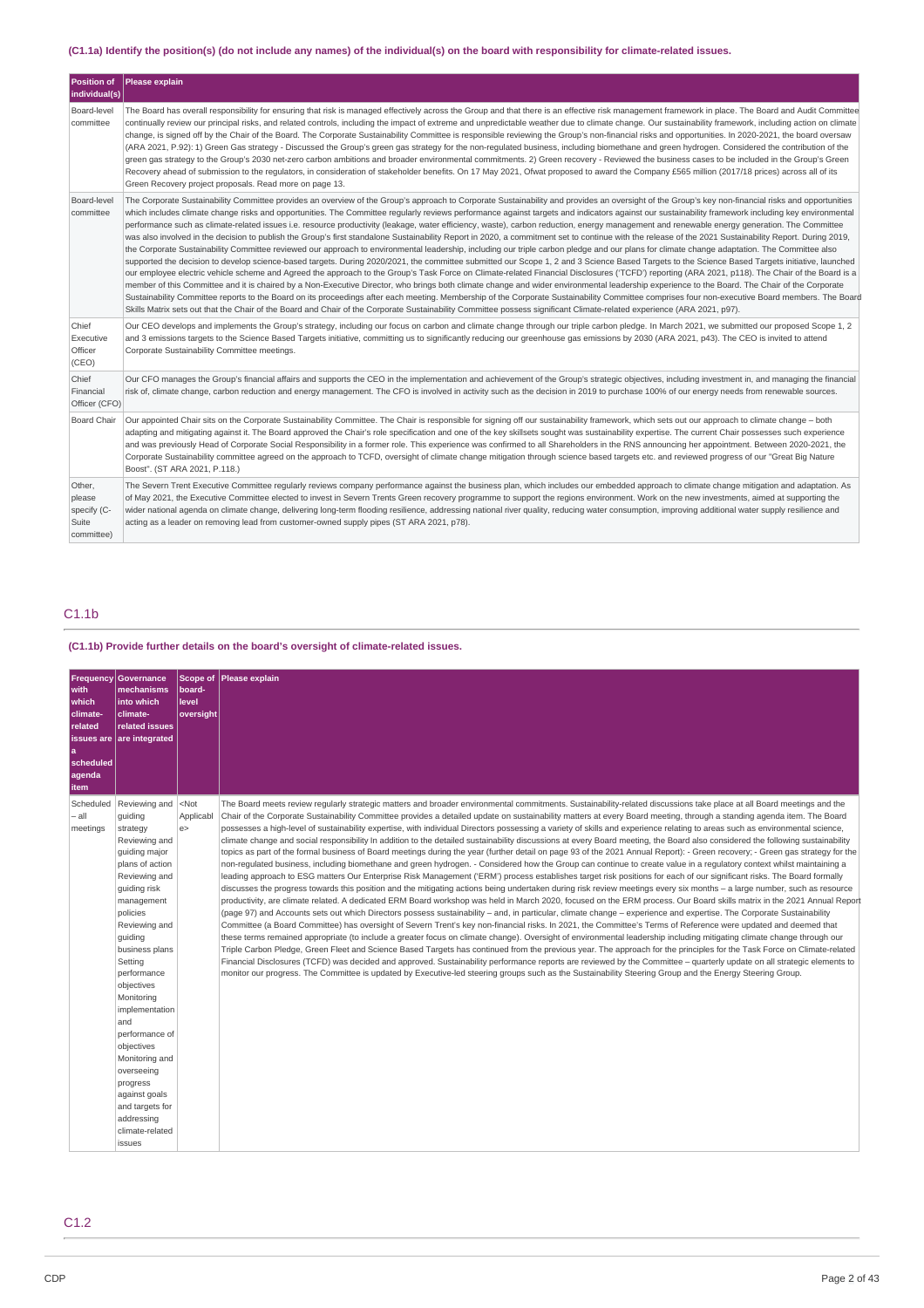#### **(C1.2) Provide the highest management-level position(s) or committee(s) with responsibility for climate-related issues.**

| Name of the position(s) and/or committee(s)              | <b>Reporting</b><br><b>line</b> | <b>Responsibility</b>                                                  | Coverage of<br>  responsibility | Frequency of reporting to the board on climate-related<br><b>lissues</b> |
|----------------------------------------------------------|---------------------------------|------------------------------------------------------------------------|---------------------------------|--------------------------------------------------------------------------|
| Chief Executive Officer (CEO)                            | $<$ Not<br>Applicable>          | Both assessing and managing climate-related risks and<br>opportunities | <not applicable=""></not>       | More frequently than quarterly                                           |
| Corporate responsibility committee                       | $<$ Not<br>Applicable>          | Assessing climate-related risks and opportunities                      | <not applicable=""></not>       | Quarterly                                                                |
| Sustainability committee                                 | $<$ Not<br>Applicable>          | Both assessing and managing climate-related risks and<br>opportunities | <not applicable=""></not>       | <b>Quarterly</b>                                                         |
| Other, please specify (Energy Steering<br>committee)     | $<$ Not<br>Applicable>          | Managing climate-related risks and opportunities                       | <not applicable=""></not>       | More frequently than quarterly                                           |
| Other committee, please specify (Executive<br>Committee) | $<$ Not<br>Applicable>          | Both assessing and managing climate-related risks and<br>opportunities | <not applicable=""></not>       | More frequently than quarterly                                           |
| Other, please specify (TCFD Working group)               | $<$ Not<br>Applicable>          | Assessing climate-related risks and opportunities                      | <not applicable=""></not>       | More frequently than quarterly                                           |

## C1.2a

(C1.2a) Describe where in the organizational structure this/these position(s) and/or committees lie, what their associated responsibilities are, and how climate**related issues are monitored (do not include the names of individuals).**

## **he Board,** •

The Board, as part of its consideration of Section 172 of the Companies Act 2006, has regards to the impact of the Company's operations on the environment when making • decisions.

The Board understands clearly the risks we face as a result of climate change and therefore receives regular updates on environmental matters from the CEO and other • Executive Committee members.

Sustainability-related discussions (including climate-related topics) take place at all Board meetings (ARA 2021, p59). The Chair of the Corporate Sustainability Committee • provides a detailed update on sustainability matters at every Board meeting, through a standing agenda item.

Each year, the Board reports on how the Group is reducing its carbon footprint in the Annual Report (ARA 2021, p66-67). •

In addition to the detailed sustainability discussions at every Board meeting, the Board also considered the following sustainability topics as part of the formal business of • Board meetings during the year (further detail on page 93 of the Annual Report):

• Green recovery.

Green gas strategy for the non-regulated business, including biomethane and green hydrogen. •

• Considered how the Group can continue to create value in a regulatory context whilst maintaining a leading approach to ESG matters

## **Corporate Sustainability committee** •

• Our overall approach to climate change is overseen by our Corporate Sustainability Committee, which comprises the Chair of our Board and three Non-Executive Directors and meets at least once a quarter. As stated in the Committee's terms of reference, the duties of the Committee are to consider and recommend to the Board: The approval of Group policies e.g. Group Environmental Policy; develop and recommend to the Board Corporate Sustainability targets and key performance indicators; and receive and review reports on progress towards the achievement of such targets and indicators. This ensures the creation of environmental standards, particularly those that relate to activities that have the most significant environmental impact e.g. climate change and energy use.

• The Committee regularly reviews a performance report against key sustainability KPIs. Current climate-related KPIs include water resource management, energy management, carbon metrics and biodiversity. The Committee will challenge and make recommendations to the Board if improvement on operational delivery of metrics is required.

• Corporate sustainability committee signs off our external sustainability report which incudes our carbon and climate change reporting

• CEO and CFO - develop and implement the Group's strategy as approved by the Board, with climate change being a key strategic focus.

• Our CEO is also accountable for delivering against Customer Outcome Delivery Incentives (ODIs). These are performance metrics, reported to our regulator that are one measure of the success of implementing the Group strategy. The CEO led discussions focusing on general business performance, key strategic initiatives underway,

environmental matters such as biodiversity, environmental leadership and climate change.

## **Executive Committee** •

• Our Executive Committee supports our CEO by reporting and managing the group strategy implementation at the business unit level.

• Assessing and managing climate-related risks and opportunities forms an integral part of our business planning process. Both mitigation and adaptation are integrated into performance objectives and business plans.

## **Sustainability Steering Committee and Energy Steering Group** •

• These executive-led steering groups were established to assess and manage our performance against our wide-ranging sustainability commitments including climate change commitments – providing an overview of our performance.

. Membership of these committees include key roles such Head of Sustainability, Head of Environment, Energy Manager and Climate Change Lead.

• Steering groups are fed information and data updates by individual work streams across the business, who are best placed to provide the detail

• Quarterly we track progress against our carbon targets through the energy steering committee

Our sustainability governance structure is set out on page 59 of our 2021 Sustainability Report.

## C1.3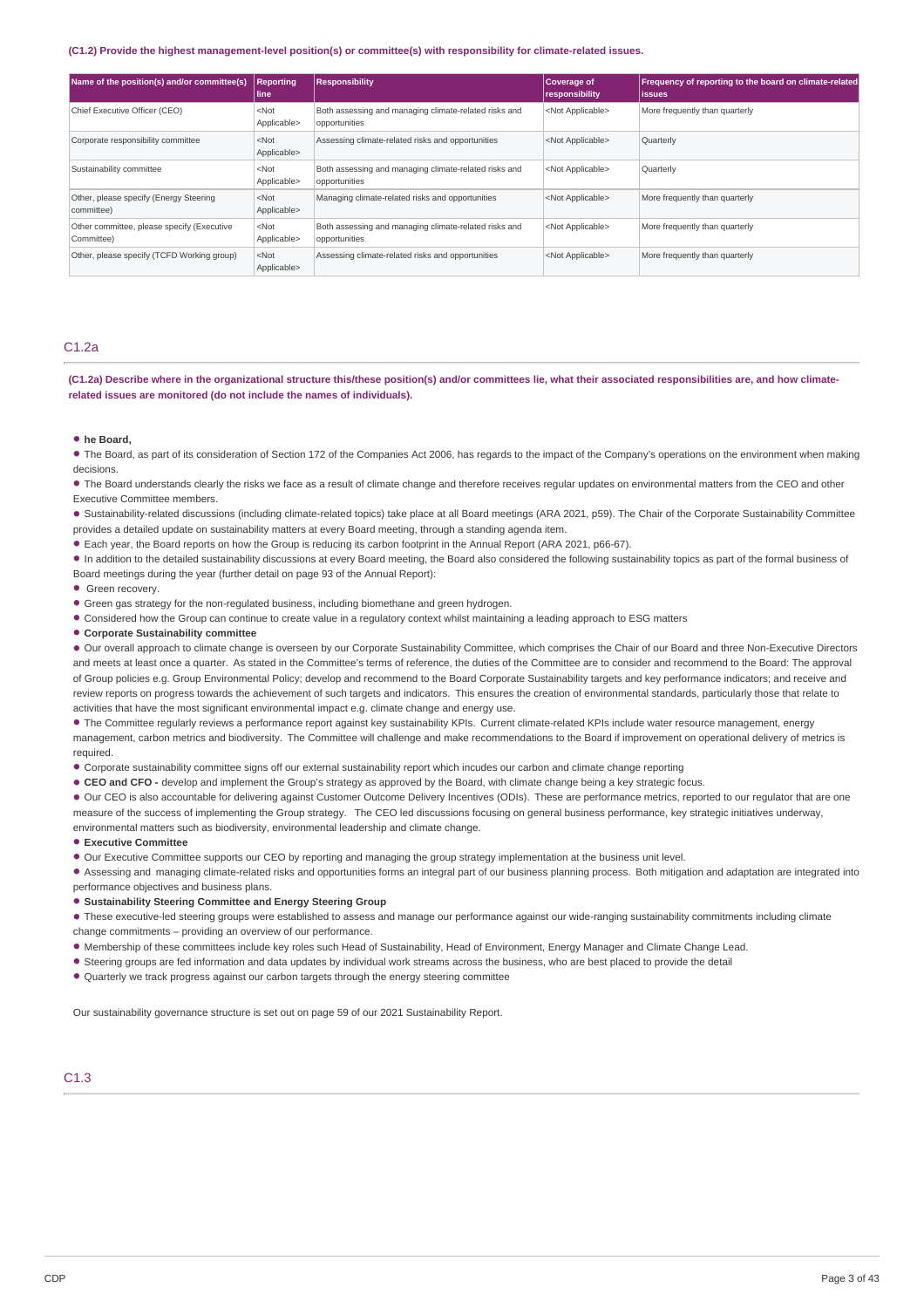## (C1.3) Do you provide incentives for the management of climate-related issues, including the attainment of targets?

| l Provide '<br>lincentives<br>for the<br>  management <br>of climate-<br>  related | <b>Comment</b>                                                                                                                                                                                                                                                                                                                                                                                                                                                                                                                                                                                                                                                                                                                                                                                                                                                                                                                                                                                                                                  |
|------------------------------------------------------------------------------------|-------------------------------------------------------------------------------------------------------------------------------------------------------------------------------------------------------------------------------------------------------------------------------------------------------------------------------------------------------------------------------------------------------------------------------------------------------------------------------------------------------------------------------------------------------------------------------------------------------------------------------------------------------------------------------------------------------------------------------------------------------------------------------------------------------------------------------------------------------------------------------------------------------------------------------------------------------------------------------------------------------------------------------------------------|
| <b>lissues</b>                                                                     |                                                                                                                                                                                                                                                                                                                                                                                                                                                                                                                                                                                                                                                                                                                                                                                                                                                                                                                                                                                                                                                 |
| Row Yes                                                                            | All of our people share in our success by participating in our all-employee bonus plan, ensuring all employees are aligned with the same measures and rewarded for achieving our key<br>objectives. 35% of this bonus is made up of performance against our customer Outcome Delivery Incentives which, through a mechanism of reward or penalty, measure performance against<br>the areas that customers have told us matter most as well as our broader environmental responsibilities. A large proportion of these key metrics are climate-related, such as leakage, water<br>efficiency and biodiversity. The Company's Policy remains to attract, retain and motivate its leaders and to ensure they are focused on delivering business priorities within a framework<br>designed to promote the long-term success of Severn Trent and aligned with shareholder interests. Page 126-131 in our 2020/21 Annual Report sets out our remuneration framework,<br>illustrating how performance linked pay is linked to our strategic framework. |

### C1.3a

### (C1.3a) Provide further details on the incentives provided for the management of climate-related issues (do not include the names of individuals).

| <b>Entitled</b><br>l to:                             | Tvpe of  | <b>Activity</b><br>l incentive l inventivized l | <b>Comment</b>                                                                                                                                                                                                                                                                                                                                                                                                                                                                                                                                                            |
|------------------------------------------------------|----------|-------------------------------------------------|---------------------------------------------------------------------------------------------------------------------------------------------------------------------------------------------------------------------------------------------------------------------------------------------------------------------------------------------------------------------------------------------------------------------------------------------------------------------------------------------------------------------------------------------------------------------------|
| l incentive l                                        |          |                                                 |                                                                                                                                                                                                                                                                                                                                                                                                                                                                                                                                                                           |
| Chief<br>Executive reward<br>Officer<br>(CEO)        | Monetary | Emissions<br>reduction<br>target                | 90% CEO's bonus and LTIP remuneration is linked to company performance, including a specific target on carbon emission reduction. More can be read on page 51 of our<br>2020 annual performance report https://www.stwater.co.uk/content/dam/stw/requlatory-library/annual-performance-report-2020.pdf                                                                                                                                                                                                                                                                    |
| Chief<br>Executive reward<br><b>Officer</b><br>(CEO) | Monetary | Energy<br>reduction<br>target                   | One example of incentivising energy reduction comes from the PBIT element of CEO's annual bonus (see page 126 of 2021 Annual Report and Accounts). Energy is one of the<br>businesses highest cost units. Our CEO is incentivised to reduced energy costs, improving PBIT and in turn, her annual bonus. The threshold between 0% and 100% outturn of<br>the PBIT element of the CEO's annual bonus is around £26 million. The total cost of powering our operations came to £90 million pounds this year. This creates a highly<br>incentivised energy reduction target. |

## C2. Risks and opportunities

## C2.1

(C2.1) Does your organization have a process for identifying, assessing, and responding to climate-related risks and opportunities? Yes

## C2.1a

**(C2.1a) How does your organization define short-, medium- and long-term time horizons?**

|                  | <b>From</b> | <b>To</b><br>(years) (years) | <b>Comment</b>                                                                                                                                                                                                                                                                                                                                                                                                                                                                                                                                                                                                                                                                                                                                                                                                                                                    |
|------------------|-------------|------------------------------|-------------------------------------------------------------------------------------------------------------------------------------------------------------------------------------------------------------------------------------------------------------------------------------------------------------------------------------------------------------------------------------------------------------------------------------------------------------------------------------------------------------------------------------------------------------------------------------------------------------------------------------------------------------------------------------------------------------------------------------------------------------------------------------------------------------------------------------------------------------------|
| Short-<br>term   |             |                              | Short term risks include dynamic risk assessments and assessments during schemes, which are generally limited to a year ahead. These include the principal risks reported in our<br>annual report which are tested as part of our long-term viability assessment, to assess the ability of the organisation to meet its funding commitments over the short-term. Several of<br>these will be exacerbated by the immediate and longer-term impacts of climate change, such as those relating to the provision of water, treatment of waste, regulatory change and<br>meeting our environmental and climate change commitments. Our short-term climate-related risks are also considered as part of our ongoing stakeholder engagement, which includes<br>extensive customer engagement, materiality assessments, and also as part of our Net Zero transition plan. |
| Medium-1<br>term |             | 10                           | Our medium-term risks are assessed in line with our business planning period - we set a plan in 2018/19 which will deliver through to 2025. Our medium-term risks are also assessed<br>within the framework of our medium-term Science Based Targets and medium-term sustainability materiality assessments.                                                                                                                                                                                                                                                                                                                                                                                                                                                                                                                                                      |
| Long-<br>term    | 10          | 80                           | Generally, our risk assessment approach limits to a 25 year-look ahead - but as many of our assets have asset lives longer than that, risk can be assessed much further in some<br>instances (e.g. scheme design). Specifically, for our WRMP we have tested climate scenarios within a range of potential warming futures, forecasting 80 years ahead to identify any gaps<br>or shortfalls in our schemes, which contributes to our decision making when considering future capital schemes. Long-term risks are also assessed within the framework of our long-term<br>Science Based Targets and our emerging risk horizon scanning.                                                                                                                                                                                                                           |

## C2.1b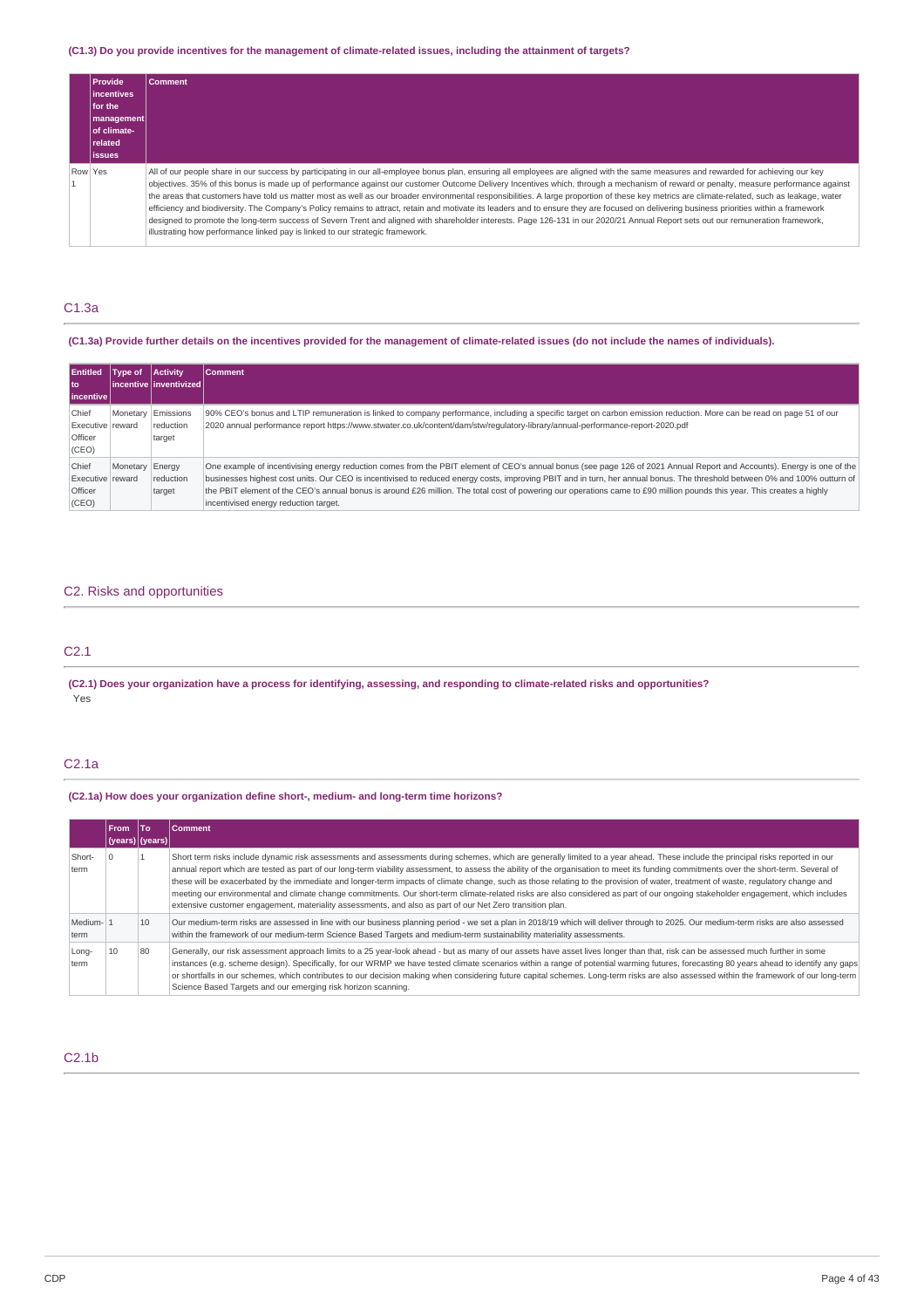#### **(C2.1b) How does your organization define substantive financial or strategic impact on your business?**

We operate a well-established Enterprise Risk Management (ERM) process across the Severn Trent group. This process assesses and helps manage our significant risks across the risk portfolio. These risks are linked to our corporate objectives, key processes and legal and regulatory obligations. The largest potential sources of risk, or combination of risks that can seriously affect the performance, future prospects or reputation of the group are reported as Principal Risks and are published in our Annual Report.

The Central ERM team control the ERM process which is underpinned by standardised tools and methodology to ensure consistency. Our ERM framework ensures all risks are scored against a standard scoring criteria, which incorporates an "impact" and "likelihood" assessment and is summarised on a 5 by 5 risk matrix. Risks which meet the set thresholds for Board or EXEC oversight on the 5 by 5 matrix are reported to the Severn Trent Board and Exec respectively for oversight and discussion on a regular basis. The Board and EXEC have oversight across our most critical risks, whether they are within our risk appetite or not. The Board keeps the relationship between our strategic ambitions and the management of risk under continual review. The ERM process establishes target risk positions for each of our risks. The ERM process is controlled by the central ERM team and underpinned by a standardised methodology to ensure we have undertaken a detailed and rigorous review of all our risks and how they interrelate 'in the round'. These include corporate and financial risks as well as operational risks which were more traditionally the focus.

Principal risks facing the company are those which would threaten its future business model, future performance, solvency or liquidity, including those that could

- Adversely impact the safety or security of the Group's employees, customers and assets
- Have a material impact on the financial or operational performance of the Group
- Impede achievement of the Group's strategic objectives and financial targets and/or
- Adversely impact the Group's reputation or stakeholder expectations

In financial terms, any risk with a financial impact of great than £25 million has the potential to be subject to Board or EXEC oversight.

The indicative financial values we give for risks relate to gross cost impacts for our business. In practice, the costs of both adaptation and mitigation measures will be shared between customers and shareholders, through the economic regulatory framework our appointed businesses operate under. Our statutory duties to provide clean and waste water services will endure under all climate change scenarios, and our regulator has a statutory duty to ensure that (i) water companies can properly carry out their statutory duties and (ii) water companies are financeable when doing so.

Climate change is a key factor that influences many of our risks. During the year, our ERM was reviewed to consider the interaction of climate-related risks with our overall risk management. Each risk was considered within a range of climate futures to determine the potential increased severity of that risk over time. Physical risks are more likely to impact risks around failure to provide a safe and secure supply of water, failure to effectively transport and treat waste, failure to respond to the shifting material climatic environment and maintain our essential services and failure to influence natural capital in our region. Transition risks are more likely to accelerate risks relating to changes in the political and legal environment, and regulation relating to environment. These key risks are documented and assessed within our principal risk register.

Our TCFD risk review, and the requirement to report against the UK Climate Change Adaptation Reporting Power ensures that our climate-related risks are also undertaken within a focused climate-risk review.

Each climate-related risk identified has been scored for three different proximities (short, medium and long-term), using UKCP18 climate projections as a scenario reference. For each risk we have assessed the likelihood of occurrence in any given year at each proximity, and the impact of the risk at each proximity. Our scoring criteria assesses risks on a 1-point to 5-point basis with 1-point being the lowest level of likelihood/impact, and 5-points being the greatest level. Our methodology also lays out different options for our impact criteria, dependent on which areas of the business or business service is impacted by each risk. Relevant impact criteria is selected for each risk, with support from subject matter experts (SMEs), to ensure risk impacts are assessed accurately.

As part of the impact assessment for climate change related risks, we consider factors such as; customer impact, strategic objectives, business disruption, environmental effects, regulation/compliance impact, regulatory impact and media impact.

## C<sub>22</sub>

**(C2.2) Describe your process(es) for identifying, assessing and responding to climate-related risks and opportunities.**

**Value chain stage(s) covered** Direct operations

**Risk management process**

Integrated into multi-disciplinary company-wide risk management process

**Frequency of assessment** More than once a year

**Time horizon(s) covered**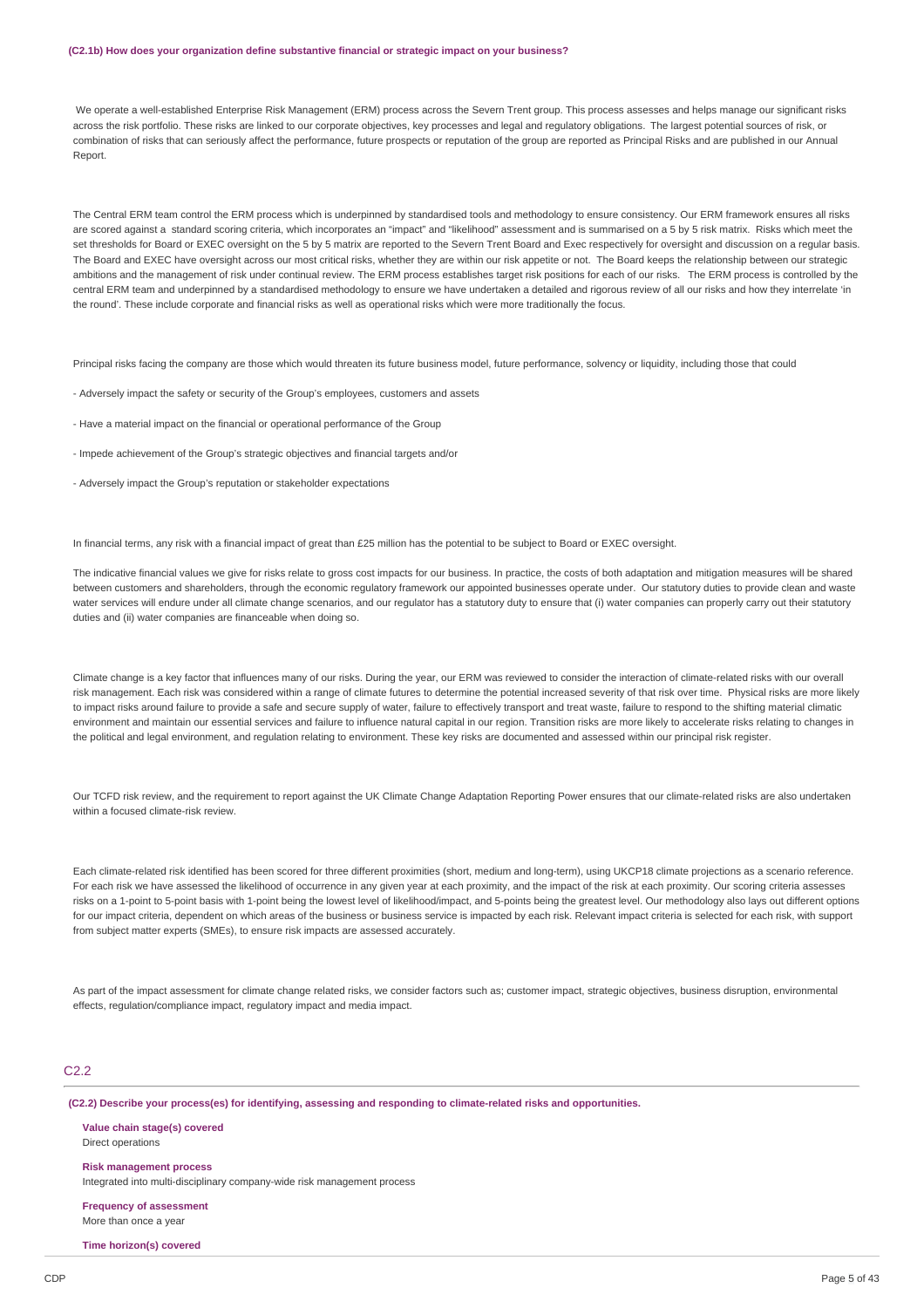#### **Description of process**

OVERALL RISK SYSTEM We have a fully integrated risk process that covers our entire group. As part of our continuous process the central ERM team works with the individual business units across the organisation to ensure the process is being applied. The Board has overall responsibility for ensuring that risk is managed effectively across the Group and that there is an effective risk management framework in place. Climate change is a key factor that influences many of our risks. Several of our principal risks are expected to heighten in the medium-long term. These key risks are documented and assessed within our principal risk register which includes physical risks relating to water availability, our ability to transport and treat wastewater, failure to respond to the shifting climatic environment and failure to influence natural capital, and transition risks relating to climate-related regulation and policy. RISK IDENTIFICATION In order to ensure that our ERM manages climate-related risks as identified by TCFD, a TCFD review was undertaken within a range of different climate scenarios to ensure that we are managing and assessing climate-related risks appropriately. In addition, our current risks were reviewed to understand how different climate scenarios may exacerbate or accelerate our risks. Overall, our review found that our risk management system incorporates our key climate-related risks which are monitored and assessed as part of our business-as-usual risk management. Climate-related risks are also identified as part of business unit specific workshops, ongoing stakeholder and customer engagement surveys and by our employees as part of working groups (such as our TCFD working group). From a top-down perspective, the central risk team conduct risk sessions with the exec, and we carry out strategic reviews, taking into account a world with different levels of change (technological, social, market) etc. to ensure that our strategy is resilient in a changing future. During our business planning process we also engage with our established network of regional stakeholders to understand the challenges they face over the next 25 years and help inform where we target resources to improve resilience. Our sustainability materiality assessments also take into account our climate-related risks and opportunities, and assess our impact on the environment. Our sustainability framework, including action on climate change, is signed off by the Chair of the Board. RISK ASSESSMENT Identified risks are incorporated within our risk management system. The key components of this is the centralised ERM system, and our Asset and Infrastructure risk management processes which include processes around the Water Resources Management Plan and Drainage and Wastewater Management Plan. The Central ERM team control the ERM process. Each risk incorporated within the risk register has a risk owner who regularly assesses the impact against our scoring criteria which includes assessing the "impact" and "likelihood". The central risk team monitors and tracks compliance with risk assessment in line with the risk assessment process. Risks which are ranked as 'High' scoring (substantive) risks are reported to the Severn Trent Board and formally discussed on a regular basis. These may be reported as principal risks, which are defined as those which would threaten its future business model, future performance, solvency or liquidity. The Board keeps the relationship between our strategic ambitions and the management of risk under continual review. Our significant risks are reported to our Executive Committee. Audit Committee and Board every half year, while specific risk topics are discussed at the Board throughout the year. Assessment of the influence that climate change has on our significant risks form part of our ERM process. TREATMENT The ERM process establishes target risk positions for each principal risk. Risks meeting Board or EXEC oversight thresholds are formally discussed by the Board every six months to review progress towards these positions and the mitigating actions undertaken for these risks. There are 5 distinct risk responses: Treat, Terminate, Transfer, Tolerate and Take. MONITORING REPORTING AND INDEPENDENT REVIEW Monitoring the reporting are crucial steps in any Risk Management process. Regular meeting are held to monitor progress and different reports are run on a monthly, quarterly and 6-monthly basis all serving designated purposes and for a select audience. Independent challenge: The central team along with a select panel of senior management from different departments, which form the Strategic Risk Forum, provide both independent scrutiny and support of our ERM processes. CASE STUDY - PHYSICAL RISKS As a highly regulated water utility, we are required to specifically assess the ability of our organisation to provide waste water, and to treat and transport wastewater. There are several regulatory requirements in which this climate-specific risk assessment takes place – firstly as part of the UK Climate Change Adaptation Reporting, which requires us to consider climate-related risks and opportunities on the business. Secondly, we are required to produce detailed water resources plans to ensure that our strategy is resilient against the impacts of climate and increased population growth within a range of climate futures. Specifically, our modelling considers the Met Offices UKCP09 and UKCP18 climate scenarios, which are based on the IPCCs RCP climate scenarios. Our reporting for these projects takes place in 5 yearly reporting cycles and is reviewed independently by our regulators. Our TCFD-aligned risk-assessment process has supported our view that our key risks are identified, monitored and assessed as part of these in-depth climate models which take into account a range of climate futures, looking at 40 to 80 years in the future. CASE STUDY - TRANSITION RISKS The Board meets 10 times a year to review strategic matters and in 2019 held a session focused specifically on carbon. The Corporate Sustainability Committee (a Board committee) has oversight of Severn Trent's key non-financial risks. In 2019/20, the Committee's Terms of Reference were updated to include a greater focus on climate change. Throughout the year the Committee discussed our approach to climate change adaptation and approved the commitment to develop Science Based Targets in line with the goal of the Paris Agreement to limit global warming to below 1.5°C. As part of the TCFD risk assessment, an exercise was undertaken to understand the impact of increased carbon pricing (\$140/tonne CO2e) on the company in a "do nothing scenario". This is discussed further in Risk 3.

#### **Value chain stage(s) covered** Direct operations

**Risk management process**

A specific climate-related risk management process

**Frequency of assessment** Every three years or more

**Time horizon(s) covered** Short-term Medium-term Long-term

#### **Description of process**

WATER RESOURCES MANAGEMENT PLAN, DRAINAGE AND WASTEWATER MANAGEMENT PLAN AND UK CLIMATE CHANGE ADAPTATION REPORTING As a highly regulated water utility, we are required to specifically assess the ability of our organisation to provide waste water, and to treat and transport wastewater. There are several regulatory requirements in which this climate-specific risk assessment takes place – firstly as part of the UK Climate Change Adaptation Reporting, which requires us to consider climate-related risks and opportunities on the business. Secondly, we are required to produce detailed water resources plans to ensure that our strategy is resilient against the impacts of climate and increased population growth within a range of climate futures. Specifically, our modelling considers the Met Offices UKCP09 and UKCP18 climate scenarios, which are based on the IPCCs RCP climate scenarios. Our reporting for these projects takes place in 5 yearly reporting cycles and is reviewed independently by our regulators. Our TCFD-aligned risk-assessment process has supported our view that our key risks are identified, monitored and assessed as part of these in-depth financial models which take into account a range of climate futures, looking at 40 to 80 years in the future. We have participated in the first two rounds of Climate Change Adaptation reporting under the Climate Change Act 2008, and are updating our full risk assessment this year, which we will embed within our risk management process. We are developing a separate climate change risk and going forwards, aim to further understand potential financial implications of climate risk. This will be focus as we continue to evolve our disclosures.

C2.2a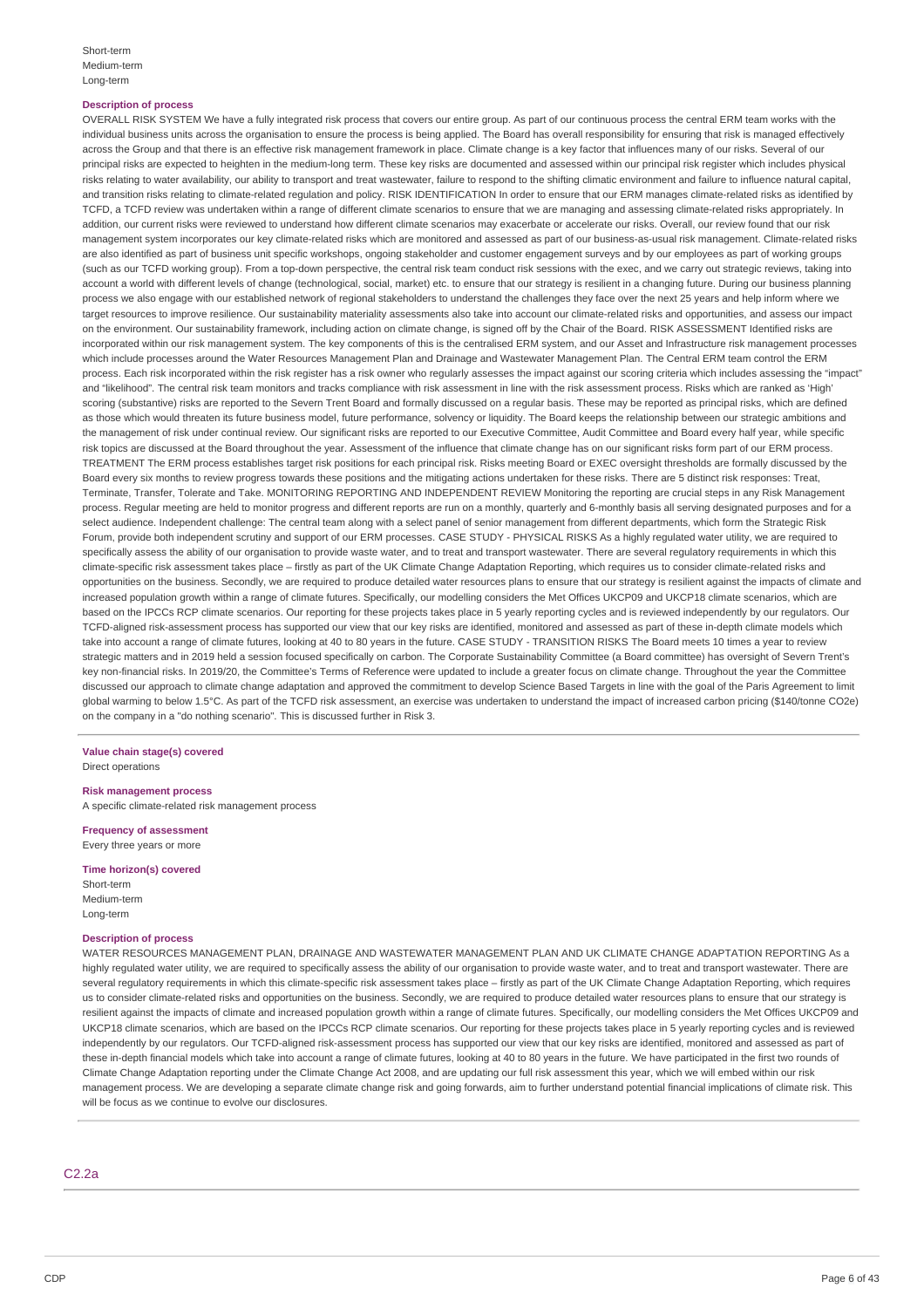## **(C2.2a) Which risk types are considered in your organization's climate-related risk assessments?**

|                        |                                 | Relevance Please explain                                                                                                                                                                                                                                                                                                                                                                                                                                                                                                                                                                                                                                                                                                                                                                                                                                                                                                                                                                                                                                                                                                                                                                                                                                                                                                                                                                                                                                                                                                                                                                                                                                                                                                                                                                                                                                                                                                                                                                                                                                                                                                                                                                                                                                                                   |
|------------------------|---------------------------------|--------------------------------------------------------------------------------------------------------------------------------------------------------------------------------------------------------------------------------------------------------------------------------------------------------------------------------------------------------------------------------------------------------------------------------------------------------------------------------------------------------------------------------------------------------------------------------------------------------------------------------------------------------------------------------------------------------------------------------------------------------------------------------------------------------------------------------------------------------------------------------------------------------------------------------------------------------------------------------------------------------------------------------------------------------------------------------------------------------------------------------------------------------------------------------------------------------------------------------------------------------------------------------------------------------------------------------------------------------------------------------------------------------------------------------------------------------------------------------------------------------------------------------------------------------------------------------------------------------------------------------------------------------------------------------------------------------------------------------------------------------------------------------------------------------------------------------------------------------------------------------------------------------------------------------------------------------------------------------------------------------------------------------------------------------------------------------------------------------------------------------------------------------------------------------------------------------------------------------------------------------------------------------------------|
|                        | &<br>inclusion                  |                                                                                                                                                                                                                                                                                                                                                                                                                                                                                                                                                                                                                                                                                                                                                                                                                                                                                                                                                                                                                                                                                                                                                                                                                                                                                                                                                                                                                                                                                                                                                                                                                                                                                                                                                                                                                                                                                                                                                                                                                                                                                                                                                                                                                                                                                            |
| Current<br>regulation  | Relevant,<br>always<br>included | As a regulated company this is highly relevant to us and we consider risks of regulation, for example that weather events may make us unable to meet current regulatory targets, leading us<br>exposed to regulatory risk under the current system. Our approach to managing climate-related risks reflects our status as a regulated utility providing essential services and operating as<br>part of the Critical National Infrastructure for the UK. The understanding we gain from our ERM process allows us to put in place effective mitigation strategies. We have also participated in<br>the first two rounds of Climate Change Adaptation reporting under the Climate Change Act 2008, and are updating our full risk assessment this year, which we will embed within our risk<br>management process. CASE STUDY - short-term The Climate Change Act 2008 gives the Secretary of State the power to direct reporting water utilities to produce reports on what they<br>are doing to adapt to climate change. The power is referred to as the Adaptation Reporting Power and Severn Trent is required to produce Adaptation Reports as a result of this regulation.<br>Our last Adaptation report was produced for the period 2015-2020 and our next report (for the period 2020-2025 will be released later in 2021. The report sets out key risks relating to the<br>physical impacts of climate change and how Severn Trent is resilient against those risks. https://www.stwater.co.uk/about-us/climate-responsibility/climate-change/adapting-to-climate-<br>change/                                                                                                                                                                                                                                                                                                                                                                                                                                                                                                                                                                                                                                                                                                       |
| Emerging<br>regulation | Relevant,<br>always<br>included | As a regulated company this is highly relevant to us and we consider risks of regulation, for example that future price review methodologies may not take climate change impacts into<br>account. We have issued our sustainable finance framework and sustainable bond which is good practice for issuing debt under EU taxonomy. In a Paris-aligned scenario, it is expected<br>that regulation around climate mitigation and environmental protection may become more stringent, and as water utility with a key role in land stewardship and natural resource<br>management, changes could significantly impact our operations. CASE STUDY short-medium- term There is a risk that we do not comply with our future raw water abstraction licenses to<br>produce sufficient potable water from to meet network demand causing environmental damage. Risk Detail: We require full abstraction licenses from the Environment Agency to take to<br>take more than 20 cubic meters a day from a source of supply such as rivers or an underground source. The licenses allows a certain and quantity of water to be abstracted and are set at<br>a level to protect both water supplies and the environment. The license level granted ensures that water resources are safeguarded and the environment is not damaged in the long term.<br>In the future it is anticipated that there will be a reduction in the volume of water allowed to be abstracted to protect the environment. The impact of this needs to be considered as part of<br>our overall business planning to ensure that we can provide water in the medium-long term. Over abstraction could lead to water supply shortages in the future, increased river pollution by<br>reducing the dilution factor, damage to wildlife habitats and ultimately to the loss of rivers for all of us to use and enjoy.                                                                                                                                                                                                                                                                                                                                                                                                              |
| Technology Relevant,   | always<br>included              | As an asset driven business this is very relevant to us, for example the opportunity (which we have pursued over recent years) that new renewables technology will enable us to reduce<br>carbon emissions and generate more renewable energy from our existing feed stocks. We are closing down our current data centres and migrating to 'The Cloud', which will enable us to<br>reduce energy demands through our servers and reduce e-waste. We are exploring carbon capture at our largest wastewater recycling plant (Minworth) which will contribute towards our<br>net-zero target. We have committed to converting to a 100% electric vehicle fleet by 2030. There is also a risk that we will not achieve technological advances, particularly with regard to<br>renewable energy generation, and that we will need to further invest in latest technologies to achieve our goals. CASE STUDY short-medium- term Investment in technology: In 2020 we<br>received permission from the EA to vary our existing environmental permit for our Stoke Bardolph Sewage Treatment Works enabling us to construct a new Thermal Hydrolysis Plant<br>("THP") and biogas upgrading unit. Commissioning of the new plant is almost complete and the THP plant is being used for the pre-treatment of all sludges prior to digestion, facilitating the<br>production of an enhanced sludge product at this site. The biogas plant upgrades the biogas produced on-site through anaerobic digestion and makes it suitable for injection into the<br>National Gas Grid for onward use by end consumers. The new plant increases the efficiency of our gas production and our contribution to a net-zero carbon UK. Further investments in the<br>latest and most advanced technologies are likely to be required in a changing future.                                                                                                                                                                                                                                                                                                                                                                                                                                                         |
| Legal                  | Relevant,<br>always<br>included | Legal risks, like current regulations, are compliance risks which we must always consider. With a changing climate there could be differing cyber threats that emerge impacting our legal<br>duties on data protection. We have already experienced as shift in the threats throughout the COVID-19 global pandemic. CASE STUDY short-medium- term There is a risk of increasing<br>expectations from the public to disclose more information relating to climate change resulting in accelerating regulatory changes. Risk Detail: The UK Government has stated that climate-<br>related financial disclosures (in line with the recommendations of the Task Force on Climate-related Financial Disclosure) are to become mandatory for the majority of UK companies, and<br>the FCA has announced that they are obligatory for publicly listed companies with a premium listing for accounting periods on or after 1 January 2021. As a water utility which is highly<br>sensitive to the impacts of climate change, we regularly carry out scenario analysis to ensure that we can continue to provide clean and safe water, and have reported against the<br>recommendations of TCFD in our 2020 Annual Report. In order to anticipate upcoming legal changes, we complete regular horizon scanning sessions to defect emerging risks as early as<br>possible. This has identified that there has been a trend over the last few years highlighting the changing demands and expectations of our key stakeholders. Furthermore, we have<br>recognised the need to act in this space and have already made several ambitious sustainability targets. In 2021 ST will also be publishing our full and enhanced TCFD report.                                                                                                                                                                                                                                                                                                                                                                                                                                                                                                                                                              |
| Market                 | Relevant<br>always<br>included  | Market risk exists because of changes in market conditions such as price changes or customer expectations. We monitor energy import prices and renewable energy export prices and<br>incentive rates to help inform decision around potential investment which are considered as part of our business planning process. CASE STUDY medium-term In a Paris-aligned future, it<br>is possible that there will be changes to the market price of energy derived from fossil-fuel sources, in a bid to reduce harmful CO2 emissions. As a water utility, we require a lot of energy<br>to treat water, pump water and take wastewater away. As such, in a unmitigated scenario, we may be subject to fluctuations in fossil fuel energy prices. This year we reduced our net<br>operational emissions on the market basis, primarily through our switch to procuring 100% renewable backed energy via our import contracts. We continue to generate more renewable<br>energy than any other UK water company and now generate the equivalent of 53% of Severn Trent Water Limited's energy needs, up from 51% in 2019/20. The UK overall has a desire to<br>increase the amount of energy generated through renewable sources. This is shared by Severn Trent and we have made several commitments that by 2030 we will achieve net zero<br>carbon emissions, that 100% of our energy will come from renewable sources and we will have 100% electric vehicles, availability of vehicles permitting. Being less reliant on the National<br>Grid by self-producing green energy, we will be able to better predict operational expenditure and also help reduce greenhouse emissions, lowering our carbon footprint as a business.                                                                                                                                                                                                                                                                                                                                                                                                                                                                                                                                                              |
| Reputation             | Relevant,<br>always<br>included | Reputational risks are important for us to consider as a FTSE 100 company. For example, the reputational benefit opportunity of consistently achieving reductions in carbon emissions and<br>holding the carbon trust standard for future years. There will also be a reputational benefit of the company committing to and achieving Science Based Targets. There will be a reputational<br>risk and benefit opportunity of attracting ESG investors. CASE STUDY short-medium term Management considers changing, new or emerging risks through regular review and discussion.<br>More locally, our network of ERM Co-ordinators, ERM Champions and risk owners use techniques such as cross-functional workshops and PESTLE (Political, Economic, Social,<br>Technological, Legal and Environmental) analysis. This culminates in an Emerging Risk horizon map reported annually to the Audit Committee and Board. In our 2020 Annual Report, we<br>reported a shift in customer expectations and will need to be flexible in adjusting our plans over the coming years. Key to our understanding of how we are perceived by our customers is<br>the extensive stakeholder engagement undertaken across the Group. At Board level · Customer-shareholders engage with the Board and submit questions in advance of our Annual<br>General Meeting. • Customer delivery performance is discussed at every Board meeting. • Customer perceptions of value for money reported to our Corporate Sustainability Committee. •<br>Extensive customer engagement shapes our strategy and business plan. We also engage across the company, as outlined at p68 of the Annual Report:<br>https://www.severntrent.com/content/dam/stw-plc/shareholder-resources/ara-annual-report-2021.pdf                                                                                                                                                                                                                                                                                                                                                                                                                                                                                                           |
| Acute<br>physical      | Relevant<br>always<br>included  | Due to the nature of our operations, acute physical risks are highly relevant to us and something we consider when developing our investment plans for our AMP periods and are integrated<br>with our long-term planning such as the Drainage and Waste Water Management Plan ('DWMP') and Water Resources Management Plan ('WRMP'). Physical risks are considered<br>routinely during our business as usual operations such as operating during storm conditions CASE STUDY medium-long- term Increased risks of acute drought conditions and heatwaves<br>may increase in a warming climate and impact upon our ability to provide water. Severn Trent's Water Resources Management Plan ("WRMP") sets out the Group's approach to providing<br>a sustainable and resilient water supply for the next 25 years. We carry out in-depth modelling which considers increased demand side pressures from increasing population and<br>behavioural change, and also the impact of short-term high demand events such as drought. The WRMP also looks at supply side pressures, considering the impact of climate change on<br>water availability from our water resources. This climate scenario analyses is based on the Met Office's UKCP18 models. In addition, we assess multiple climate-related scenarios overall to<br>understand the impact of climate on water availability to ensure that the sensitivity of our projections is understood.                                                                                                                                                                                                                                                                                                                                                                                                                                                                                                                                                                                                                                                                                                                                                                                                                                         |
| Chronic<br>physical    | Relevant,<br>always<br>included | Chronic physical risks are longer-term shifts in climate patterns (e.g. sustained higher temperatures) that may cause sea level rise or chronic heat waves. Severn Trent has a 'goal zero'<br>policy on safety and we aim that no one is or made unwell by what we do. Longer-term physical risks are considered routinely - such as operating during hot weather and the risk of<br>freeze/thaw events in the winter. Due to the nature of our operations, chronic physical risks are highly relevant to us and something we consider when developing our investment plans for<br>our AMP periods and are integrated with our long-term planning such as the Drainage and Waste Water Management Plan ('DWMP') and Water Resources Management Plan ('WRMP').<br>Physical risks are considered routinely during our business as usual operations such as operating during storm conditions CASE STUDY medium- long-term Increased risk of chronic higher<br>temperatures may decrease water availability and impact upon our ability to provide water. Severn Trent's Water Resources Management Plan ("WRMP") sets out the Group's approach to<br>providing a sustainable and resilient water supply for the next 25 years. We carry out in-depth modelling which considers increased demand side pressures from increasing population and<br>behavioural change, and also the impact of short-term high demand events such as drought. The WRMP also looks at supply side pressures, considering the impact of climate change on<br>water availability from our water resources. This climate scenario analyses is based on the Met Office's UKCP18 models (which align with the IPCC's RCP models. Most modelling<br>projections are assessed using RCP8.5, which translates to warming of between 3.2*c and 5.4*c by the end of the century which is expected to result in the most significant physical<br>changes from a climate perspective. We also assess the impact of RCP6.0 which translates to warming of between 2.0*c and 3.7*c by the end of the century. In addition to these key<br>scenarios, we assess 32 climate-related scenarios overall to understand the impact of climate on water availability to ensure that the sensitivity of our projections is understood. |

## C2.3

(C2.3) Have you identified any inherent climate-related risks with the potential to have a substantive financial or strategic impact on your business? Yes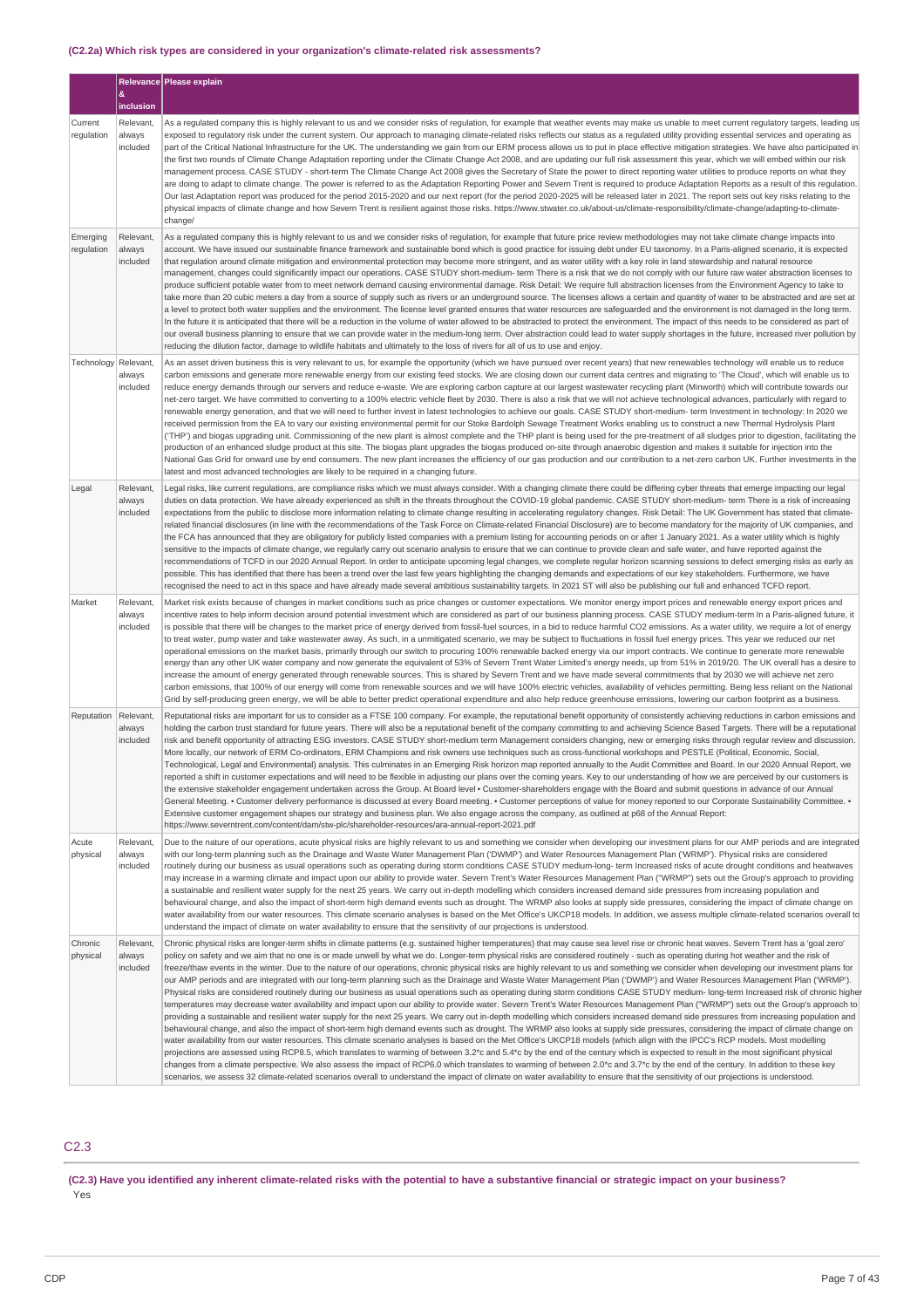### C2.3a

(C2.3a) Provide details of risks identified with the potential to have a substantive financial or strategic impact on your business.

| <b>Identifier</b><br>Risk 1                                               |                          |  |  |  |  |  |
|---------------------------------------------------------------------------|--------------------------|--|--|--|--|--|
| Where in the value chain does the risk driver occur?<br>Direct operations |                          |  |  |  |  |  |
| Risk type & Primary climate-related risk driver                           |                          |  |  |  |  |  |
| Chronic physical                                                          | Rising mean temperatures |  |  |  |  |  |
| <b>Primary potential financial impact</b>                                 |                          |  |  |  |  |  |

Increased indirect (operating) costs

**Climate risk type mapped to traditional financial services industry risk classification** <Not Applicable>

#### **Company-specific description**

RISK DRIVER As a highly regulated water utility it is imperative that we provide clean and safe drinking water to our consumers. Climate change will increase pressure on our ability to secure water supply by reducing water availability and increasing demand during peak periods of hot weather. Hotter, drier summers in particular are expected to increase the pressure on our services which are more likely to occur in a high-warming scenario (the IPCC's RCP8.5 scenario) COMPANY SPECIFIC CASE STUDY Hot weather events can impact our business operations. For example, a hot weather event in 2018 affected the West of England and part of Severn Trent's supply area. An extra 300 megalitres water above our usual supply levels was required to be treated and pumped into our water network for our customers. This hot weather event also affected other water utilities in a similar manor. Severn Trent took a proactive approach, in line with our Drought Action Plan, to preserve raw water by spending £1.3m on bottled water, putting an extra £2m into moving water around by tanker to top up strategic reservoirs and boosting our tanker fleet with 25 additional vehicles. These actions also helped us protect the natural environment by reducing the amount we were abstracting from these local areas experiencing the hot weather. Throughout this period, additional costs to the business of £22m (£10m in direct costs and £12m in recovery costs) were incurred. However, this is partly offset by the increased demand for water, resulting in additional revenue of £5m. The net cost to the business was therefore £17m. CLIMATE ACCELERATOR AND FINANCIAL IMPACT UKCP18 Met Office projections (which are based on the IPCC's RCP climate scenarios) show that by mid-century, UK summers as warm as 2018 are expected to become the norm (about a 50% chance) and by the end of the century the chance could increased to over 90% under a high greenhouse gas emission scenario (RCP8.5 which aligns with c.4.3\*c warming by the end of the century). Based on the probability of a drought event similar to the 2018 drought event occurring in 2050 before any mitigating activities, a 50% probability of occurrence could result in £8.5m in 2050. It should be noted that Severn Trent have extensive mitigating activities in place which are expected to significantly reduce this expected impact.

**Time horizon**

Medium-term

**Likelihood** Very likely

**Magnitude of impact**

Medium-high

**Are you able to provide a potential financial impact figure?** Yes, a single figure estimate

**Potential financial impact figure (currency)** 8500000

**Potential financial impact figure – minimum (currency)**

<Not Applicable>

**Potential financial impact figure – maximum (currency)** <Not Applicable>

#### **Explanation of financial impact figure**

The financial figure is based on the net cost to the business in 2018 of £17m, multiplied by a probability of occurring in 2050 at 50% (£17m x 50% = £8.5m). Please note that this estimation is not discounted to present value and does not account for any mitigating activities.

**Cost of response to risk** 74626000

#### **Description of response and explanation of cost calculation**

MANAGEMENT OF RISK Water availability and water demand is modelled extensively within our Water Resources Management Plan. In line with UKCP09 and UKCP18 climate models (which look at thousands of potential climate futures), we can understand which particular regions within our network will be subject to water stresses and increased demand. This enables us to assess whether current and future expected supply will be sufficient to meet demand. Due to the long-term time horizon over which some of our modelling takes place and the inherent uncertainty in climate change projections there is significant uncertainty over whether the climate scenarios tested will occur. This means that our regions could be impacted by more or less hot weather extremes. We therefore test the sensitivity of the modelling so that we can understand what could happen if the impact, speed of onset and rate of warming was different. Our adaptive planning and continual reassessment enables us to for an investment plan resilient to all future climate pathways, but which does not overinvest. As part of the WRMP, we have various mitigation activities which are expected to reduce demand overall (thus reducing the impact of hotter, drier summers) such as leakage reduction, demand management (water efficiency measures and metering), increasing the capability of our water sources by increasing capacity of abstractions, transferring water around the UK wide network from high demand to low demand areas, improving existing assets to increase deployable output etc. Alternatively, if our modelling suggests that these mitigation measures are insufficient, we may develop new water resources, such as a reservoir. Our WRMP assesses hundreds of different options to ensure that the most effective response is proposed within our plans. CASE STUDY Our WRMP has significant detail on the potential options available, but as a specific example from the Strategic Grid (the largest Water Resource Zone within our network), the NPV capex cost of enhancing Stanford Reservoir would be £1,020,000. EXPLANATION OF COSTS OF MANAGEMENT The total cost included within the "management of response to risk" cost is the £74.626m awarded by Ofwat to repair/replace 26,000 supply pipes across two trial areas to remove lead and reduce leakage.

### **Comment**

Our management of this risk is extensive and comprises the following measures: • reducing leakage on our network; • helping customers to use less water through water efficiency activities and education; and • increasing the coverage of water meters across our network to further reduce consumption and to improve our understanding of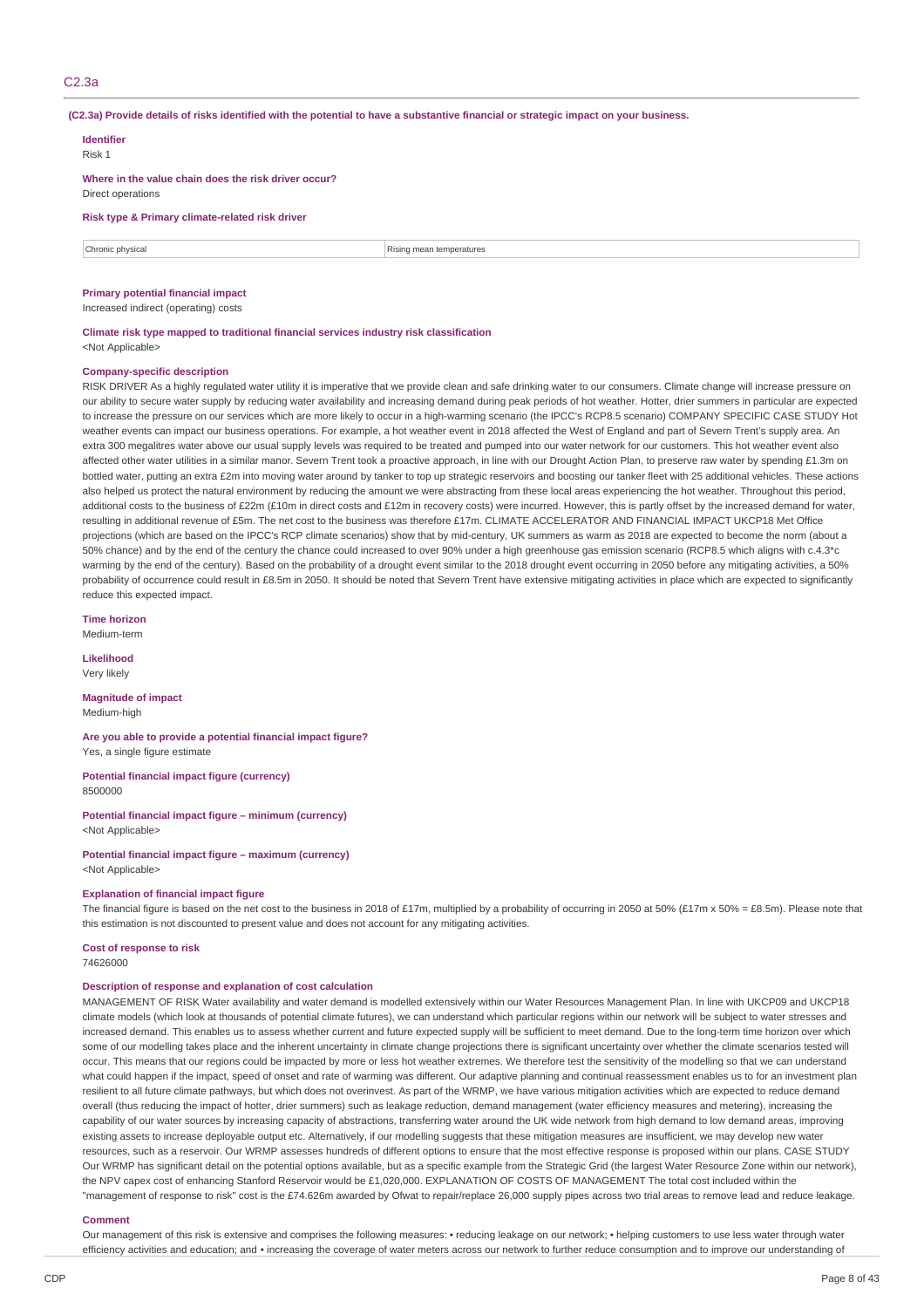water demand patterns. While making the best use of our sustainable sources of supply by: • reducing abstraction from those water sources that have a detrimental impact on the environment: • making sure our future water abstractions do not pose a risk of environmental deterioration, as required by the Water Framework Directive: • increasing the flexibility and resilience of our supply system; • increasing or optimising deployable output from existing, sustainable sources where possible; • using catchment restoration techniques to improve habitats and ecological resilience to low flows; • using catchment management measures to protect our sources of drinking water supply from pollution risks; and • exploring trades in and out of our region to optimise national use of resources. Between now and 2025, we will invest £47 million in feasibility work on two options for an interconnector that could deliver an extra 1,500 million litres per day to the South East, developing a 'spade ready' solution by 2025. This interconnector could play a vital role in securing the UK's water sources into the middle of the century.

## **Identifier**

Risk 2

#### **Where in the value chain does the risk driver occur?**

Direct operations

### **Risk type & Primary climate-related risk driver**

Acute physical **Increased severity and frequency of extreme weather events such as cyclones and floods** 

**Primary potential financial impact**

Increased direct costs

#### **Climate risk type mapped to traditional financial services industry risk classification** <Not Applicable>

#### **Company-specific description**

RISK DRIVER Heavy rainfall can result in an inability of sewers to collect wastewater, or an inability of our sewers to cope with additional water. This could in turn cause sewer flooding or surface flooding which affects customers and causes river pollution. Sewer flooding is likely to increase in a business as usual scenario, where there is expected to be significant changes to meteorological changes, including wetter winters and increased storms. Flooding volumes from sewers nationally are predicted to increase by more than 50% over the next 30 years, and by 2050, an estimated 3.2m people across the country will be at risk of flooding caused by surface water an urban drainage. COMPANY SPECIFIC CASE STUDY Increased flooding in the UK could result in penalties or fines, especially in a more highly regulated future. As an example, Severn Trent were fined £800,000 in 2020 for a Shropshire sewage pollution event which took place in 2016, and this nature of event may become more likely in the event of a climate with increased rainfall. We may also face either penalty or reward based on our performance against our ODIs. Increases in sewer flooding would lead to increased ODI penalties. For example, in 2019/20 we faced a penalty of £15.637m due to under-performance against both internal and external sewer flooding targets. If this risk were to increase by 50% on 2050, an estimated cost to the business could be XX (£15.6m\* 1.5) CLIMATE ACCELERATOR AND FINANCIAL IMPACT We assess the probability and likelihood of flooding within our Drainage and Wastewater Management Plan. This looks at variables such as sewer capacity, flood risk from rivers and sea, and potential changes to the speed, duration and volume of water from rainfall events. Whilst climate change is not considered specifically within this modelling, it is aligned with the modelling undertaken as part of the Water Resources Management Plan (based on the UKCP19 and UKCP09 climate scenarios). The financial impact on the business has been measured based on the 2020 ODI for under-performance on flood event risk, uplifted by 50% to take into account expected increases in the level of flooding across the UK.

**Time horizon**

Medium-term

**Likelihood** Likely

**Magnitude of impact** Medium-high

**Are you able to provide a potential financial impact figure?** Yes, a single figure estimate

**Potential financial impact figure (currency)** 7820000

**Potential financial impact figure – minimum (currency)** <Not Applicable>

**Potential financial impact figure – maximum (currency)** <Not Applicable>

#### **Explanation of financial impact figure**

A simplistic method to outline potential risk to the business is to consider the ODI penalties in 2020 from under-performance on pollution targets, and uplift these by 50% to consider the potential unmitigated impact in 2050. In reality, the modelling work we undertake is significantly more complex and takes many additional variables into account, such as height of property, spill event frequency and spill event duration etc. However, as an indicative risk, we have considered X \* X = X [need to get the 2020 data. NB: Anglian have included the Equivalent Annualised Benefit over 40 years which represents the cost of managing existing sewer flooding problems - made up of financial penalties, clean-up as well as societal values determined through a willingness to pay - can we get that figure?]

## **Cost of response to risk**

85000000

### **Description of response and explanation of cost calculation**

MANAGEMENT OF RISK Flooding and flood resilience is extensively modeled within our Drainage and Wastewater Management Plan which looks at hundreds of different potential management options, assesses the benefits to community and our stakeholder, and which select the best investment opportunities, ensuring flood resilience, but solutions which don't overinvest. As part of our plans, we include proposals for increasing sewer network capacity and developing sustainable drainage solutions to increase the capacity of the natural environment to absorb wastewater. We also have a programme of works to clean or replace sewers, and educational programmes on sewer misuse etc (see more depth in the comments section below). The costs to manage comprise a significant proportion of our business activities, and we therefore include an indication of costs relating to one significant enhancement project as an indication of our costs to manage. CASE STUDY We are proposing to build the UK's first city catchment scale flood resilience programme which will radically change our approach to managing surface water and developing flood resilient communities. Assuming our modelled forecasts are robust, it is likely that we will need to deliver network capacity improvements in Mansfield in AMP8 or 9 (2025-2035). We are planning to deliver the equivalent of up to 60% (58,000m3) of future network storage up to 2050 (equivalent to more than 23 Olympic swimming pools) through the installation of more than 15,000 blue-green infrastructure features such as planted detention basins, permeable paving, street planters and bioretention tree pits, verge rain gardens and rainwater downpipe planters. EXPLANATION OF COSTS OF MANAGEMENT The proposed cost of the project is £85m (with Ofwat funding of £75.675 secured) and will manage holistic future surface water flooding pressures in Mansfield and our sewerage duties. The full business plan for flooding solutions in Mansfield is set out in our Business case https://www.stwater.co.uk/content/dam/stw/regulatory-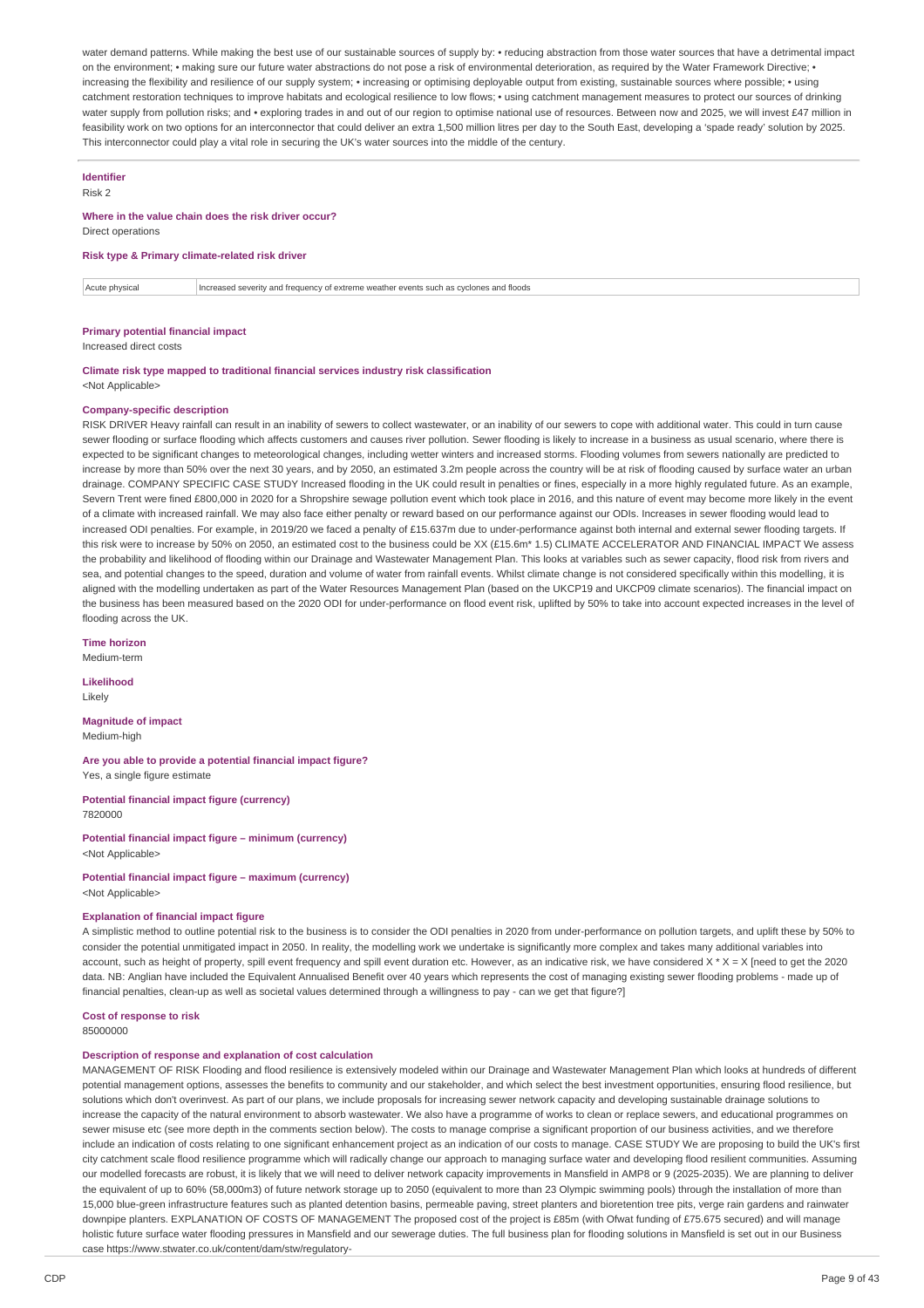library/09\_Business%20case%2003\_Building%20sustainable%20flood%20resilient%20communities\_FINAL\_R.pdf NB - there is a cost of "doing nothing" disclosed in this report but it has been redacted - could we include this as an example (it would also be a great disclosure for TCFD)

#### **Comment**

We have a range of management activities which include: •Doubling the number of sustainable urban drainage solutions. By improving surface water management as part of retrofit solutions we will be able address current capacity issues and improve future resilience in our networks. •Focusing R&D on technologies to develop resilient drainage solutions for the future •We use our asset deterioration model to predict pipes most likely to suffer blockages resulting in sewer flooding and pollution of watercourses. The model suggests interventions, such as cleaning or replacing sewers. •We have a programme of customer education on sewer misuse, aiming to reach 125,000 customers by 2020. •We are developing a Drainage and Wastewater Management Plan (DWMP), including climate projections and 2D flood risk management modelling. This covers the investments we plan to make over the next five-year period, 2020-25, as well as setting out a long-term (25-year) strategy for how we are going to deliver a reliable and sustainable wastewater service. [This data needs to be updated]

### **Identifier**

Risk 3

### **Where in the value chain does the risk driver occur?**

Direct operations

#### **Risk type & Primary climate-related risk driver**

Emerging regulation **Carbon pricing mechanisms** carbon pricing mechanisms

## **Primary potential financial impact**

Increased direct costs

**Climate risk type mapped to traditional financial services industry risk classification** <Not Applicable>

#### **Company-specific description**

RISK DRIVER It is possible that the UK Government will introduce a carbon tax which sets a price for emitters on each tonne of greenhouse gas emissions that are produced. Whilst the specifics of which organisations may be targeted and how a carbon tax could operate are unclear, it is possible that a "carbon tax" would be directly applied to the emissions of an emitting entity. Under the IEA's Sustainable Development Scenario, which limits warming to below 2degrees, in line with the Paris Agreement, it is expected that a carbon price of \$140 could apply to certain industries. Whilst it is not currently expected that the water industry would be impacted, we have used this value as a proxy to understand how a carbon tax or similar could impact upon the organisation should it be introduced. In reality, it is not expected that such a carbon tax will be applied in the near future, and shorter term implications for the organisation are considered as part of our emerging risks horizon scanning. COMPANY SPECIFIC CASE STUDY The majority of our operations and supply chain's operations are located in the UK, we have therefore considered the IEA's expected carbon price in 2040 for advanced economies. It should be noted that this carbon price is currently expected to only apply to high emitters in advanced economies (power, industry and aviation). As such the Group considers it highly unlikely that the financial impact materialised would crystallise. The exercise to assess carbon emissions has been used to assess the resilience of our strategy in a range of climate futures, rather than for the purposes of financial forecasting. CLIMATE ACCELERATOR AND FINANCIAL IMPACT Our total Annual Net Operational Emissions in 2020 (market based) were 105,797 tonnes/CO2e. Applying a simplifying assumption that our operational activities do not change, and assuming that a carbon tax of \$140 applied in 2040 (in line with the IEA's Sustainable Development Scenario which limits warming to below 2 degrees), the potential carbon tax applicable is \$14.8m, or £10.8m using an exchange rage of GBP1: USD1.375

**Time horizon** Short-term

**Likelihood** Unlikely

**Magnitude of impact** Medium

**Are you able to provide a potential financial impact figure?** Yes, a single figure estimate

**Potential financial impact figure (currency)** 10800000

**Potential financial impact figure – minimum (currency)** <Not Applicable>

#### **Potential financial impact figure – maximum (currency)** <Not Applicable>

#### **Explanation of financial impact figure**

Our total Annual Net Operational Emissions in 2020 (market based) were 105,797 tonnes/CO2e. Applying a simplifying assumption that our operational activities do not change, and assuming that a carbon tax of \$140 applied in 2040 (in line with the IEA's Sustainable Development Scenario which limits warming to below 2 degrees), the potential carbon tax applicable is \$14.8m, or £10.8m using an exchange rage of GBP1: USD1.375 (105,797 \* 140)/1.375 = £10.8m

#### **Cost of response to risk**

139841000

## **Description of response and explanation of cost calculation**

MANAGEMENT OF RISK In 2019 we announced our Triple Carbon Pledge, committing to net zero operational carbon emissions, 100% renewable energy, and an allelectric fleet by 2030, subject to the availability of vehicles. In 2020, we also announced our decision to invest £1.2bn in environmental initiatives including planting 1.3m trees and boosting the biodiversity of 5,000 hectares of land in our region. In March 2021 we submitted our proposed Scope 1, 2 and 3 emissions targets to the Science Based Targets initiative, committing us to significantly reduce our greenhouse gas emissions by 2030. A significant proportion of our emissions arise from electricity purchased for own use (182,768 tonnes/CO2e in 2020). Our renewable energy initiative alone would therefore reduce the 2040 sustainable development cost by £18.6m. Our full range of initiatives are expected to reduce the anticipated 2040 cost by 100%. CASE STUDY As a case study example of the funding provided to meet our 2030 goals, in May 2021 Ofwat (our regulator) approved our proposals to invest £565m (in 2017/18 prices) in an ambitious Green Recovery Programme to support the UK's green economic bounce back and create 2,500 new jobs in the midlands. EXPLANATION OF COSTS OF MANAGEMENT £139.841m of the funding has been earmarked to create new low carbon water resources to help improve drought resilience and water supplies in a low-carbon, reduced-chemical way, through a combination of supplyand demand- side solutions. The investment will satisfy a number of our other regulatory requirements in addition to providing low-carbon solutions. Metrics and targets to measure effective management We annually monitor and measure our carbon emissions and set annual targets [what are the targets for 2025 and 2030]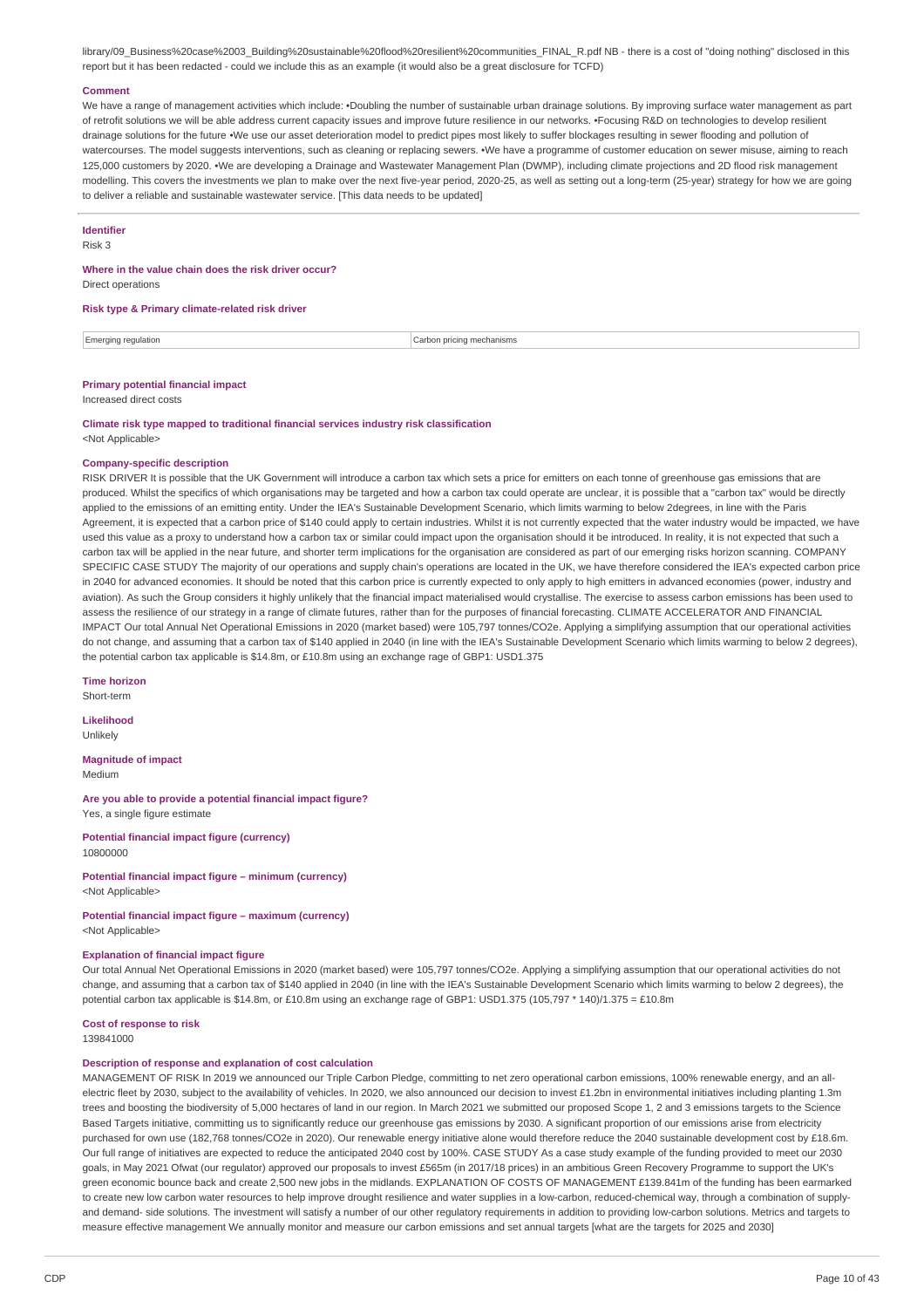#### **Identifier** Risk 4

**Where in the value chain does the risk driver occur?**

Direct operations

#### **Risk type & Primary climate-related risk driver**

Reputation Increased stakeholder concern or negative stakeholder feedback

#### **Primary potential financial impact**

Increased indirect (operating) costs

**Climate risk type mapped to traditional financial services industry risk classification**

<Not Applicable>

### **Company-specific description**

RISK DRIVER It is expected that investors will become increasingly interested in sustainable product investing and there will be increased awareness around an organisations sustainability credentials, which may drive investment alongside more traditional financial indices. If Severn Trent fails to achieve its sustainability commitments, or does not lead on sustainability (and carbon reduction) initiatives, this may translate to reduced investor interest and reduced share price. COMPANY SPECIFIC CASE STUDY According to a Schroder's Global Investor study in 2017, 67% of UK respondents acknowledged that sustainable investing was more important to them now than 5 years ago, citing the potential for long-term returns as a greater factor than ethical considerations, indicating that there is a preference for investing in organisations with strong green credentials. One meta analysis showed that 80% of studies show a positive effect on stock price performance where the company adhered to social or environmental standards. Failure to meet our environmental targets (including our carbon targets) and failure to act in a sustainable way could therefore detrimentally impact upon our reputation with stakeholders, investability and ultimately our share price. CLIMATE ACCELERATOR AND FINANCIAL IMPACT We expect that consumer trends toward green investing and increased awareness of corporates' green credentials are more likely to increase in a sustainable development scenario where there is increased trends towards decarbonisation. At 2 July 2021, our market capitalisation was £6.31bn. A 1% reduction in value could equate to £63.1m

**Time horizon** Medium-term

**Likelihood**

Likely

**Magnitude of impact** Medium

**Are you able to provide a potential financial impact figure?** Yes, a single figure estimate

**Potential financial impact figure (currency)** 63100000

#### **Potential financial impact figure – minimum (currency)** <Not Applicable>

**Potential financial impact figure – maximum (currency)** <Not Applicable>

#### **Explanation of financial impact figure**

Share fluctuations can occur as a result of market factors, financial performance and a range of other influencing factors. In the unlikely event that our share price would be negatively impacted by non-achievement of our environmental and climate performance targets, this could result in a reduction to our share price. As an indication of the impact on our company, a 1% drop in share price would equate to £63.1m. (£6.31bn  $*$  1% = £63.1m)

**Cost of response to risk**

78484000

#### **Description of response and explanation of cost calculation**

MANAGEMENT OF RISK As a company taking care of one of life's essentials, water, we know that the resilience of our business is intrinsically linked to the resilience of our region, its communities and the natural environment. Our long-standing commitment to sustainability is demonstrated in our leadership on renewable energy generation. sustainable management of our land, and dedicated programmes to support our people and communities. By 2025 we will invest £1.2bn in our sustainability ambitions including climate and biodiversity initiatives such as planting 1.3m trees and boosting biodiversity of 5,000 hectares of land. We have also committed to deliver our Triple Carbon Pledge, by 2030, where available. We regularly engage with customers and stakeholders to assess the "willingness to pay" of our stakeholders for climate and environmental initiatives, assess the NPV of carbon impacts regarding our infrastructure investments, and consider the value of natural capital alongside our financial performance indicators. We anticipate that our management methods will position the organisation as a climate leader, resulting in an attractive investment for stakeholders. We hold the Carbon Trust Standard and report to CDP each year ensuring our climate change information is publicly accessible and to ensure that we are benchmarked against our peers. This year, we also reported against the Task Force on Climate-related Financial Disclosures and will be updating our Climate Change Adaptation Report for 2021, in line with reporting under the Climate Change Act 2008 and Defra guidelines, ensuring that we are aware of, and resilient against our climaterelated risks and opportunities, within a range of climate scenarios. CASE STUDY AND COSTS OF MANAGEMENT As a case study example of the funding provided to meet and exceed our environmental performance obligations. Severn Trent have recently received regulatory endorsement to invest £78,484,000 in creating bathing rivers, to eliminate harm from 25 storm overflows by reducing spills in the area during the bathing season, and create two inland bathing water trials via two large-scale pilots to deliver bathing-quality water. The trial scope will address all 25 storm overflow and storm tanks identified on the Rivers Teme Avon and Leam (£69.537m), and three wastewater treatment disinfection upgrades (£6.948m) for Itchen Bank and Frankton on the River Leam, and Ludlow on the River Teme

#### **Comment**

### C2.4

(C2.4) Have vou identified any climate-related opportunities with the potential to have a substantive financial or strategic impact on your business? Yes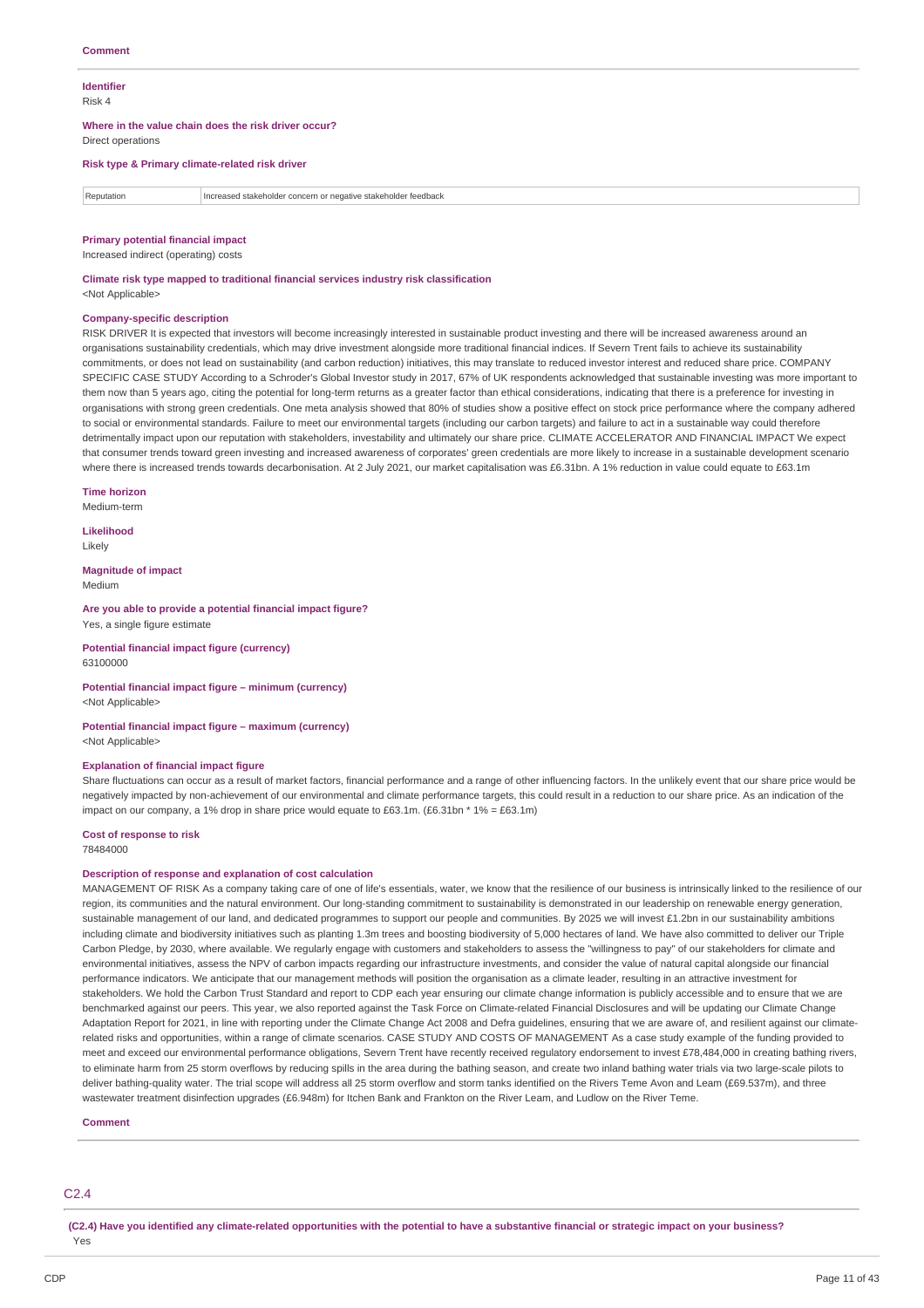## C2.4a

#### (C2.4a) Provide details of opportunities identified with the potential to have a substantive financial or strategic impact on your business.

#### **Identifier**

Opp1

**Where in the value chain does the opportunity occur?**

Direct operations

**Opportunity type** Markets

**Primary climate-related opportunity driver**

Access to new markets

#### **Primary potential financial impact**

Increased revenues through access to new and emerging markets

#### **Company-specific description**

NATURE OF OPPORTUNITY We recognise the opportunities from generating both renewable electricity and heat and making best use of heat which we already generate. We already take advantage of renewable energy incentives which are on offer to maximise the income from our renewable energy generation. We will continue to take advantage of these to support our ongoing renewable energy expansion investment schemes. We aim to maximise the conversion of sludge into biogas and other useful resources and ensure the safe disposal of the remaining biosolids . We will upgrade our technology from conventional digestion to Thermal Hydrolysis Plants ('THPs'). We will explore carbon capture from our AD processes in order to decarbonise our energy generation. APPLICATION TO COMPANY Our operations throughout the UK generate renewable energy from anaerobic digestion, crop, hydropower, wind turbines and solar technology. As a case study example, our Anaerobic Digestion (AD) and Composting facilities exist across Derby, Birmingham, Oxfordshire, Hertfordshire, Surrey and South Wales, and provide enough green energy to power 50,000 local homes each year Our 33 solar parks, 6 wind turbines and 5 hydro-electric turbines produce 58MW of renewable energy, enough to power 115,000 homes each year. In 2020, we generated 267GHh renewable energy. CASE STUDY Under the IEA's Sustainable Development Scenario which limits warming to below 2 \*c, it is expected that renewable energy generation will increase from 1,438TWh in 2018 to 2,967TWh in 2040 (i.e. generation will more than double)

**Time horizon** Short-term

**Likelihood**

Likely

**Magnitude of impact**

Medium-high

#### **Are you able to provide a potential financial impact figure?** Yes, a single figure estimate

**Potential financial impact figure (currency)** 77500000

**Potential financial impact figure – minimum (currency)** <Not Applicable>

**Potential financial impact figure – maximum (currency)** <Not Applicable>

#### **Explanation of financial impact figure**

Our turnover from Green Power in 2020 was £77.5m. Under the IEA's Sustainable Development Scenario, it is expected that renewable energy generation will more than double. Using simplifying assumptions, if demand for renewable energy also doubled, there could be an additional revenue benefit in 2040 of £77.5m. £77.5m \* 200% - $£77.5m = £77.5m$ 

### **Cost to realize opportunity**

120000000

#### **Strategy to realize opportunity and explanation of cost calculation**

REALISING OPPORTUNITY The renewable energy market also has growth potential for us. We see scope to increase our electricity generation from sources such as food waste digestion and solar, allowing us to sell any electricity not used by our regulated business to National Grid. Similarly, we can sell surplus gas generated by our waste treatment works to the grid. APPLICATION TO COMPANY Increased production from renewable sources is expected to arise from expansion of existing renewable energy plants and processes and also from acquisitions. The cost represented below is the indicative cost of our most recent acquisition in this sector - Agrivert Holdings Ltd, which substantially added to our ability to generate renewable energy and which significantly increased revenue. Our strategy to date has taken our self-generation of renewable energy from the equivalent of 33% of Severn Trent's gross energy consumption over 2015/26 to 53% in 2020/2021. Costs to realise will depend on the options available and will vary with different solutions. EXPLANATION OF COST OF MANAGEMENT As a case study example, in November 2018 Severn Trent Green Power completed its acquisition of Agrivert Holdings Ltd which operates five food waste AD plants and other facilities, achieving on average 97% electrical power output from its operations, processing 450,000 tonnes organic material per year. The takeover was widely reported to be a £120m takeover.

**Comment**

**Identifier**  $Onn2$ 

**Where in the value chain does the opportunity occur?** Direct operations

**Opportunity type** Resource efficiency

**Primary climate-related opportunity driver** Other, please specify (Investor confidence)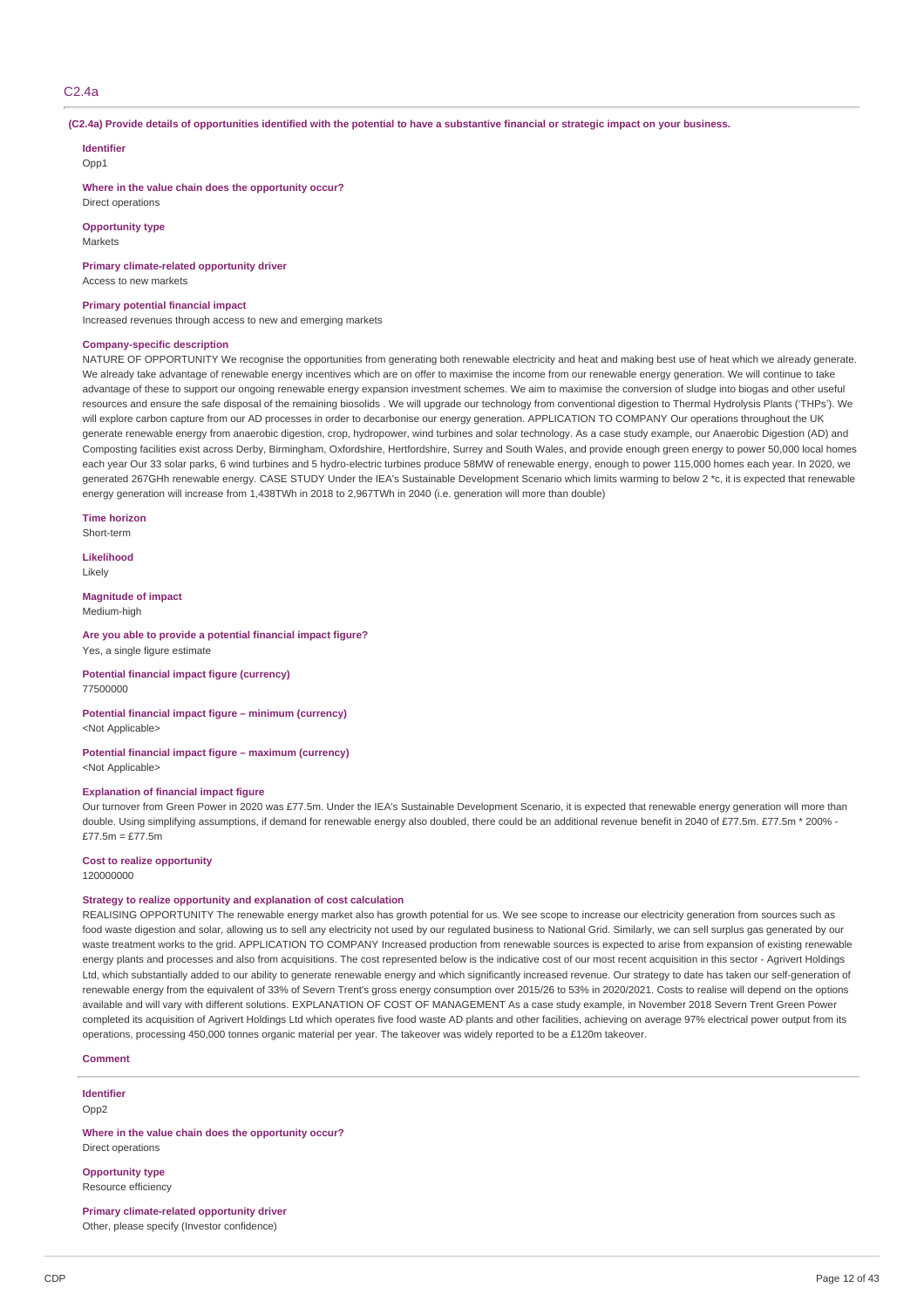Increased access to capital

#### **Company-specific description**

NATURE OF OPPORTUNITY It is expected that investors will become increasingly interested in sustainable product investing and there will be increased awareness around an organisations sustainability credentials, which may drive investment alongside more traditional financial indices. Demonstrating our robust and responsible approach to climate change - both adaptation and mitigation - gives us the potential to differentiate ourselves and achieve reputational benefits as well as reassuring investors that we understand risks and opportunities associated with climate change and are planning and acting appropriately. APPLICATION TO COMPANY According to a Schroder's Global Investor study in 2017, 67% of UK respondents acknowledged that sustainable investing was more important to them now than 5 years ago, citing the potential for long-term returns as a greater factor than ethical considerations, indicating that there is a preference for investing in organisations with strong green credentials. One meta analysis showed that 80% of studies show a positive effect on stock price performance where the company adhered to social or environmental standards. Meeting and exceeding our environmental targets (including our carbon targets) and acting in a sustainable way could therefore positively impact upon our reputation with stakeholders, investability and ultimately our share price. CASE STUDY We expect that consumer trends toward green investing and increased awareness of corporates' green credentials are more likely to increase in a sustainable development scenario where there is increased trends towards decarbonisation. At 2 July 2021, our market capitalisation was £6.31bn. A 1% increase in value could equate to £63.1m

**Time horizon** Short-term

**Likelihood**

Likely

**Magnitude of impact** Medium

## **Are you able to provide a potential financial impact figure?**

Yes, a single figure estimate

#### **Potential financial impact figure (currency)** 63100000

**Potential financial impact figure – minimum (currency)** <Not Applicable>

## **Potential financial impact figure – maximum (currency)**

<Not Applicable>

#### **Explanation of financial impact figure**

Share fluctuations can occur as a result of market factors, financial performance and a range of other influencing factors. In the event that our share price would be positively impacted by leading on environmental and climate performance targets, this could result in a increase to our share price. As an indication of the impact on our company, a 1% increase in share price would equate to £63.1m. (£6.31bn  $*$  1% = £63.1m)

## **Cost to realize opportunity**

78484000

#### **Strategy to realize opportunity and explanation of cost calculation**

REALISING OPPORTUNITY: As a company taking care of one of life's essentials, water, we know that the resilience of our business is intrinsically linked to the resilience of our region, its communities and the natural environment. Our long-standing commitment to sustainability is demonstrated in our leadership on renewable energy generation, sustainable management of our land, and dedicated programmes to support our people and our local communities. By 2025 we will invest £1.2bn in our sustainability ambitions, including climate and biodiversity initiatives such as planting 1.3m trees and boosting biodiversity of 5,000 hectares of land. We have also committed to deliver our Triple Carbon Pledge, by 2030, where available. We regularly engage with customers and stakeholders to assess the "willingness to pay" of our stakeholders for climate and environmental initiatives, assess the NPV of carbon impacts regarding our infrastructure investments, and consider the value of natural capital alongside our financial performance indicators. We anticipate that our management methods will position the organisation as a climate leader, resulting in an attractive investment for stakeholders. We hold the Carbon Trust Standard and report to CDP each year ensuring our climate change information is publicly accessible and to ensure that we are benchmarked against our peers. This year, we also also reported against the Task Force on Climate-related Financial Disclosures and will be updating our Climate Change Adaptation Report for 2021, in line with reporting under the Climate Change Act 2008 and Defra guidelines, ensuring that we are aware of, and resilient against our climate-related risks and opportunities, within a range of climate scenarios. CASE STUDY AND COSTS As a case study example of the funding provided to meet and exceed our environmental performance obligations, Severn Trent have recently received regulatory endorsement to invest £78,484,000 in creating bathing rivers, to eliminate harm from 25 storm overflows by reducing spills in the area during the bathing season, and to create two inland bathing water trials via two large-scale pilots to deliver bathing-quality water. The trial scope will address all 25 storm overflow and storm tanks identified on the Rivers Teme Avon and Leam (£69.537m), and three wastewater treatment disinfection upgrades (£6.948m) for Itchen Bank and Frankton on the River Leam, and Ludlow on the River Teme.

#### **Comment**

**Identifier**

Opp3

**Where in the value chain does the opportunity occur?** Direct operations

### **Opportunity type**

Resource efficiency

## **Primary climate-related opportunity driver**

Use of more efficient production and distribution processes

## **Primary potential financial impact**

Reduced direct costs

### **Company-specific description**

NATURE OF OPPORTUNITY AND APPLICATION TO COMPANY In England and Wales, leakage is treated as water lost from the distribution system. It includes water lost from the companies' distribution networks and supply pipe losses from consumers' pipes. Severn Trent has a significant programme in place to reduce leakage, as it is an important part of ensuring there are resilient water supplies in the future. Reducing leakage throughout our network will also increase headroom over water availability, decreasing the requirement for investment in additional water resources structures such as reservoirs. Reducing water leakage is a regulatory requirement set by Ofwat, our regulator and we gain financial rewards from meeting or exceeding our targets. Continuing to meet our regulatory targets will therefore result in financial gain for Severn Trent. CASE STUDY In our Water Resources Management Plan "WRMP", which considers our ability to provide water in a range of climate futures and with future demands such as increasing population, we consider how our leakage reduction proposals could impact upon our ability to provide a safe and secure supply of water.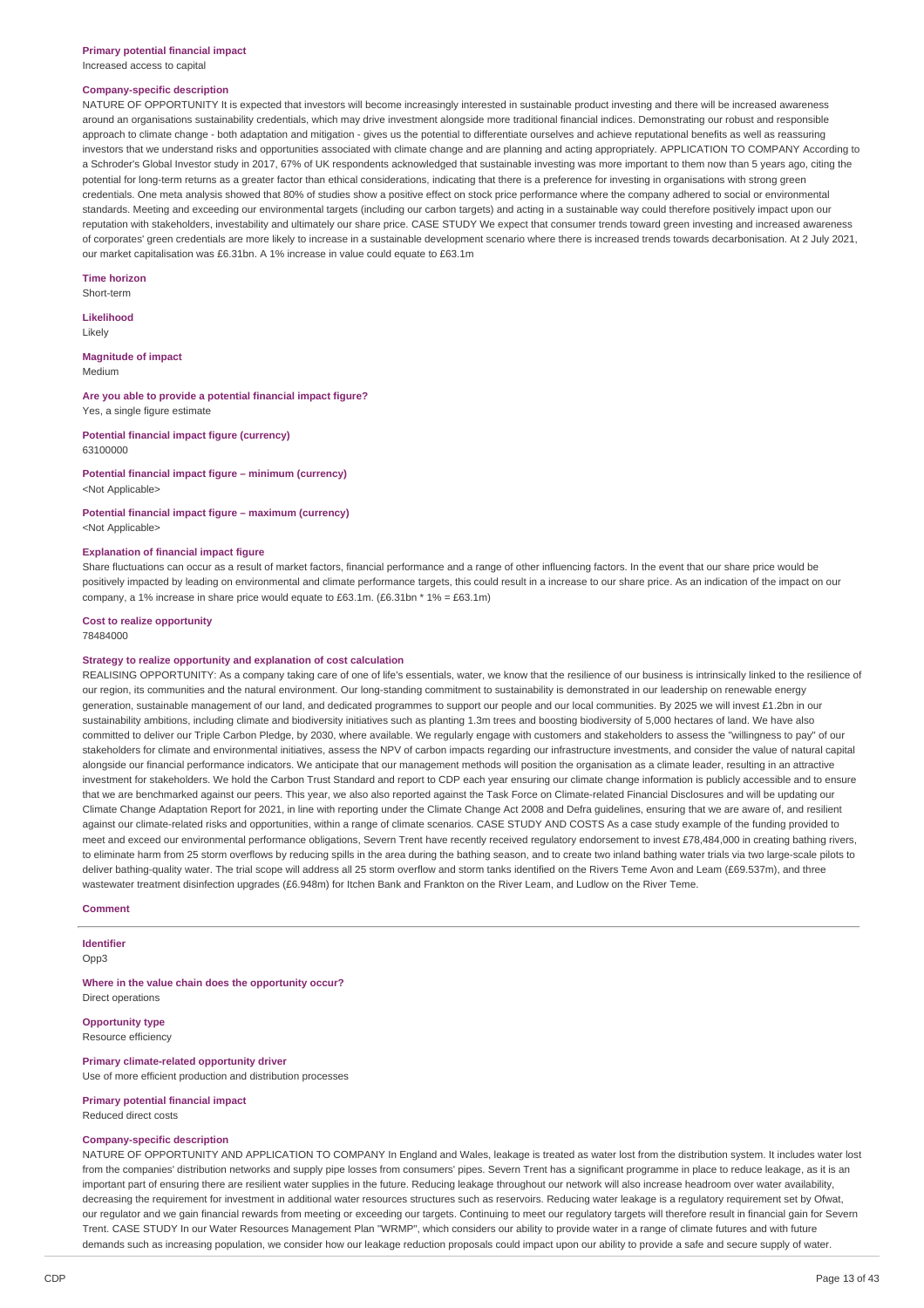Reducing leakage will increase the water available for supply and so increase our ability to meet demand and the complexities of our modelling is outlined within our WRMP. In addition, we have a regulatory target to reduce our leakage by 15% by 2025. In 2020/2021 we achieved a £1.17m financial reward from meeting our leakage reduction targets. We could therefore estimate that a meeting our future leakage reduction targets could equate to £1.17m annually.

### **Time horizon**

Short-term

**Likelihood** Likely

### **Magnitude of impact**

Medium

## **Are you able to provide a potential financial impact figure?**

## Yes, a single figure estimate

**Potential financial impact figure (currency)**

## 1170000

## **Potential financial impact figure – minimum (currency)**

<Not Applicable>

#### **Potential financial impact figure – maximum (currency)** <Not Applicable>

## **Explanation of financial impact figure**

In 2020/2021 we achieved a £1.17m financial reward from meeting our leakage reduction targets. We could therefore estimate that a meeting our future leakage reduction targets could equate to £1.17m annually

#### **Cost to realize opportunity** 5000000

### **Strategy to realize opportunity and explanation of cost calculation**

REALISING OPPORTUNITY: We proactively reduce leakage across our network by pressure management, focusing and finding leaks through data loggers and client engagement to enable efficient reporting and diagnosis for leaks. We have also optimised pressure reducing valves across the network, which was successful in reducing leakage by 35% in one area alone. We use dynamic pressure modelling to identify potential leaks and use satellite technology, partnering with electricity distribution firms who survey the grid from the air - a great vantage point to spot rural leaks. We're exploring innovative ways to use information, including the potential to overlay our pipe network data into the video software to support automation from the analysis. We have committed to reduce leakage by 15% over the next 5 years and stated our ambition to aim for a 50% reduction by 2045. CASE STUDY AND EXPLANATION OF COSTS OF MANAGEMENT To achieve this, we must find new, more innovative and cheaper ways to prevent leaks occurring and to find and fix them when we do. As a case study example, we have invested £5m into the World Water Innovation Fund, pooling resources to accelerate new technologies. In February 2020 we launched the UK's first fibre optical trial by installing cables in 750m of live network to test the capabilities to "listen" for leaks - the first step to developing a lift and shift process that can be installed allowing us to monitor sections of pipe around the clock to spot potential leaks faster and more efficiently

**Comment**

### C3. Business Strategy

## C3.1

**(C3.1) Have climate-related risks and opportunities influenced your organization's strategy and/or financial planning?** Yes, and we have developed a low-carbon transition plan

### C3.1a

(C3.1a) Is your organization's low-carbon transition plan a scheduled resolution item at Annual General Meetings (AGMs)?

|       | carbon transition plan a scheduled resolution item at AGMs? I<br>/Is, | rommen. |
|-------|-----------------------------------------------------------------------|---------|
| Row 1 | .ez                                                                   |         |

## C3.2

**(C3.2) Does your organization use climate-related scenario analysis to inform its strategy?** Yes, quantitative

#### C3.2a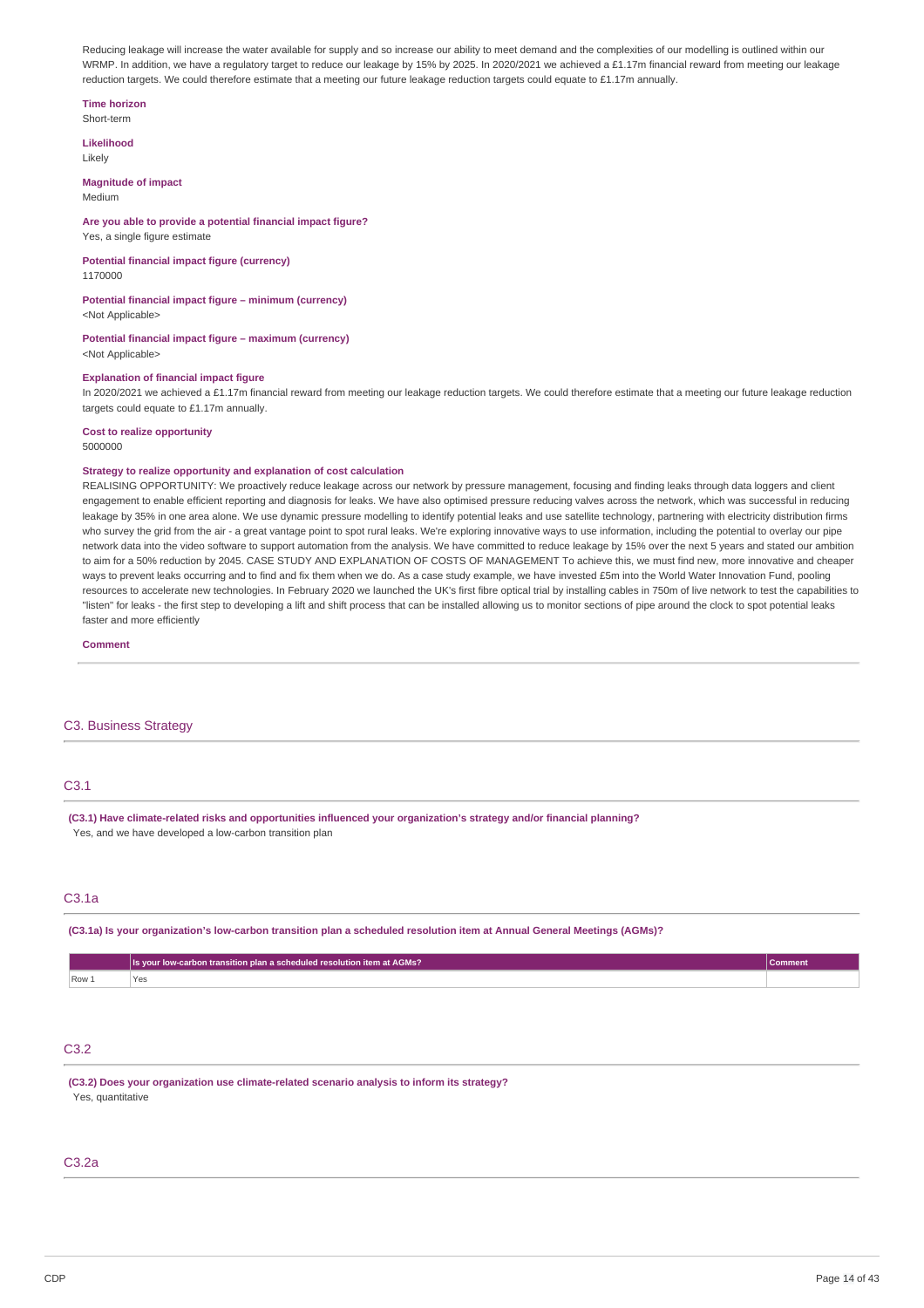## **(C3.2a) Provide details of your organization's use of climate-related scenario analysis.**

| Climate-                                                                                                          | <b>Details</b>                                                                                                                                                                                                                                                                                                                                                                                                                                                                                                                                                                                                                                                                                                                                                                                                                                                                                                                                                                                                                                                                                                                                                                                                                                                                                                                                                                                                                                                                                                                                                                                                                                                                                                                                                                                                                                                                                                                                                                                                                                                                                                                                                                                                                                                                                                                                                                                                                                                                                                                                                                                                                                                                                                                                                                                                                                                                                                                                                                                                                                                                                                                                                                                                                                                                                                                                                                                                                                                                                                                                     |
|-------------------------------------------------------------------------------------------------------------------|----------------------------------------------------------------------------------------------------------------------------------------------------------------------------------------------------------------------------------------------------------------------------------------------------------------------------------------------------------------------------------------------------------------------------------------------------------------------------------------------------------------------------------------------------------------------------------------------------------------------------------------------------------------------------------------------------------------------------------------------------------------------------------------------------------------------------------------------------------------------------------------------------------------------------------------------------------------------------------------------------------------------------------------------------------------------------------------------------------------------------------------------------------------------------------------------------------------------------------------------------------------------------------------------------------------------------------------------------------------------------------------------------------------------------------------------------------------------------------------------------------------------------------------------------------------------------------------------------------------------------------------------------------------------------------------------------------------------------------------------------------------------------------------------------------------------------------------------------------------------------------------------------------------------------------------------------------------------------------------------------------------------------------------------------------------------------------------------------------------------------------------------------------------------------------------------------------------------------------------------------------------------------------------------------------------------------------------------------------------------------------------------------------------------------------------------------------------------------------------------------------------------------------------------------------------------------------------------------------------------------------------------------------------------------------------------------------------------------------------------------------------------------------------------------------------------------------------------------------------------------------------------------------------------------------------------------------------------------------------------------------------------------------------------------------------------------------------------------------------------------------------------------------------------------------------------------------------------------------------------------------------------------------------------------------------------------------------------------------------------------------------------------------------------------------------------------------------------------------------------------------------------------------------------------|
| related                                                                                                           |                                                                                                                                                                                                                                                                                                                                                                                                                                                                                                                                                                                                                                                                                                                                                                                                                                                                                                                                                                                                                                                                                                                                                                                                                                                                                                                                                                                                                                                                                                                                                                                                                                                                                                                                                                                                                                                                                                                                                                                                                                                                                                                                                                                                                                                                                                                                                                                                                                                                                                                                                                                                                                                                                                                                                                                                                                                                                                                                                                                                                                                                                                                                                                                                                                                                                                                                                                                                                                                                                                                                                    |
| scenarios<br>and                                                                                                  |                                                                                                                                                                                                                                                                                                                                                                                                                                                                                                                                                                                                                                                                                                                                                                                                                                                                                                                                                                                                                                                                                                                                                                                                                                                                                                                                                                                                                                                                                                                                                                                                                                                                                                                                                                                                                                                                                                                                                                                                                                                                                                                                                                                                                                                                                                                                                                                                                                                                                                                                                                                                                                                                                                                                                                                                                                                                                                                                                                                                                                                                                                                                                                                                                                                                                                                                                                                                                                                                                                                                                    |
| models                                                                                                            |                                                                                                                                                                                                                                                                                                                                                                                                                                                                                                                                                                                                                                                                                                                                                                                                                                                                                                                                                                                                                                                                                                                                                                                                                                                                                                                                                                                                                                                                                                                                                                                                                                                                                                                                                                                                                                                                                                                                                                                                                                                                                                                                                                                                                                                                                                                                                                                                                                                                                                                                                                                                                                                                                                                                                                                                                                                                                                                                                                                                                                                                                                                                                                                                                                                                                                                                                                                                                                                                                                                                                    |
| applied                                                                                                           |                                                                                                                                                                                                                                                                                                                                                                                                                                                                                                                                                                                                                                                                                                                                                                                                                                                                                                                                                                                                                                                                                                                                                                                                                                                                                                                                                                                                                                                                                                                                                                                                                                                                                                                                                                                                                                                                                                                                                                                                                                                                                                                                                                                                                                                                                                                                                                                                                                                                                                                                                                                                                                                                                                                                                                                                                                                                                                                                                                                                                                                                                                                                                                                                                                                                                                                                                                                                                                                                                                                                                    |
| <b>RCP 2.6</b><br><b>RCP 4.5</b><br>RCP <sub>6</sub><br><b>RCP 8.5</b><br>Other,<br>please<br>specify<br>(UKCP09) | Specific description summary of the results of the conducted scenario analysis: The Environment Agency's 2017 Water Resources Planning Guidelines (WRPG) require companies to assess the risk<br>and possible impact of climate change on the deployable output of their current and future sources of water. Companies can use their 2014 Water Resources Management Plan (WRMP14) assessment<br>of climate change, or a method outlined in: • Environment Agency (2013) Climate change approaches in water resources planning - Overview of new methods • Environment Agency (2017) We carried<br>out a vulnerability assessment to identify which of our water resource zones (WRZs) are most sensitive to the potential impacts of climate change. 10,000 climate scenarios were assessed and a Latin<br>Hypercube Sampling was applied to select a sub-sample of 100 projections on which to base our assessments (a Drought indicator was then used to select a subset of 20). This confirmed our findings<br>from our WRMP14 assessment, which demonstrated that our largest WRZs (the Strategic Grid and Nottinghamshire) were both vulnerable to potential changes in rainfall and temperature. With the<br>exception of groundwater sources in the Forest and Stroud WRZ, the majority of groundwater sources were considered to be low vulnerability. However, in order to maintain spatial coherence across our<br>WRZs (especially zones containing both surface water and groundwater sources), we have opted to apply a "high" vulnerability method to all zones to assess the potential impacts on deployable<br>output. This approach uses the UKCP09 projections (medium emission scenario) directly.                                                                                                                                                                                                                                                                                                                                                                                                                                                                                                                                                                                                                                                                                                                                                                                                                                                                                                                                                                                                                                                                                                                                                                                                                                                                                                                                                                                                                                                                                                                                                                                                                                                                                                                                                                                                                            |
| Other,<br>please<br>specify<br>(UKCP09)                                                                           | A description of how the results of the scenario analysis have informed our business objectives and strategy: In our draft WRMP we did not explicitly consider the climate change uncertainty associated<br>with our demand management measures. Instead, we focussed on the more significant climate change uncertainty associated with our supply side options. Our WRMP uses demand forecasts that<br>reflect our assumptions around 'dry-year' demand for water, and so they reflect the impacts of hot, dry weather conditions on customers' water consumption. We also make a further allowance for the<br>likely climate change impacts on household water consumption using the data and guidance given in UKWIR 13/CL/04/12 Impact of Climate Change on water demand. In the UKWIR study, median<br>percentage climate change impacts on household demand at 2040, relative to 2012 are published for each river basin within the UK - the Severn and South Humber basins are used for Severn Trent.<br>For our WRMP, the annual average forecasts use the average of the factors for these basins, therefore have a 0.905% increase in consumption over that period. As the base year for our modelling is<br>now 2015/16 and the final forecast year is 2044/45 the percentage change is shifted along as there has been no further evidence since this report. As per the UKWIR technical quideline, the additional<br>demand caused by climate change has been added to the external use micro-component only, which means that the overall effect is relatively small. The volumetric demand management benefit of our<br>metering strategy indicates that a climate change impact equivalent to 0 .9% increase in demand by 2045. Consistent with the conclusions of the UKWIR study, because the impacts of our water<br>efficiency activities on our demand forecasts already reflect the impacts of hot, dry weather any additional effects of climate change are small and only apply to external use of water. Therefore, in our<br>WRMP we assume that climate change has no impact on our internal household water efficiency measures.                                                                                                                                                                                                                                                                                                                                                                                                                                                                                                                                                                                                                                                                                                                                                                                                                                                                                                                                                                                                                                                                                                                                                                                                                                                                                                                                                                                      |
| Other,<br>please<br>specify<br>(UKCP09)                                                                           | A case study of how the results of the scenario analysis have directly influenced our business objectives and strategy: During the consultation phase of our draft WRMP, the Environment Agency<br>requested clarification regarding our WFD deterioration risk assessment of surface water abstraction licences, particularly those with a hands off flow (HOF) condition. In our draft WRMP, for our surface<br>water abstractions with potential to cause WFD deterioration, we chose to analyse the effect of licence reductions for category 1 and 2 sources using a similar methodology as we used with<br>groundwater reductions. We used this approach because we had not at that point received guidance from the Environment Agency on the preferred methodology to use with surface water abstractions.<br>Due to the timing, our modelling was also conducted prior to WINEP3 and before the AMP6 RSA investigations and options appraisal conclusions were finalised. The methodology we adopted<br>assessed the recent actual annual average abstraction and compared this with the modelled source deployable output. In line with the ground water methodology we looked at three different potential<br>scenarios for our sensitivity modelling for the draft WRMP. These were the Low, Medium and High impact set of scenarios defined in section A5.2. For our draft WRMP we used the medium scenario<br>from this earlier sensitivity modelling as our central estimate of the surface water abstraction reductions required to ensure no future WFD status deterioration. These were built into a combined model<br>run with groundwater WFD no deterioration reductions and our assessment of the likely RSA licence reductions. These reduced abstraction licences were entered into our Aquator water resources<br>model as annual constraints on the amount of water available to abstract. Specifically for our Egginton abstraction site on the River Dove, we modelled the potential effect of the WFD no deterioration<br>licence reduction rather than the RSA removal of the lower HOF. We considered that modelling both changes at the same time would have been double counting of the risk and effect. During the<br>Medium scenario for our draft WRMP we assumed that for WINEP1 category 1 and 2 surface water abstractions (Egginton, Ambergate & Mitcheldean) there would be no abstraction licence changes<br>implemented before 2030. This is because the impact on zonal deployable output was so significant it would require strategic scale water supply investment to offset the effects on drought security of<br>supply. Our WFD No Deterioration approach for surface water abstraction was changed for our final WRMP. In January 2018 we received updated guidance from the Environment Agency regarding<br>WFD No Deterioration in the Environment Agency's publication 'Guidance on water resources investigations into the risk of WFD water body deterioration'. This guidance for the first time explicitly<br>included information for analysing surface water abstractions in relation to compliance with the Environmental Flow Indicator (EFI). Consequently, it was clear that our draft WRMP methodology for<br>modelling surface water reductions was unsuitable for certain sources e.g. Egginton, as it did not fully consider the EFI. Following the new guidance issued, in February 2018 we updated our process for<br>assessing WFD no deterioration at surface water sites. |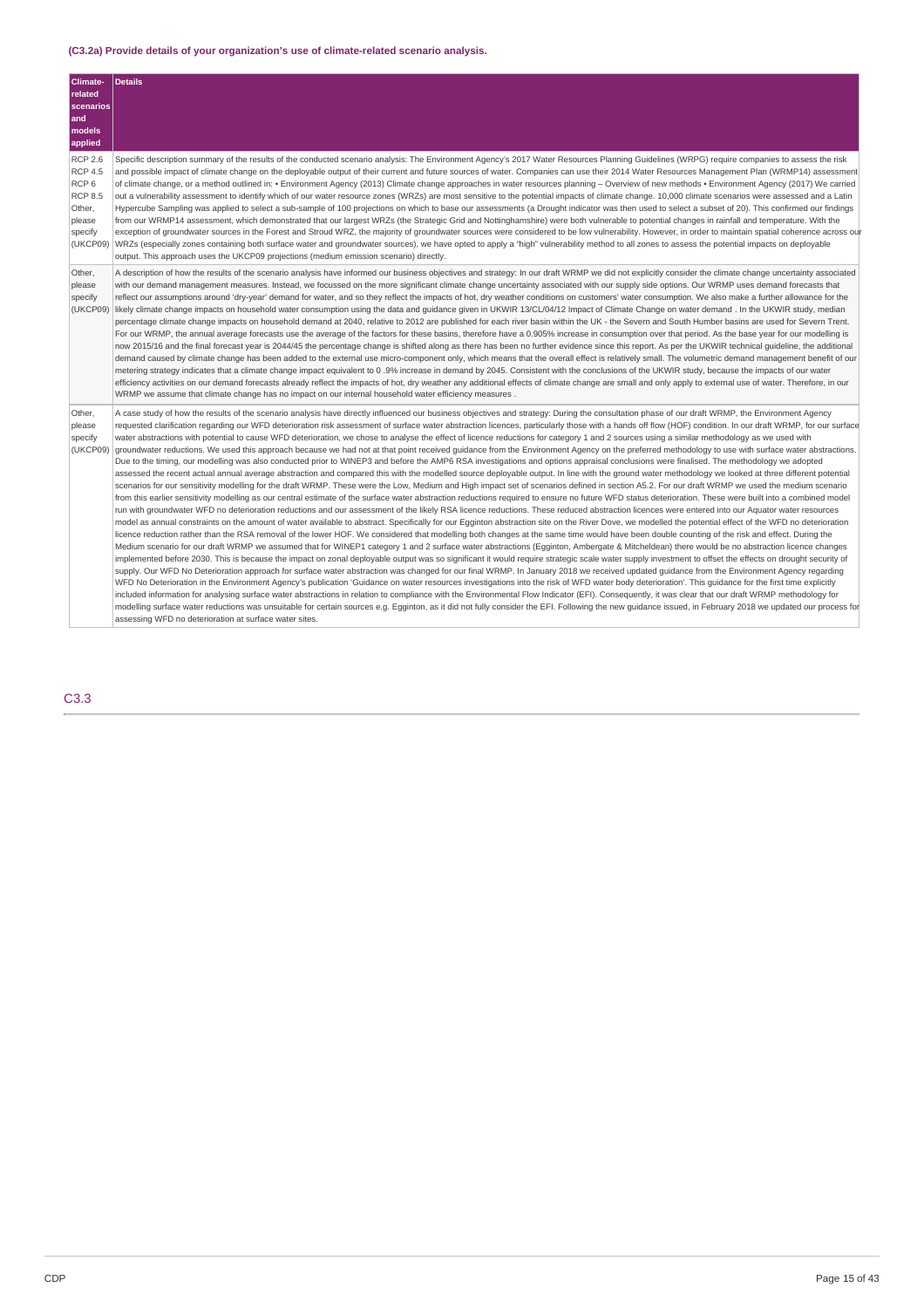## **(C3.3) Describe where and how climate-related risks and opportunities have influenced your strategy.**

|                                             | related risks<br>and<br>opportunities<br>influenced<br>your strategy<br>in this area? | Have climate- Description of influence                                                                                                                                                                                                                                                                                                                                                                                                                                                                                                                                                                                                                                                                                                                                                                                                                                                                                                                                                                                                                                                                                                                                                                                                                                                                                                                                                                                                                                                                                                                                                                                                                                                                                                                                                                                                                                                                                                                                                                                                                                                                                                                                                                                                                                                                                                                                                                                                                                     |
|---------------------------------------------|---------------------------------------------------------------------------------------|----------------------------------------------------------------------------------------------------------------------------------------------------------------------------------------------------------------------------------------------------------------------------------------------------------------------------------------------------------------------------------------------------------------------------------------------------------------------------------------------------------------------------------------------------------------------------------------------------------------------------------------------------------------------------------------------------------------------------------------------------------------------------------------------------------------------------------------------------------------------------------------------------------------------------------------------------------------------------------------------------------------------------------------------------------------------------------------------------------------------------------------------------------------------------------------------------------------------------------------------------------------------------------------------------------------------------------------------------------------------------------------------------------------------------------------------------------------------------------------------------------------------------------------------------------------------------------------------------------------------------------------------------------------------------------------------------------------------------------------------------------------------------------------------------------------------------------------------------------------------------------------------------------------------------------------------------------------------------------------------------------------------------------------------------------------------------------------------------------------------------------------------------------------------------------------------------------------------------------------------------------------------------------------------------------------------------------------------------------------------------------------------------------------------------------------------------------------------------|
| Products<br>and<br>services                 | Yes                                                                                   | 1) Resilient water supply Our purpose is taking care of one of life's essentials, so ensuring a sustainable water cycle for the long term is at the very core of what we do. The strain on our<br>water sources and expectations for river quality are both higher than they've ever been, which means we need to work harder to look after our water sources. Our customers are fully<br>supportive of our commitment to a sustainable water cycle and 80% of them tell us that they trust Severn Trent to deliver our water services for future generations. (2020 sustainability<br>report). 2) Low carbon water We seek to produce and deliver clean water to customers with lowest possible carbon emissions demonstrated through our carbon triple pledge and<br>commitment to develop science based targets (2021 annual report). Our strategy combines leakage reduction, metering, customer education, home water efficiency audits, energy<br>efficiency on water production sites and our networks and catchment management. In 2020/21, we reduced leakage by 2.2%, outperforming our target and putting us on a great<br>trajectory for our 2025 commitment. We've now committed to an ambitious goal to reduce leakage by 15% by 2025, and by 50% by 2045. (Green recovery - Decarbonising Water<br>resources business case) 3) Exporting Renewable energy & Bioresources The UK has ambitious plans to reduce its carbon emissions to net zero by 2050, and AD will play a critical<br>role in achieving this goal. We are exploring carbon capture in our AD plants to help de-carbonise our energy generation. We self generated 53% of our own energy form renewables in<br>2021, up from 51% in 2020. (ARA 2021, p65). This ties in and aligns with our LTIP to achieve operational carbon reduction. 4) Our customer engagement and communication is focused<br>on water efficiency and encouraging our customers to reduce their water usage. (Sustainability report 2021, p9). Our water efficiency programme has saved approximately 2.98 million<br>litres of water a day. SASB index (Code: IF-WU-140a.2, 420a.2 and 440.a.3): Excluding leakage and metering, we delivered demand-side (water efficiency) benefits of 1087700 m3.<br>(Sustainability report 2021, p79). 5) Biodiversity – we have made a big commitment with our great big nature boost to improve 5,000 ha of biodiversity (achieving 2,632 as of 2021 -<br>annual report p18). |
| Supply<br>chain<br>and/or<br>value<br>chain | Yes                                                                                   | Our commitment to developing Science-Based Targets means that understanding our Scope 3 emissions is a priority. We are currently assessing our baseline position across all Scope<br>3 categories. This includes our supply chain emissions, where we are assessing ways to establish an effective baseline. This will enable us to work with our suppliers, particularly those<br>with the highest impact, to help measure, report and reduce their emissions. In the next year we'll be engaging with our suppliers on waste, alongside other sustainability considerations,<br>and building waste-related requirements into our supplier selection criteria. We have signed up over 1,000 of our suppliers to our Sustainable Supply Chain Charter (Annual report p7).<br>with an aim of achieving 70% supplier engagement by 2025 with regards to scope 3 emission reduction. We are signed up to the Supply Chain Sustainability School to improve and our<br>own knowledge so that where possible, we can focus on suppliers s whose carbon impact is high, and the mechanisms we need to put into place to support them with reporting and<br>management. Our focus over the last year has been to establish our Scope 3 baseline, which has highlighted where these high-impact areas are, and we'll use this insight to improve<br>the accuracy of our Scope 3 data. Importantly, it allows us to support suppliers (2021 Sustainability report, p59).                                                                                                                                                                                                                                                                                                                                                                                                                                                                                                                                                                                                                                                                                                                                                                                                                                                                                                                                                                                                           |
| Investment Yes<br>in R&D                    |                                                                                       | Carbon reduction is central in our innovation strategy. In the context of the Company's remuneration framework, the Committee decided that there was an opportunity to incorporate the<br>delivery of Severn Trent's longer-term sustainability commitments within the LTIP. A sustainability-based performance measure has, therefore, been introduced this year with a<br>weighting of 20%. This sustainability measure will focus on our public commitment to net-zero carbon emissions by 2030 as part of our Triple Carbon Pledge and gives us the<br>opportunity to align the LTIP more closely with the Company's long-term strategy. It will focus on two equally weighted areas, 'Direct Contributors to Carbon Reduction' and 'Innovation<br>for Carbon Reduction'. (ARA 2021, p123). In February 2020, Severn Trent and CCm Technologies were awarded an innovation grant of around £1 million from the Department for<br>Business, Energy and Industrial Strategy ('BEIS') and the Carbon Trust to convert biosolids from our AD plants into a high-quality fertiliser (Sustainability Report, p22). The process also<br>captures carbon dioxide from our combined heat and power ('CHP') plants, together with ammonia from our treatment works. The next step is to build a pilot plant to test the technology,<br>a world first for the wastewater sector. If the project is successful, it will substantially reduce our carbon emissions and transportation costs and increase the agricultural markets we can<br>sell to. Additional innovation plans: Upgrade our technology from conventional digestion to Thermal Hydrolysis Plants ('THPs'). We already have two of these plants, which use heat and<br>pressure to treat sewage sludge, enabling the extraction of up to 30% more energy than conventional processes. Recover other valuable resources from sludge. Our Nottingham plant<br>already recovers nitrogen and phosphorus. Explore carbon capture from our AD processes in order to decarbonise our energy generation. This has already begun, with a trial starting at<br>Minworth in 2020. Resource Recovery and Innovation Centre (R2IC) for new technology demonstrations (Sustainability report 2021, p51).                                                                                                                                                                                                                         |
| Operations Yes                              |                                                                                       | In March 2020, we were the first water company in the UK to commit to developing Science-Based Targets (Sustainability report 2020, p24.) These were submitted for verification in<br>2021 (ARA 2021, p51). We have been running an energy efficiency programme for the last decade focused on improving the efficiency of our energy-intensive assets. In order to<br>continue increasing energy efficiency, we are continuing to improve operational behaviours, monitor site energy performance, and maintain and improve our assets and processes. We<br>encourage our teams to reduce their energy consumption at work including with recognition for teams and individuals who achieve the best energy saving measures. In the longer term,<br>our focus on innovation in our treatment processes will also bring significant energy savings. Over the course of the last year (2020-2021) we have invested £5.6 million of capital in<br>specific energy efficiency and flexibility schemes to control energy demand and reduce energy use. Over the course of the last six years we have invested £26 million in energy<br>efficiency. (ARA 2021, p67) We have been taking action to reduce our transport carbon emissions for several years, buying low-emission diesel vehicles, trialing electric vehicles and<br>fitting additional particulate filters to our HGVs. In 2019, we joined The Climate Group's EV100 group and committed to a fully electric fleet by 2030 - assuming specialist vehicles such<br>as tankers become available within that time window. As part of our LTIP, we will be delivering 58% of the total car fleet and 16% of the total light commercial fleet as electric vehicles by<br>31 March 2024. (ARA 2021, p123). Methane and nitrous oxide are released during the biological treatment of waste water and unlike energy there are few incentives to reduce this<br>source of emissions. We are proactively funding research into this area in collaboration with other water companies and developing monitoring approaches which will allow us to<br>calculate emissions. Our aim is to have established effective monitoring on operational waste treatment sites responsible for 40% of our total N2O and CH4 gas emissions - this has<br>been incentivised through our LTIP. We are also funding research into lower-emissions and lower-energy treatment technologies. (Annual report 2021, p123).                      |

## C3.4

**(C3.4) Describe where and how climate-related risks and opportunities have influenced your financial planning.**

| <b>Financial</b>                                                                        | <b>Description of influence</b>                                                                                                                                                                                                                                                                                                                                                                                                                                                                                                                                                                                                                                                                                                                                                                                                                                                                                                                                                                                                                                                                                                                                                                                                                                                                                                                                                                                                                                                                                                                                                                                                                                                                                                                                                                                                                                                                                                                                                                                                                                                                                                                                                                                                                                                                                                                                                                                                                                                                                                                                                                                                                                                                                                                                                                      |
|-----------------------------------------------------------------------------------------|------------------------------------------------------------------------------------------------------------------------------------------------------------------------------------------------------------------------------------------------------------------------------------------------------------------------------------------------------------------------------------------------------------------------------------------------------------------------------------------------------------------------------------------------------------------------------------------------------------------------------------------------------------------------------------------------------------------------------------------------------------------------------------------------------------------------------------------------------------------------------------------------------------------------------------------------------------------------------------------------------------------------------------------------------------------------------------------------------------------------------------------------------------------------------------------------------------------------------------------------------------------------------------------------------------------------------------------------------------------------------------------------------------------------------------------------------------------------------------------------------------------------------------------------------------------------------------------------------------------------------------------------------------------------------------------------------------------------------------------------------------------------------------------------------------------------------------------------------------------------------------------------------------------------------------------------------------------------------------------------------------------------------------------------------------------------------------------------------------------------------------------------------------------------------------------------------------------------------------------------------------------------------------------------------------------------------------------------------------------------------------------------------------------------------------------------------------------------------------------------------------------------------------------------------------------------------------------------------------------------------------------------------------------------------------------------------------------------------------------------------------------------------------------------------|
| planning<br>lelements<br><b>Ithat have</b><br>l been<br><b>linfluenced</b>              |                                                                                                                                                                                                                                                                                                                                                                                                                                                                                                                                                                                                                                                                                                                                                                                                                                                                                                                                                                                                                                                                                                                                                                                                                                                                                                                                                                                                                                                                                                                                                                                                                                                                                                                                                                                                                                                                                                                                                                                                                                                                                                                                                                                                                                                                                                                                                                                                                                                                                                                                                                                                                                                                                                                                                                                                      |
| Row Revenues<br>Direct costs<br>Capital<br>Acquisitions<br>and<br>divestments<br>Assets | Our revenues from Green Power in 2020 were £77.5m and we see renewable energy as a significant growth area requiring capital investment. As part of our Net Zero ambition, we have<br>committed to a 2030 goal of sourcing 100% of our energy from renewable sources, with a focus on self-generated energy. This will reduce our operational energy costs (direct costs) to 2030,<br>and in the short-, medium- and long-term will also increase our revenues from electricity sold back to the grid. In order to achieve growth in this area in November 2018 Severn Trent Green<br>expenditures Power completed its acquisition of Agrivert Holdings Ltd which operates five food waste AD plants and other facilities, achieving on average 97% electrical power output from its operations,<br>processing 450,000 tonnes organic material per year. The takeover was widely reported to be a £120m takeover. In April 2020 we were proud to win a five-year contract with Peterborough City<br>Council to manage the City's food waste and convert it into renewable energy, reducing our direct energy costs and increasing revenues. Peterborough's food waste will be treated at Severn<br>Trent Green Power's North London AD facility in London Colney, Hertfordshire, where 50,000 tonnes of household and commercial food waste is treated each year. Enough to power almost<br>6,000 homes. This site alone has the net carbon benefit equivalent of taking 71,000 cars off the road. Our Green Power business recycles over 600,000 tonnes of green and mixed food waste<br>each year. The green energy produced from food waste forms part of Severn Trent's Triple Carbon Pledge - achieving net-zero operational carbon emissions, 100% renewable power and an<br>all-electric fleet of vehicles by 2030, where available. We were proud to deliver on our commitment to self-generate the equivalent of 50% of our energy needs from renewable sources, a year<br>earlier than targeted, and this year, we were pleased in Green Power to deliver our record level of generation at 267GWh of renewable energy from nine Anaerobic Digestion ('AD') sites as well<br>as our wind, solar and hydro plants. We kept our eight food waste plants open throughout the national lockdown, to prevent food waste from heading to landfill. As a result, we saw a 17%<br>increase in the amount of domestic food waste that arrived at our doors between March and July. During this period, our operational teams went the extra mile, recycling 126,000 tonnes and<br>producing 50,000MWh of electricity – enough to power 11,900 homes. At the same time, our compost sites recycled over 17,000 tonnes of garden waste, producing around 8,500 tonnes of<br>compost. (ARA 2021, P.30) |

C3.4a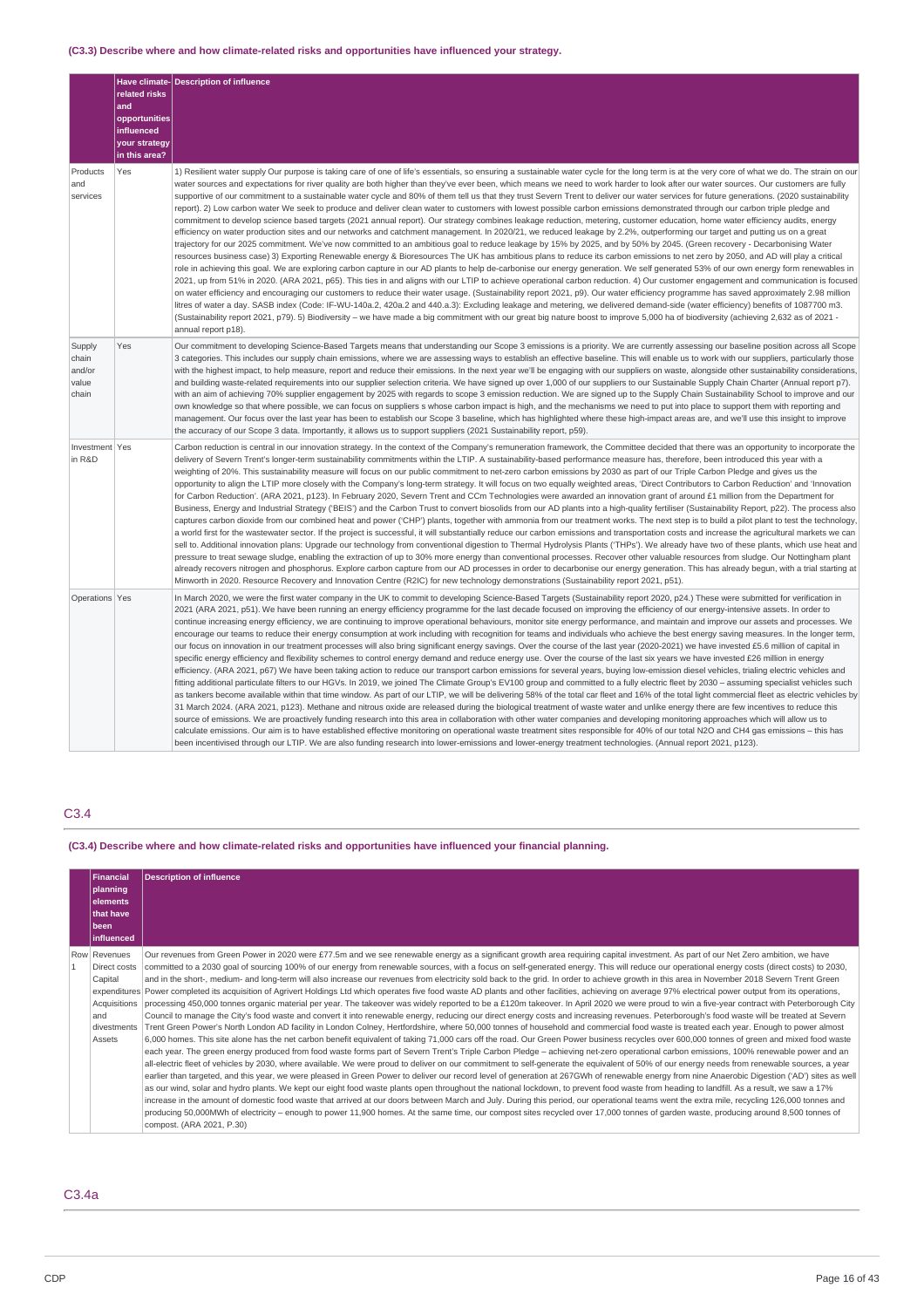(C3.4a) Provide any additional information on how climate-related risks and opportunities have influenced your strategy and financial planning (optional). Climate-related risks and opportunities are fully addressed in our various reports, including: Annual Report - 2021: <https://www.severntrent.com/content/dam/stw-plc/shareholder-resources/ara-annual-report-2021.pdf> Sustainability report 2021: <https://www.severntrent.com/content/dam/stw-plc/interactive-sustainability-report/index.html#page=1> Climate Change Adaptation Report – 2015: [https://www.severntrent.com/content/dam/stw/about\\_us/documents/Full-Climate-change-adaptation-report-2015-2020.pdf](https://www.severntrent.com/content/dam/stw/about_us/documents/Full-Climate-change-adaptation-report-2015-2020.pdf) Greenhouse Gas Reports (also in annual report) - <https://www.severntrent.com/content/dam/stw-plc/sustainability-performance-disclosure.pdf> Green Bonds - <https://www.severntrent.com/content/dam/stw-plc/investors-02/Sustainability%20Financing%20Framework%202020.pdf> Water Resources Management Plan - <https://www.severntrent.com/content/dam/stw-plc/water-resource-zones/2019/FWRMP19-Appendix-A.pdf> Flood resilience - [https://www.severntrent.com/content/dam/stw/regulatory-library/05\\_Building%20sustainable%2c%20flood-resilient%20communities%20-](https://www.severntrent.com/content/dam/stw/regulatory-library/05_Building%20sustainable%252c%20flood-resilient%20communities%20-%20Summary_FINAL.pdf) %20Summary\_FINAL.pdf

C4. Targets and performance

## C4.1

**(C4.1) Did you have an emissions target that was active in the reporting year?** Absolute target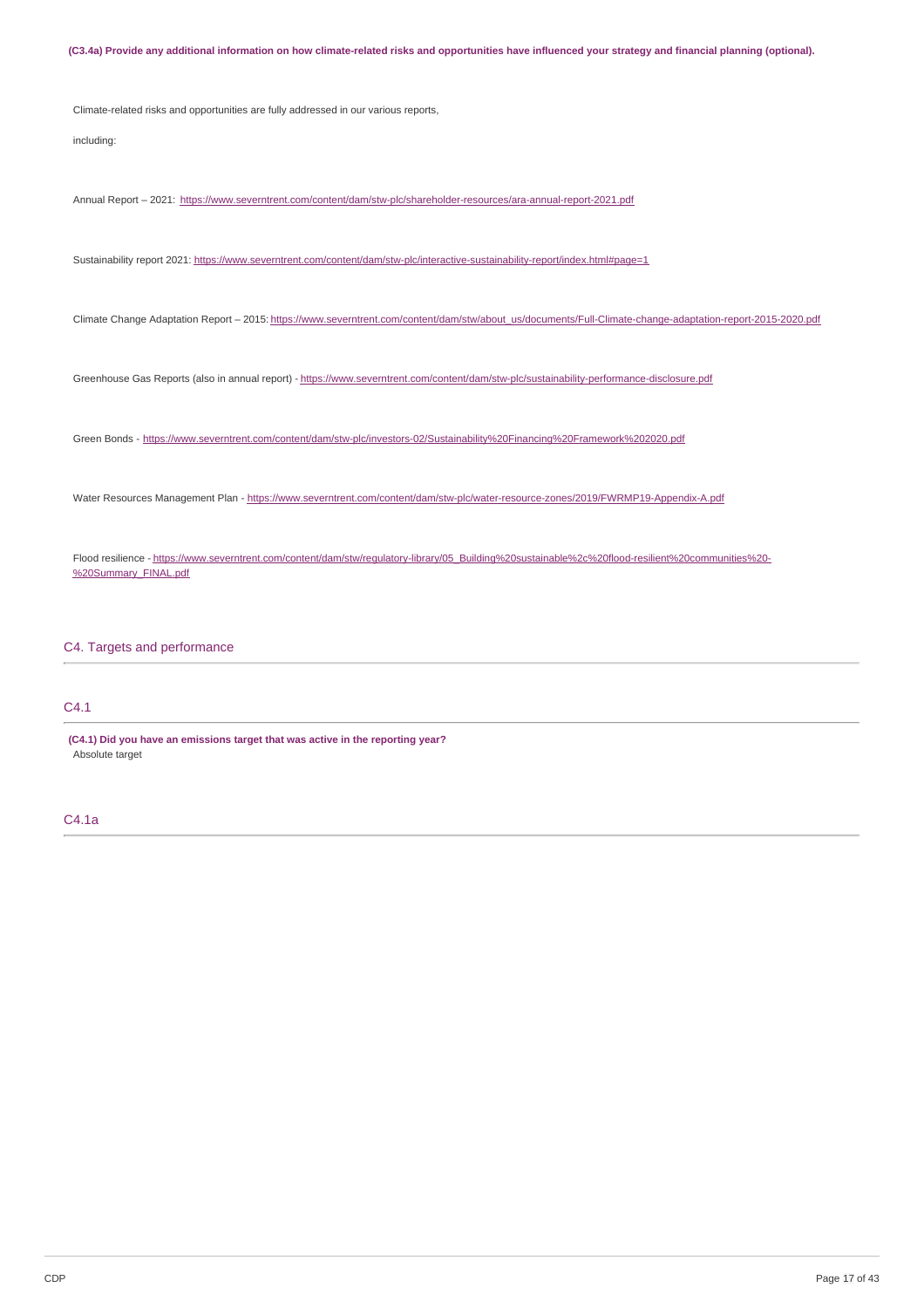**(C4.1a) Provide details of your absolute emissions target(s) and progress made against those targets.**

**Target reference number** Abs 1

**Year target was set** 2019

**Target coverage** Company-wide

**Scope(s) (or Scope 3 category)** Scope 1+2 (market-based)

**Base year**

2019

**Covered emissions in base year (metric tons CO2e)** 259987

Covered emissions in base year as % of total base year emissions in selected Scope(s) (or Scope 3 category)

**Target year** 2030

100

**Targeted reduction from base year (%)** 46

**Covered emissions in target year (metric tons CO2e) [auto-calculated]** 140392.98

**Covered emissions in reporting year (metric tons CO2e)** 164116

**% of target achieved [auto-calculated]** 80.1637071820146

**Target status in reporting year** Underway

**Is this a science-based target?** Yes, and this target has been approved by the Science-Based Targets initiative

**Target ambition** 1.5°C aligned

**Please explain (including target coverage)** This is our science-based target reduction trajectory - we have now submitted our science based targets for verification by the SBTi.

## C4.2

**(C4.2) Did you have any other climate-related targets that were active in the reporting year?** Target(s) to increase low-carbon energy consumption or production

C4.2a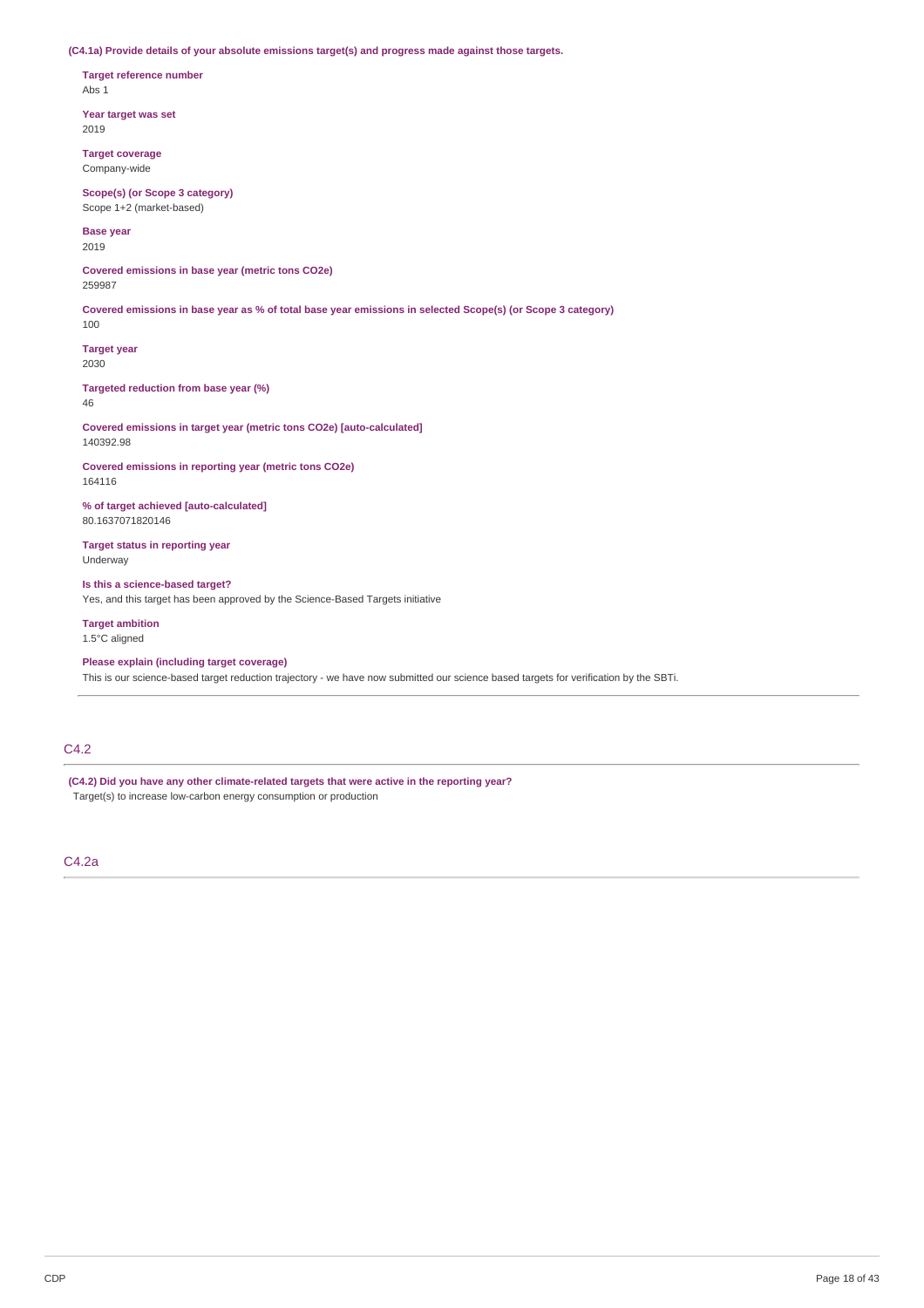**(C4.2a) Provide details of your target(s) to increase low-carbon energy consumption or production.**

**Target reference number** Low 1

**Year target was set** 2019

**Target coverage** Company-wide

**Target type: absolute or intensity** Absolute

**Target type: energy carrier** All energy carriers

**Target type: activity** Consumption

**Target type: energy source** Renewable energy source(s) only

**Metric (target numerator if reporting an intensity target)** Percentage

**Target denominator (intensity targets only)** <Not Applicable>

**Base year** 2019

**Figure or percentage in base year** 11

**Target year** 2030

**Figure or percentage in target year** 100

**Figure or percentage in reporting year** 77

**% of target achieved [auto-calculated]** 74.1573033707865

**Target status in reporting year** Underway

**Is this target part of an emissions target?**

Assumptions on renewable energy production and energy use are consistent with our emissions targets.

**Is this target part of an overarching initiative?** RE100

**Please explain (including target coverage)**

Target is 100% renewable energy which means all imported energy (electricity and fuel) will be from a renewable source, from a renewable-backed source or offset with a renewable credit (e.g. a green gas certificate)

## C4.3

(C4.3) Did you have emissions reduction initiatives that were active within the reporting year? Note that this can include those in the planning and/or **implementation phases.**

Yes

## C4.3a

(C4.3a) Identify the total number of initiatives at each stage of development, and for those in the implementation stages, the estimated CO2e savings.

|                           | Number of initiatives | Total estimated annual CO2e savings in metric tonnes CO2e (only for rows marked *) |
|---------------------------|-----------------------|------------------------------------------------------------------------------------|
| Under investigation       | 26                    | 100000                                                                             |
| To be implemented*        |                       | 48700                                                                              |
| Implementation commenced* |                       | 15430                                                                              |
| Implemented*              |                       | 247670                                                                             |
| Not to be implemented     |                       |                                                                                    |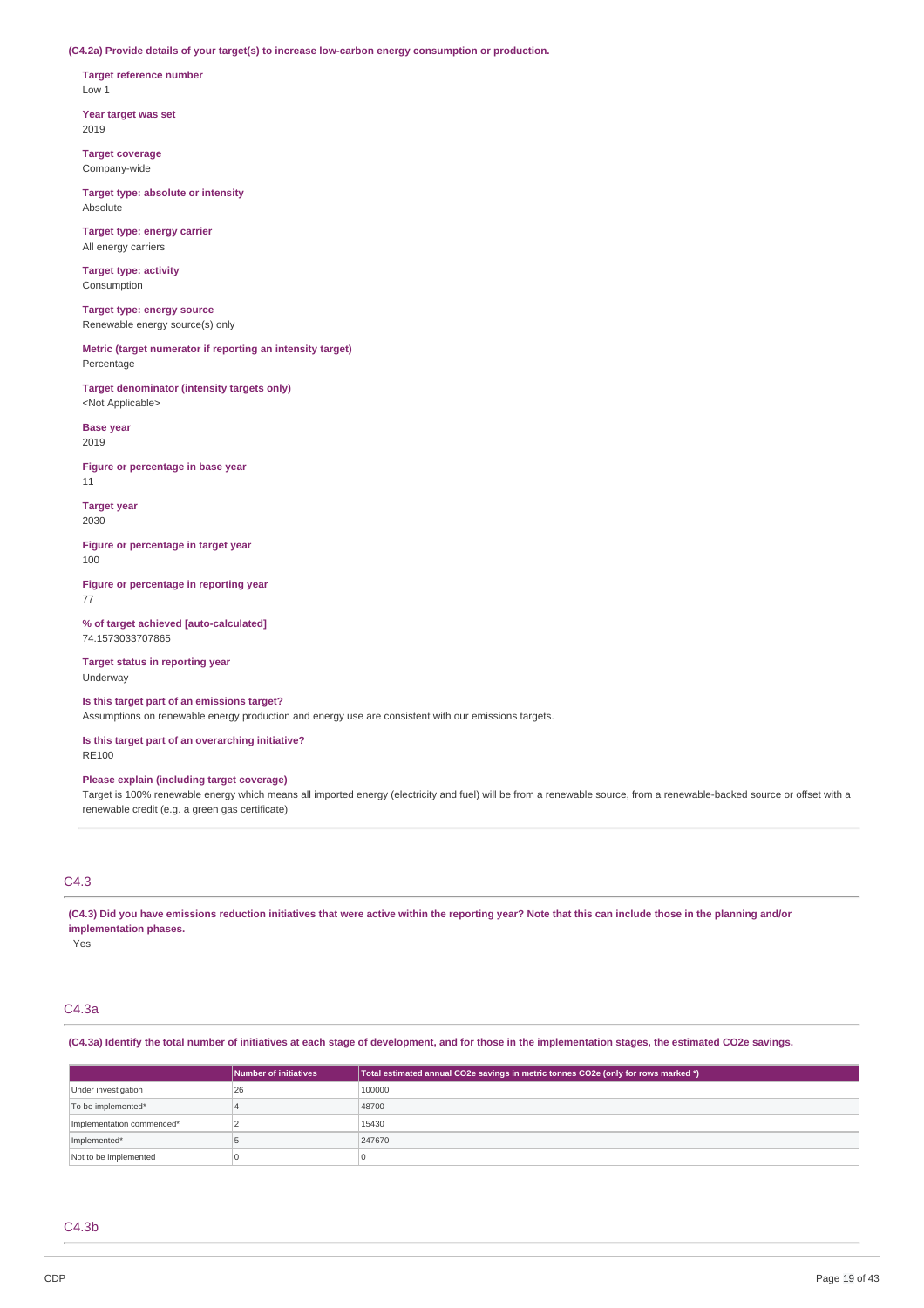#### **(C4.3b) Provide details on the initiatives implemented in the reporting year in the table below.**

**Initiative category & Initiative type**

Energy efficiency in production processes Wastewater treatment

**Estimated annual CO2e savings (metric tonnes CO2e)** 1600

**Scope(s)**

Scope 2 (location-based)

**Voluntary/Mandatory**

Voluntary

**Annual monetary savings (unit currency – as specified in C0.4)**

**Investment required (unit currency – as specified in C0.4)**

**Payback period** Please select

**Estimated lifetime of the initiative** Please select

**Comment**

**Initiative category & Initiative type**

Energy efficiency in production processes **Process** Process optimization

**Estimated annual CO2e savings (metric tonnes CO2e)**

## 1300

**Scope(s)** Scope 2 (location-based)

**Voluntary/Mandatory** Voluntary

**Annual monetary savings (unit currency – as specified in C0.4)**

**Investment required (unit currency – as specified in C0.4)**

**Payback period** Please select

**Estimated lifetime of the initiative** Please select

**Comment**

**Initiative category & Initiative type**

Other, please specify Other, please specify (Purchase of renewable energy)

**Estimated annual CO2e savings (metric tonnes CO2e)** 182768

**Scope(s)** Scope 2 (market-based)

**Voluntary/Mandatory** Voluntary

**Annual monetary savings (unit currency – as specified in C0.4)**

**Investment required (unit currency – as specified in C0.4)**

**Payback period** Please select

**Estimated lifetime of the initiative** Please select

**Comment**

C4.3c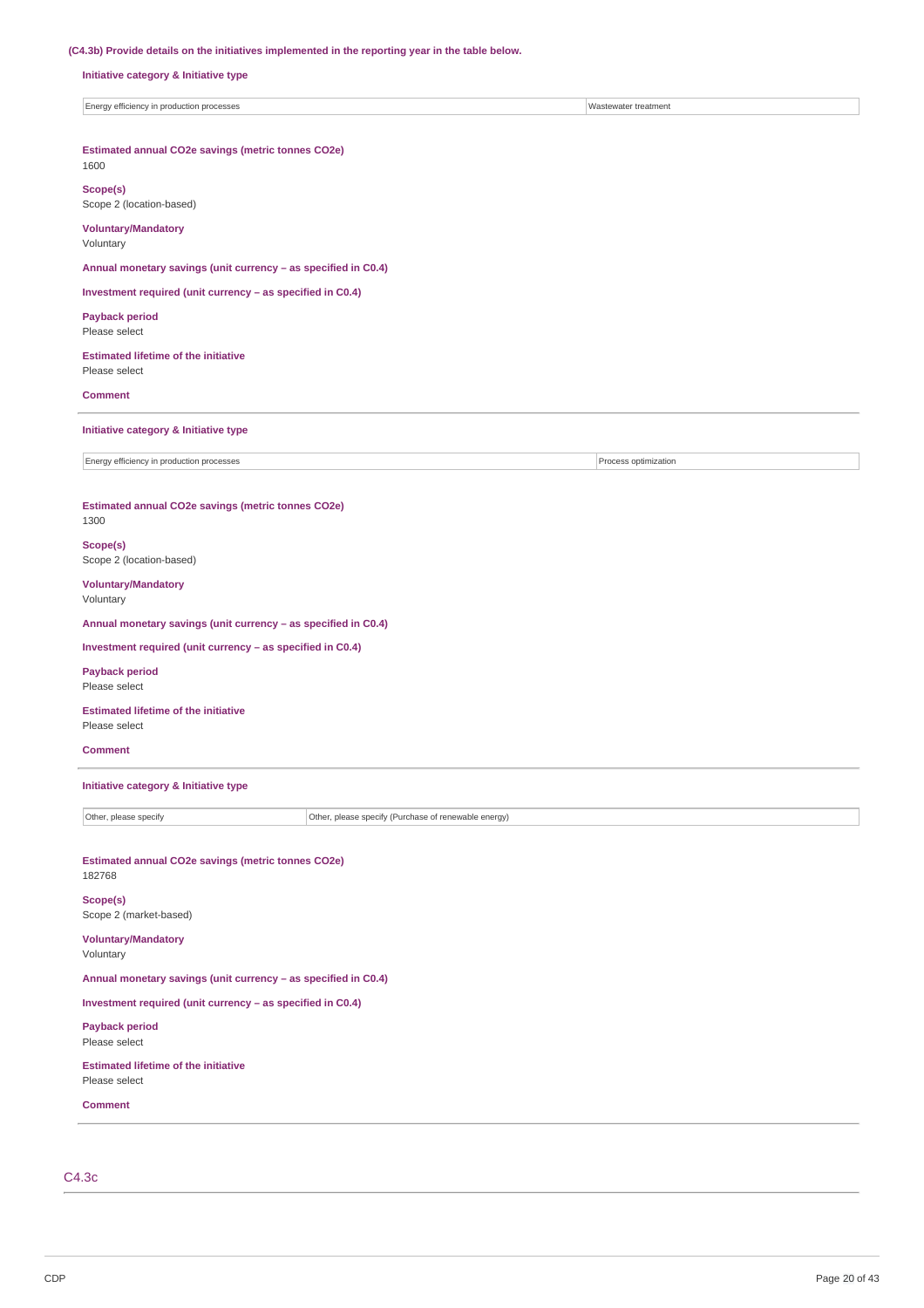#### **(C4.3c) What methods do you use to drive investment in emissions reduction activities?**

| <b>Method</b>                                                | <b>Comment</b>                                                                                                                                                                                                            |  |  |  |  |
|--------------------------------------------------------------|---------------------------------------------------------------------------------------------------------------------------------------------------------------------------------------------------------------------------|--|--|--|--|
| Dedicated budget for energy efficiency                       | We have dedicated capital investment and operational budgets to contribute towards improving energy efficiency i.e. at our treatment works, on a consistent basis.                                                        |  |  |  |  |
| Dedicated budget for other emissions<br>reduction activities | We have dedicated capital investment and operational budgets to contribute towards generation of renewable energy and optimization of this process.                                                                       |  |  |  |  |
| Dedicated budget for other emissions<br>reduction activities | We have a dedicated budget to help us achieve our target of 100% electric vehicle fleet by 2030.                                                                                                                          |  |  |  |  |
| Employee engagement                                          | All company engagement event run by our CEO in summer 2020- providing an overview of our sustainability ambitions inlcuding our ambitious carbon targets and how<br>each and every employee can contribute towards these. |  |  |  |  |
| Dedicated budget for other emissions<br>reduction activities | We have a dedicated budget and performance commitment on Biodiversity. Many of these initiatives will also deliver reduced emissions through sequestration                                                                |  |  |  |  |
| Employee engagement                                          | This year we ran a challenge cup competition with our employees to submit emission reducing ideas. We had 97 submissions which have been shortlist to 5<br>opportunities that are now under investigation                 |  |  |  |  |
| Employee engagement                                          | We have developed and launched a design carbon calculator that our employees can self serve to evaluate capital design options based on their enviromental impacts                                                        |  |  |  |  |
| Employee engagement                                          | We have an executive level bonus associated to our annual Net Zero performance measures                                                                                                                                   |  |  |  |  |
| Employee engagement                                          | We have an employee electric vehicle salary sacrifice scheme                                                                                                                                                              |  |  |  |  |

#### C4.5

(C4.5) Do you classify any of your existing goods and/or services as low-carbon products or do they enable a third party to avoid GHG emissions? No

## C5. Emissions methodology

## C5.1

#### **(C5.1) Provide your base year and base year emissions (Scopes 1 and 2).**

**Scope 1**

**Base year start** April 1 2009

**Base year end** March 31 2010

**Base year emissions (metric tons CO2e)** 178486

**Comment**

### **Scope 2 (location-based)**

**Base year start** April 1 2009

**Base year end** March 31 2010

**Base year emissions (metric tons CO2e)** 412029

**Comment**

#### **Scope 2 (market-based)**

**Base year start** April 1 2018

**Base year end** March 31 2019

#### **Base year emissions (metric tons CO2e)** 182909

## **Comment**

Prior to 2018-19 we purely used the location-based methodology for scope 2 reporting. From 2018-19 we began reporting both market and location-based scope 2 emissions in our annual report - to reflect the fact we were now purchasing a proportion of our supply from renewable-backed sources. We plan to continue to do this in future.

C5.2

(C5.2) Select the name of the standard, protocol, or methodology you have used to collect activity data and calculate emissions. Defra Environmental Reporting Guidelines: Including streamlined energy and carbon reporting guidance, 2019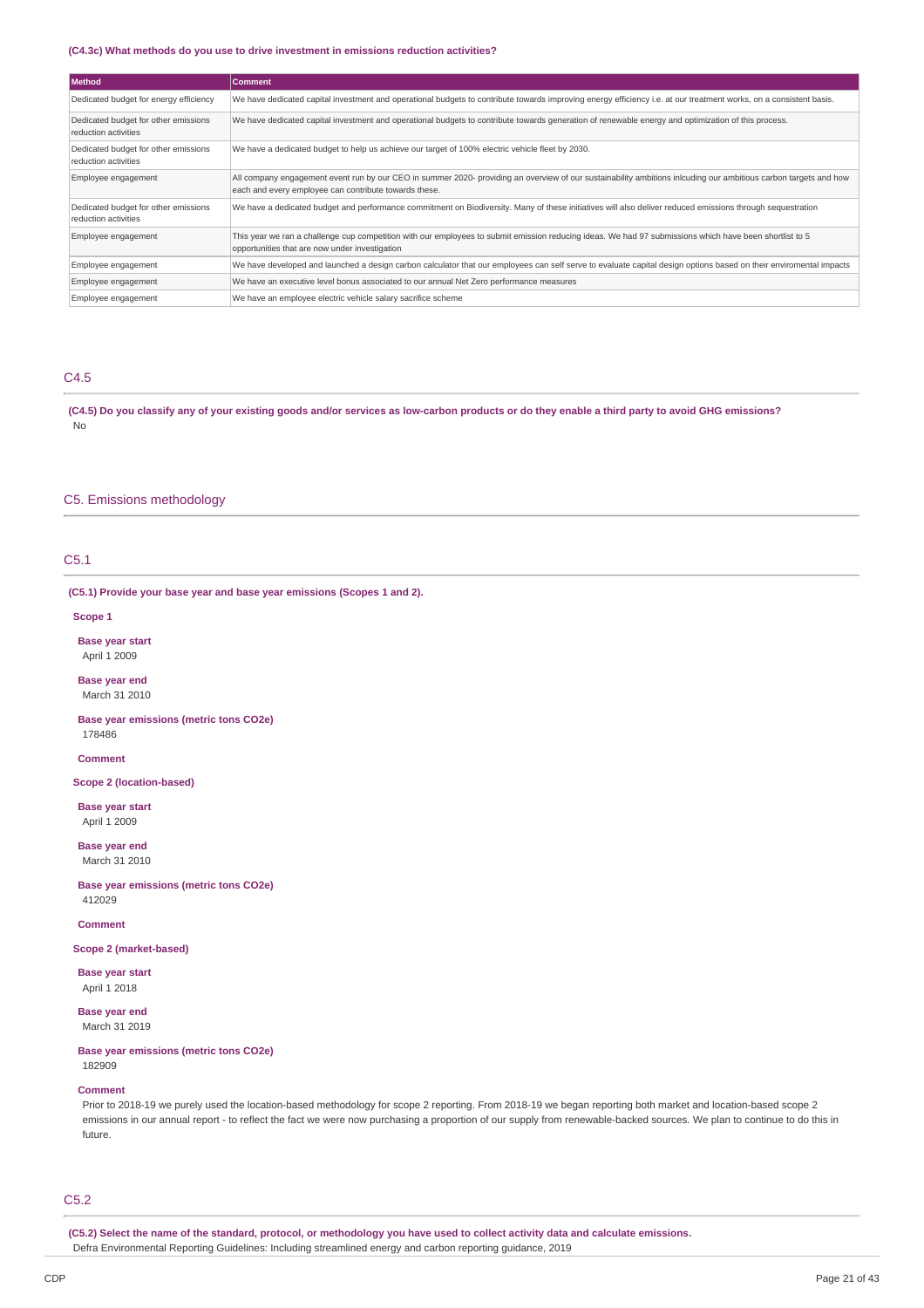### C6. Emissions data

### C6.1

**(C6.1) What were your organization's gross global Scope 1 emissions in metric tons CO2e?**

#### **Reporting year**

**Gross global Scope 1 emissions (metric tons CO2e)** 164115

**Start date** <Not Applicable>

**End date**

<Not Applicable>

**Comment**

## C6.2

**(C6.2) Describe your organization's approach to reporting Scope 2 emissions.**

#### **Row 1**

#### **Scope 2, location-based**

We are reporting a Scope 2, location-based figure

### **Scope 2, market-based**

We are reporting a Scope 2, market-based figure

#### **Comment**

As part of our efforts to reach carbon neutrality, we are now securing a proportion of our imported electricity from accredited renewable sources. We plan to increase the amount of renewable energy we procure in future to reduce our footprint further. We have therefore been reporting a market-based benefit and net emissions figure in our annual report to represent this since 2018-19.

### C6.3

**(C6.3) What were your organization's gross global Scope 2 emissions in metric tons CO2e?**

#### **Reporting year**

**Scope 2, location-based** 182768

**Scope 2, market-based (if applicable)**

1

**Start date**

<Not Applicable>

**End date**

<Not Applicable>

#### **Comment**

Our market-based figure represents the fact that we secure all of electricity from our supplier backed by renewable energy guarantees of origin. The remainder is at the addition of monitoring the use of Electric vehicle for business mileage.

## C6.4

(C6.4) Are there any sources (e.g. facilities, specific GHGs, activities, geographies, etc.) of Scope 1 and Scope 2 emissions that are within your selected reporting **boundary which are not included in your disclosure?**

## No

## C6.5

**(C6.5) Account for your organization's gross global Scope 3 emissions, disclosing and explaining any exclusions.**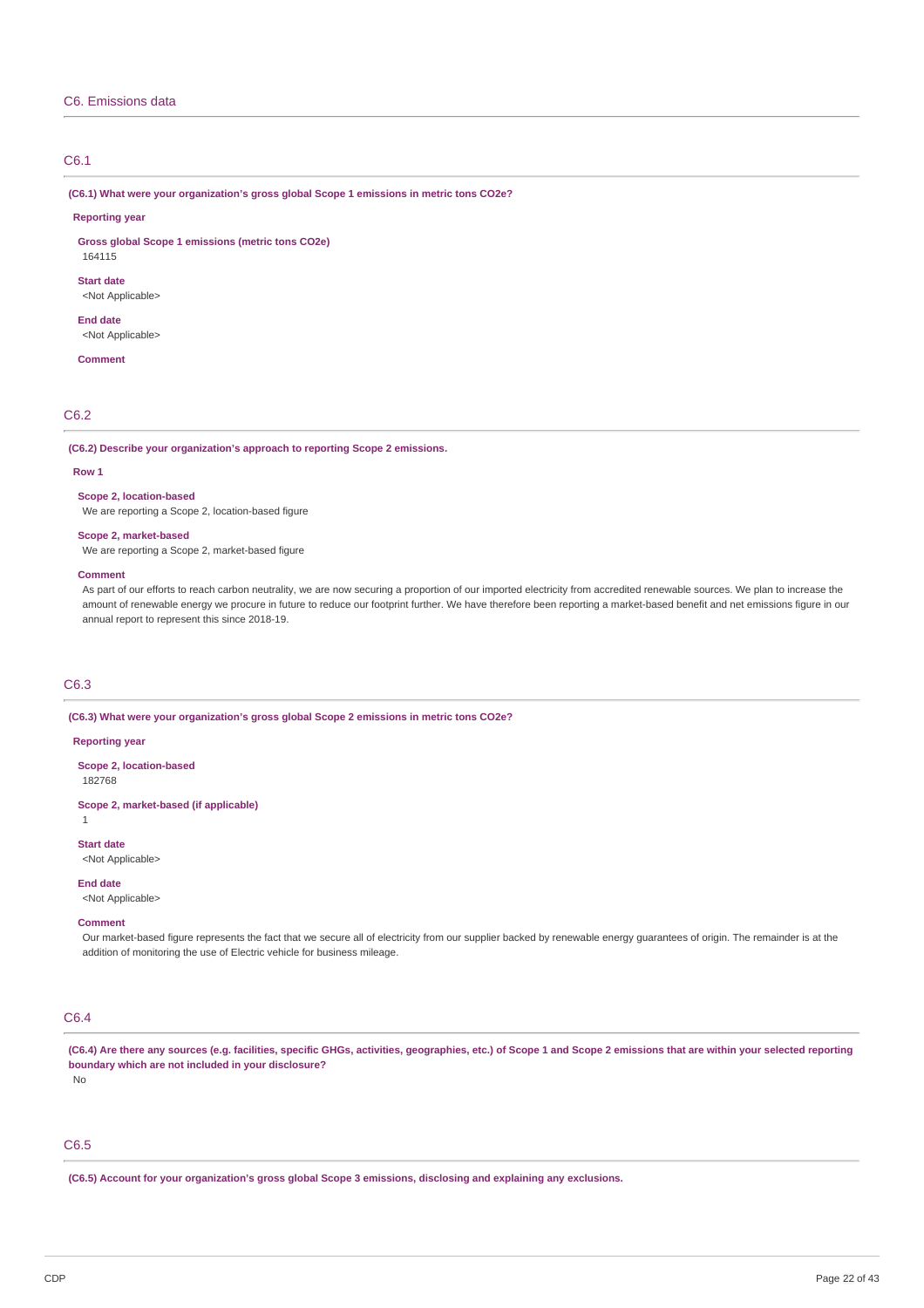**Evaluation status** Relevant, calculated

**Metric tonnes CO2e**

160170

#### **Emissions calculation methodology**

The majority of our emissions associated with this category have been estimated using Environmentally extended input-output analysis (EEIO). This was completed by experts, Small World Consulting (SWC) using spend data from the financial year 2019/20. EEIO combines economic information with environmental information about the emissions arising directly from those sectors to produce estimates of the emissions per unit of output from each sector. This specific model is the intellectual property of SWC and Lancaster University, and therefore specific emission factors have not been disclosed. Emissions calculated using this method account for 107,927 tonnes CO2e of this category. Emissions associated with the purchase of chemicals have been estimated using the UK Water Industry Carbon Accounting Workbook. This is a peerreviewed calculation tool developed and used by all the major water companies in the UK. It is updated each year to include the latest available emissions factors. Due to availability of data, this estimation is based on purchases made in 2020/21. Emissions calculated using this method account for 57, 783 tonnes CO2e. We are currently exploring ways to improve the accuracy of our estimation through the collation of actual supplier emissions data in high impact areas.

#### **Percentage of emissions calculated using data obtained from suppliers or value chain partners**

 $\Omega$ 

#### **Please explain**

Emissions have been estimated using spend data as opposed to actual supplier emissions data, with the exception of chemicals. There has been no material change in business activity and subsequently spend, and therefore emissions calculated using 19/20 spend data remain relevant.

#### **Capital goods**

**Evaluation status**

Relevant, calculated

#### **Metric tonnes CO2e**

250546

#### **Emissions calculation methodology**

All emissions within this category have been estimated using Environmentally extended input-output analysis (EEIO). This was completed by experts, Small World Consulting (SWC) using spend data from the financial year 2019/20. EEIO combines economic information with environmental information about the emissions arising directly from those sectors to produce estimates of the emissions per unit of output from each sector. This specific model is the intellectual property of SWC and Lancaster University, and therefore specific emission factors have not been disclosed. We are currently exploring ways to improve the accuracy of our estimation through the collation of actual supplier emissions data and through our Carbon Design Tool.

#### **Percentage of emissions calculated using data obtained from suppliers or value chain partners**

0

#### **Please explain**

Emissions have been estimated using spend data as opposed to actual supplier emissions data. There has been no material change in business activity and subsequently spend, and therefore emissions calculated using 19/20 spend data remain relevant.

#### **Fuel-and-energy-related activities (not included in Scope 1 or 2)**

**Evaluation status**

Relevant, calculated

**Metric tonnes CO2e** 24443

#### **Emissions calculation methodology**

Emissions within this category have been calculated using DEFRA's GHG conversion factors for corporate reporting. This includes 15,718 tonnes CO2e from electricity transmission and distribution for 2019/20, and due to availability of data, 8,715 tonnes CO2e from upstream well to tank for the financial year 2020/21.

**Percentage of emissions calculated using data obtained from suppliers or value chain partners**

 $\Omega$ 

**Please explain**

### **Upstream transportation and distribution**

**Evaluation status** Relevant, calculated

#### **Metric tonnes CO2e**

17140

#### **Emissions calculation methodology**

All emissions within this category have been estimated using Environmentally extended input-output analysis (EEIO). This was completed by experts, Small World Consulting (SWC) using spend data from the financial year 2019/20. EEIO combines economic information with environmental information about the emissions arising directly from those sectors to produce estimates of the emissions per unit of output from each sector. This specific model is the intellectual property of SWC and Lancaster University, and therefore specific emission factors have not been disclosed.

**Percentage of emissions calculated using data obtained from suppliers or value chain partners**

## $\Omega$

#### **Please explain**

Emissions have been estimated using spend data as opposed to actual supplier emissions data. There has been no material change in business activity and subsequently spend, and therefore emissions calculated using 19/20 spend data remain relevant.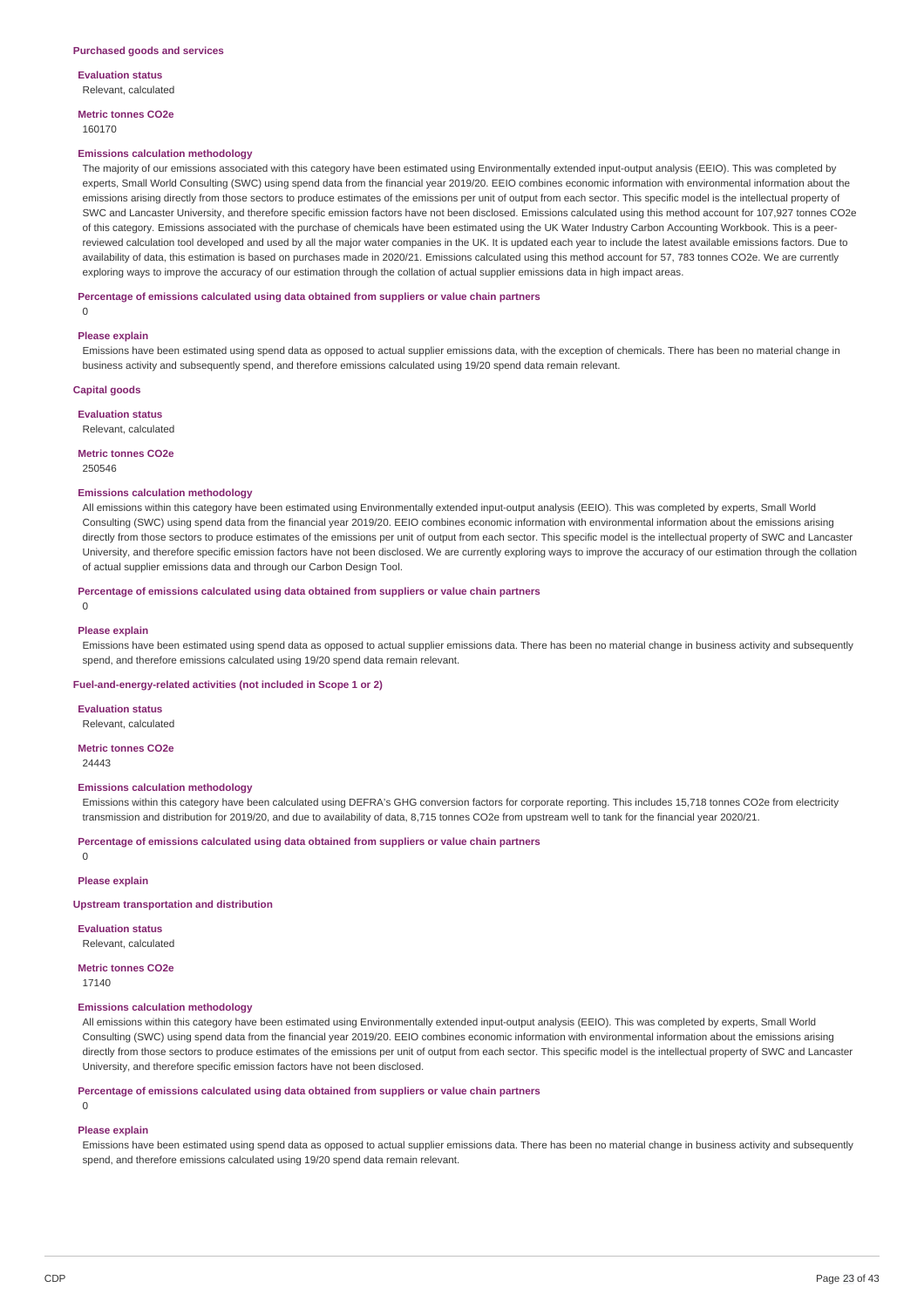**Evaluation status**

Relevant, calculated

**Metric tonnes CO2e** 6440

#### **Emissions calculation methodology**

All emissions within this category have been estimated using Environmentally extended input-output analysis (EEIO). This was completed by experts, Small World Consulting (SWC) using spend data from the financial year 2019/20. EEIO combines economic information with environmental information about the emissions arising directly from those sectors to produce estimates of the emissions per unit of output from each sector. This specific model is the intellectual property of SWC and Lancaster University, and therefore specific emission factors have not been disclosed. We are currently exploring ways to improve the accuracy of our estimation through improved waste performance data and engagement with our waste management partners.

#### **Percentage of emissions calculated using data obtained from suppliers or value chain partners**

0

#### **Please explain**

Emissions have been estimated using spend data as opposed to actual supplier emissions data. There has been no material change in business activity and subsequently spend, and therefore emissions calculated using 19/20 spend data remain relevant.

#### **Business travel**

**Evaluation status** Relevant, calculated

### **Metric tonnes CO2e**

343

### **Emissions calculation methodology**

Emissions within this category have been calculated using Defra's GHG conversion factors for corporate reporting. This calculation is based on distance travelled by public transport or in employee-owned vehicles for company business. Due to availability of data, this calculation is accurate for the financial year 2020/21.

#### **Percentage of emissions calculated using data obtained from suppliers or value chain partners**

 $\Omega$ 

## **Please explain**

Travel data is captured through internal expenses reporting systems.

#### **Employee commuting**

**Evaluation status**

#### Relevant, calculated

**Metric tonnes CO2e**

#### 1922

#### **Emissions calculation methodology**

Emissions within this category have been estimated using employee numbers and UK commuting statistics (miles by mode) from the 2019 National Travel Survey. In light of the pandemic's impact on office working, in 2020 we estimated that 3095 employees worked from home, and 3769 worked either in the field or on site. This equates to 1,922 tonnes CO2e. Given the working environment was largely unchanged throughout 20/21 we believe this figure accurately reflects our emissions for the 2020/21 financial year.

**Percentage of emissions calculated using data obtained from suppliers or value chain partners**

## **Please explain**

 $\Omega$ 

Emissions have been estimated using internal data on employee commuting statistics.

#### **Upstream leased assets**

**Evaluation status** Not relevant, explanation provided

# **Metric tonnes CO2e**

<Not Applicable>

### **Emissions calculation methodology**

<Not Applicable>

### **Percentage of emissions calculated using data obtained from suppliers or value chain partners**

<Not Applicable>

**Please explain** We do not lease any assets.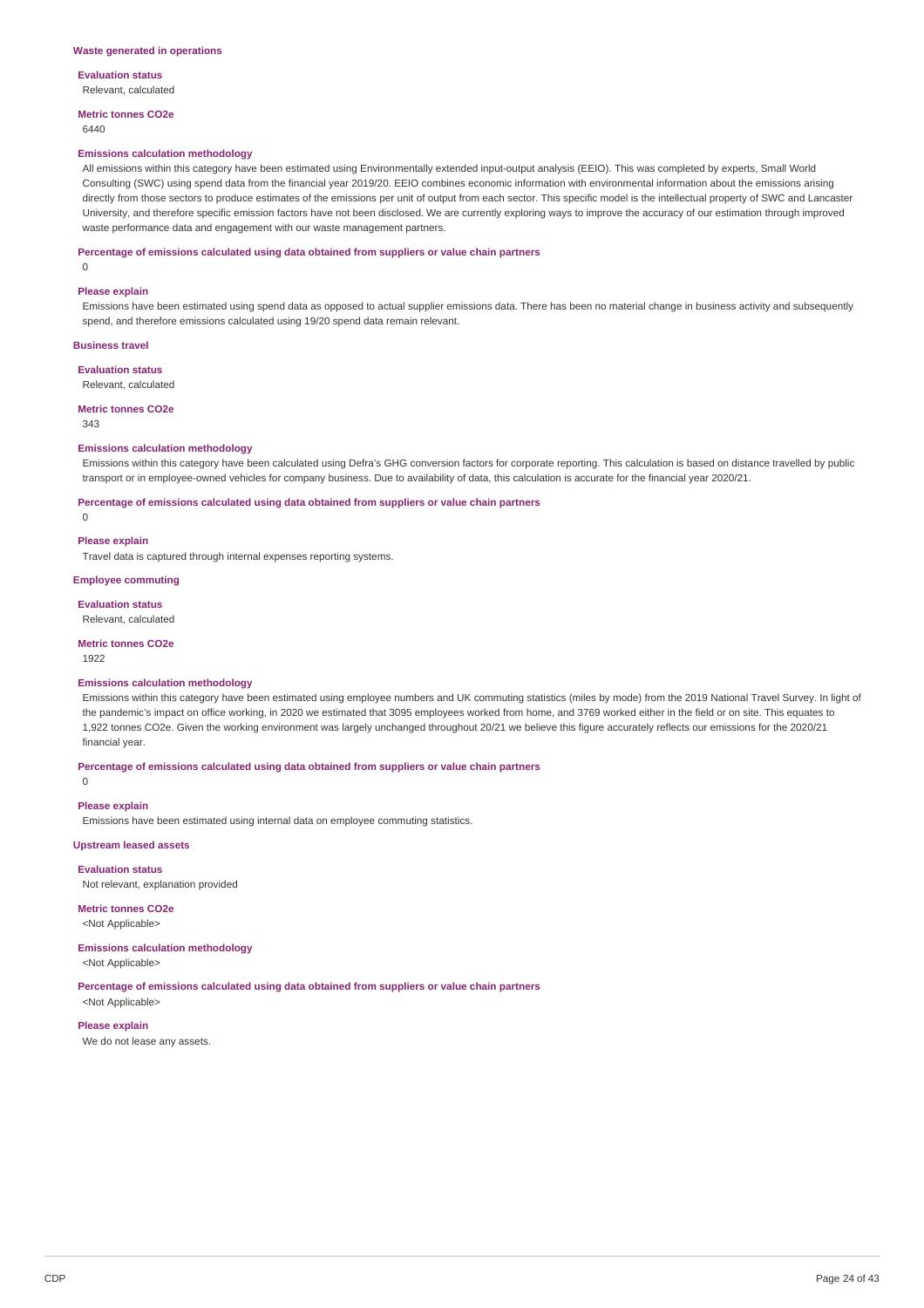#### **Downstream transportation and distribution**

**Evaluation status**

Relevant, calculated

#### **Metric tonnes CO2e** 3340

#### **Emissions calculation methodology**

Emissions within this category relate to outsourced Tankering of sludge from our sites to farmers land. Emissions are calculated using mileage recorded and converted into emissions using the Carbon Accounting workbook.

**Percentage of emissions calculated using data obtained from suppliers or value chain partners**

## **Please explain**

100

Mileage data is provided by suppliers.

#### **Processing of sold products**

**Evaluation status** Not relevant, explanation provided

## **Metric tonnes CO2e**

<Not Applicable>

#### **Emissions calculation methodology** <Not Applicable>

**Percentage of emissions calculated using data obtained from suppliers or value chain partners**

<Not Applicable>

### **Please explain**

We do not process any sold products.

## **Use of sold products**

**Evaluation status** Relevant, calculated

### **Metric tonnes CO2e**

#### **Emissions calculation methodology**

We estimate that the emissions arising from application of sludge products to others' land is 33,331.20 tonnes CO2e. These are calculated using the UK Water Industry Carbon accounting workbook.

#### **Percentage of emissions calculated using data obtained from suppliers or value chain partners**

 $\Omega$ 

#### **Please explain**

Emissions are estimated using an Carbon accounting workbook.

## **End of life treatment of sold products**

**Evaluation status** Not relevant, explanation provided

## **Metric tonnes CO2e**

<Not Applicable>

## **Emissions calculation methodology**

<Not Applicable>

**Percentage of emissions calculated using data obtained from suppliers or value chain partners**

<Not Applicable>

## **Please explain**

We do not have any sources of emissions from within this category.

### **Downstream leased assets**

**Evaluation status**

Relevant, calculated

### **Metric tonnes CO2e**

306

## **Emissions calculation methodology**

Emissions within this category arise from Severn Trent owned property we lease or rent out. Severn Trent own a small number of properties in which we rent out and receive an income for. Emissions associated with this activity account for 306 tonnes CO2e of this category and has been calculated using information obtained from the properties Energy Performance Certificates (EPC).

**Percentage of emissions calculated using data obtained from suppliers or value chain partners**

### $\Omega$

## **Please explain**

Emissions have been calculated using actual data obtained from Energy Performance Certificates.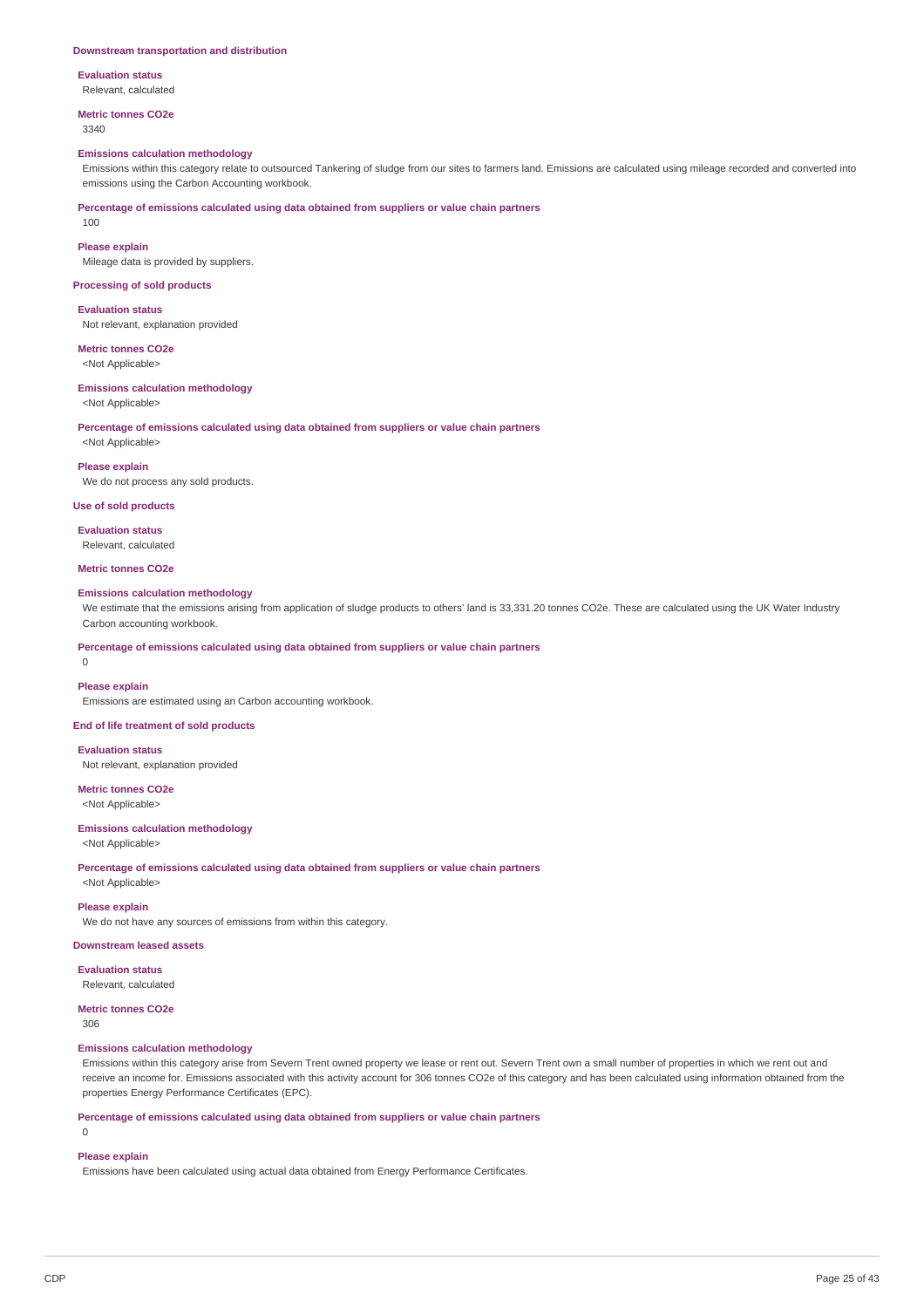#### **Franchises**

**Evaluation status** Not relevant, explanation provided

**Metric tonnes CO2e** <Not Applicable>

### **Emissions calculation methodology**

<Not Applicable>

## **Percentage of emissions calculated using data obtained from suppliers or value chain partners**

<Not Applicable>

**Please explain**

We do not have any franchises.

### **Investments**

**Evaluation status** Not relevant, explanation provided

**Metric tonnes CO2e** <Not Applicable>

#### **Emissions calculation methodology**

<Not Applicable>

**Percentage of emissions calculated using data obtained from suppliers or value chain partners**

## <Not Applicable> **Please explain**

We are not an investment company and own our own assets. Emissions arising from owned assets are captured within our scope 1 and 2 emissions.

#### **Other (upstream)**

**Evaluation status** Not relevant, explanation provided

**Metric tonnes CO2e** <Not Applicable>

#### **Emissions calculation methodology**

<Not Applicable>

**Percentage of emissions calculated using data obtained from suppliers or value chain partners**

## <Not Applicable> **Please explain**

We have not identified any other sources of emissions that are not already captured within the categories above.

### **Other (downstream)**

**Evaluation status**

Not relevant, explanation provided

## **Metric tonnes CO2e**

<Not Applicable>

#### **Emissions calculation methodology**

<Not Applicable>

**Percentage of emissions calculated using data obtained from suppliers or value chain partners**

## <Not Applicable> **Please explain**

We have not identified any other sources of emissions that are not already captured within the categories above.

### C6.7

**(C6.7) Are carbon dioxide emissions from biogenic carbon relevant to your organization?** Yes

## C6.7a

**(C6.7a) Provide the emissions from biogenic carbon relevant to your organization in metric tons CO2.**

| CO2 emissions from biogenic carbon Comment<br>$ $ (metric tons CO2) |                                                                                                                                                                                                                             |
|---------------------------------------------------------------------|-----------------------------------------------------------------------------------------------------------------------------------------------------------------------------------------------------------------------------|
| Row 184000                                                          | This emissions estimate is from the combustion of biogas on our site combined heat and power engines, the Biogas is produced from digestion of organic sewage<br>sludge waste and is therefore short-cycle biogenic carbon. |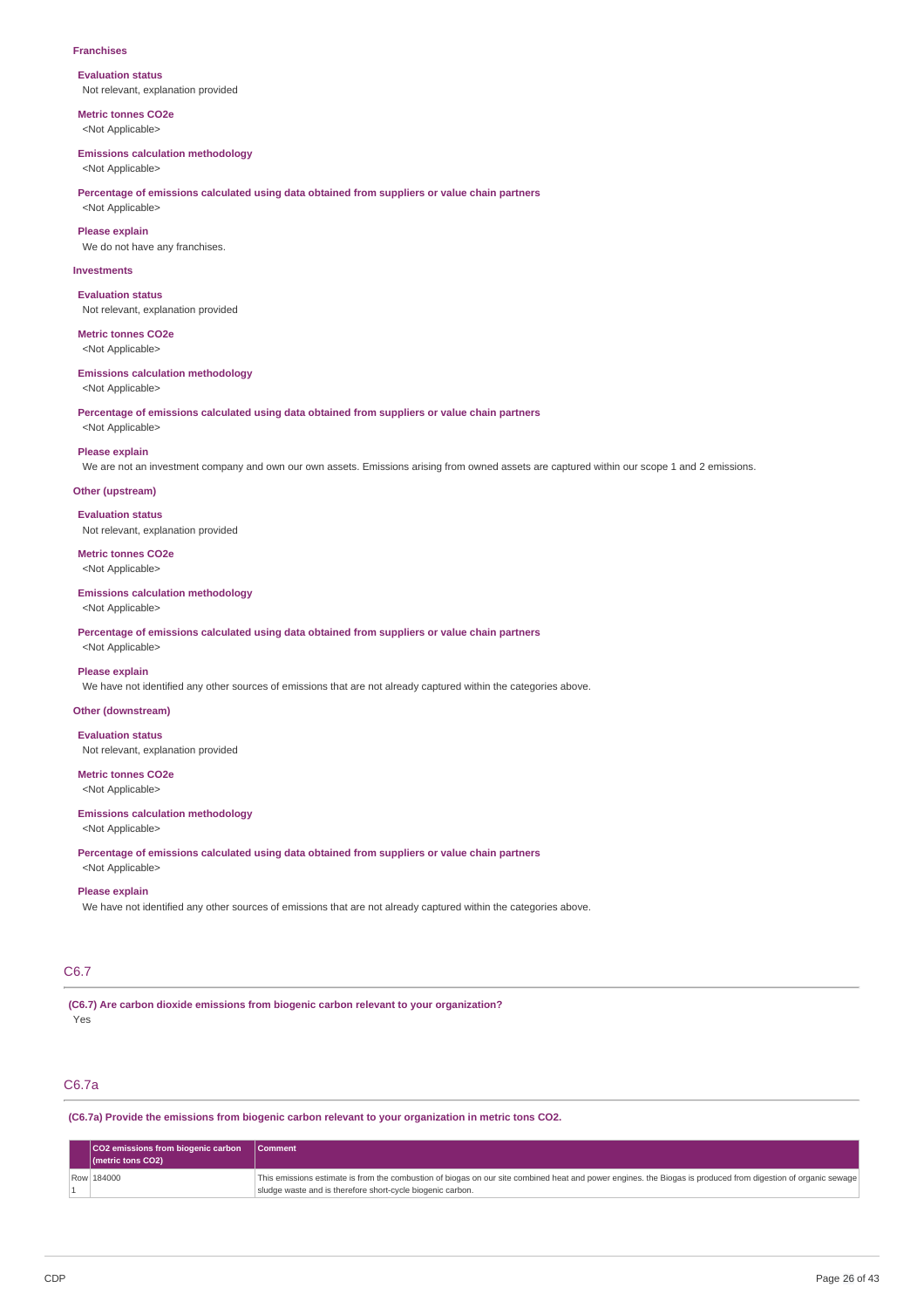### C6.10

## (C6.10) Describe your gross global combined Scope 1 and 2 emissions for the reporting year in metric tons CO2e per unit currency total revenue and provide any **additional intensity metrics that are appropriate to your business operations.**

#### **Intensity figure**

190

**Metric numerator (Gross global combined Scope 1 and 2 emissions, metric tons CO2e)** 346883

#### **Metric denominator**

unit total revenue

**Metric denominator: Unit total** 1826

### **Scope 2 figure used** Location-based

## **% change from previous year**

1.5

### **Direction of change** Decreased

#### **Reason for change**

Decrease in scope 2 emissions to reflect decreased grid intensity and energy efficiency investment in clean water assets.

## C7. Emissions breakdowns

## C7.1

**(C7.1) Does your organization break down its Scope 1 emissions by greenhouse gas type?** Yes

## C7.1a

(C7.1a) Break down your total gross global Scope 1 emissions by greenhouse gas type and provide the source of each used greenhouse warming potential **(GWP).**

| <b>Greenhouse</b> | Scope 1 emissions (metric tons of CO2e) GWP Reference |                                                                                                                                                                                                      |
|-------------------|-------------------------------------------------------|------------------------------------------------------------------------------------------------------------------------------------------------------------------------------------------------------|
| gas               |                                                       |                                                                                                                                                                                                      |
| CO <sub>2</sub>   | 47290.1                                               | IPCC Fourth Assessment Report (AR4 - 100 year)<br>https://assets.publishing.service.gov.uk/government/uploads/system/uploads/attachment_data/file/901692/conversion-factors-2020-<br>methodology.pdf |
| <b>N2O</b>        | 51692.6                                               | IPCC Fourth Assessment Report (AR4 - 100 year)<br>https://assets.publishing.service.gov.uk/government/uploads/system/uploads/attachment_data/file/901692/conversion-factors-2020-<br>methodology.pdf |
| CH <sub>4</sub>   | 59048.7                                               | IPCC Fourth Assessment Report (AR4 - 100 year)<br>https://assets.publishing.service.qov.uk/qovernment/uploads/system/uploads/attachment_data/file/901692/conversion-factors-2020-<br>methodology.pdf |

#### C7.2

#### **(C7.2) Break down your total gross global Scope 1 emissions by country/region.**

| <b>Country/Region</b>                                | Scope 1 emissions (metric tons CO2e) |  |
|------------------------------------------------------|--------------------------------------|--|
| United Kingdom of Great Britain and Northern Ireland | 164115                               |  |

## C7.3

**(C7.3) Indicate which gross global Scope 1 emissions breakdowns you are able to provide.** By activity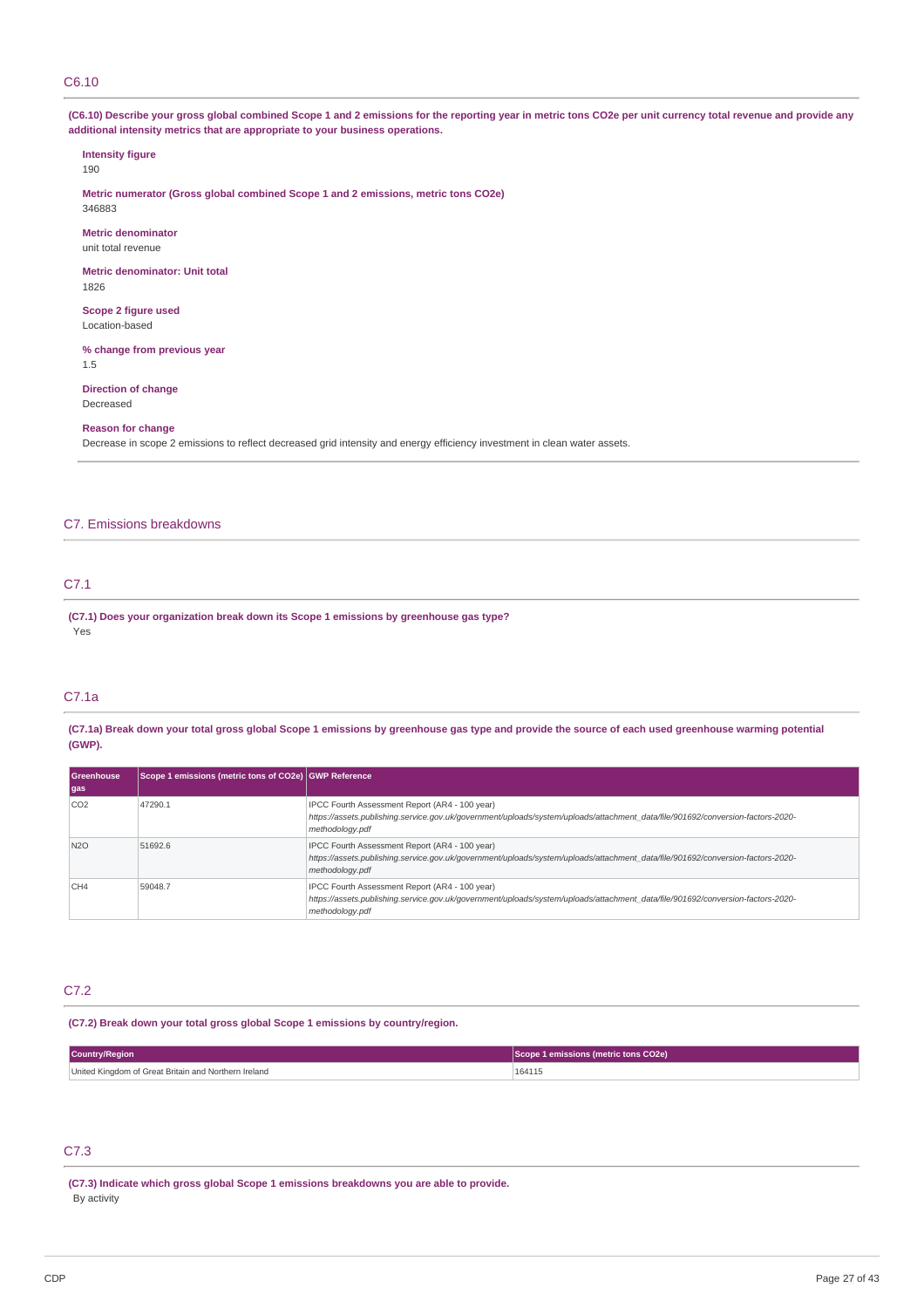**(C7.3c) Break down your total gross global Scope 1 emissions by business activity.**

| <b>Activity</b>                                                                    | Scope 1 emissions (metric tons CO2e) |  |
|------------------------------------------------------------------------------------|--------------------------------------|--|
| UK Water Business                                                                  | 153533                               |  |
| Severn Trent Services & Severn Trent Green Power (Renewable Generation Operations) | 10582                                |  |

## C7.5

**(C7.5) Break down your total gross global Scope 2 emissions by country/region.**

| Country/Region                                          | ( <i>I</i> metric tons CO <sub>2</sub> e) | (metric tons CO2e) | heat, steam or cooling (MWh) | Scope 2, location-based Scope 2, market-based Purchased and consumed electricity, Purchased and consumed low-carbon electricity, heat, steam or cooling<br>accounted for in Scope 2 market-based approach (MWh) |
|---------------------------------------------------------|-------------------------------------------|--------------------|------------------------------|-----------------------------------------------------------------------------------------------------------------------------------------------------------------------------------------------------------------|
| United Kingdom of Great<br>Britain and Northern Ireland | 182768                                    |                    | 783935.06                    | 783935.06                                                                                                                                                                                                       |

## C7.6

**(C7.6) Indicate which gross global Scope 2 emissions breakdowns you are able to provide.** By activity

## C7.6c

**(C7.6c) Break down your total gross global Scope 2 emissions by business activity.**

| <b>Activity</b>                                                                                                               | Scope 2, location-based (metric tons<br>$ CO2e\rangle$ | Scope 2, market-based (metric tons<br>$ CO2e\rangle$ |
|-------------------------------------------------------------------------------------------------------------------------------|--------------------------------------------------------|------------------------------------------------------|
| UK Water business                                                                                                             | 182230                                                 |                                                      |
| Severn Trent Services                                                                                                         | 538                                                    |                                                      |
| Severn Trent Green Power (Renewable Generation Operations) - this business generates and exports, so import is<br>negligible. |                                                        |                                                      |

## C7.9

(C7.9) How do your gross global emissions (Scope 1 and 2 combined) for the reporting year compare to those of the previous reporting year? Decreased

## C7.9a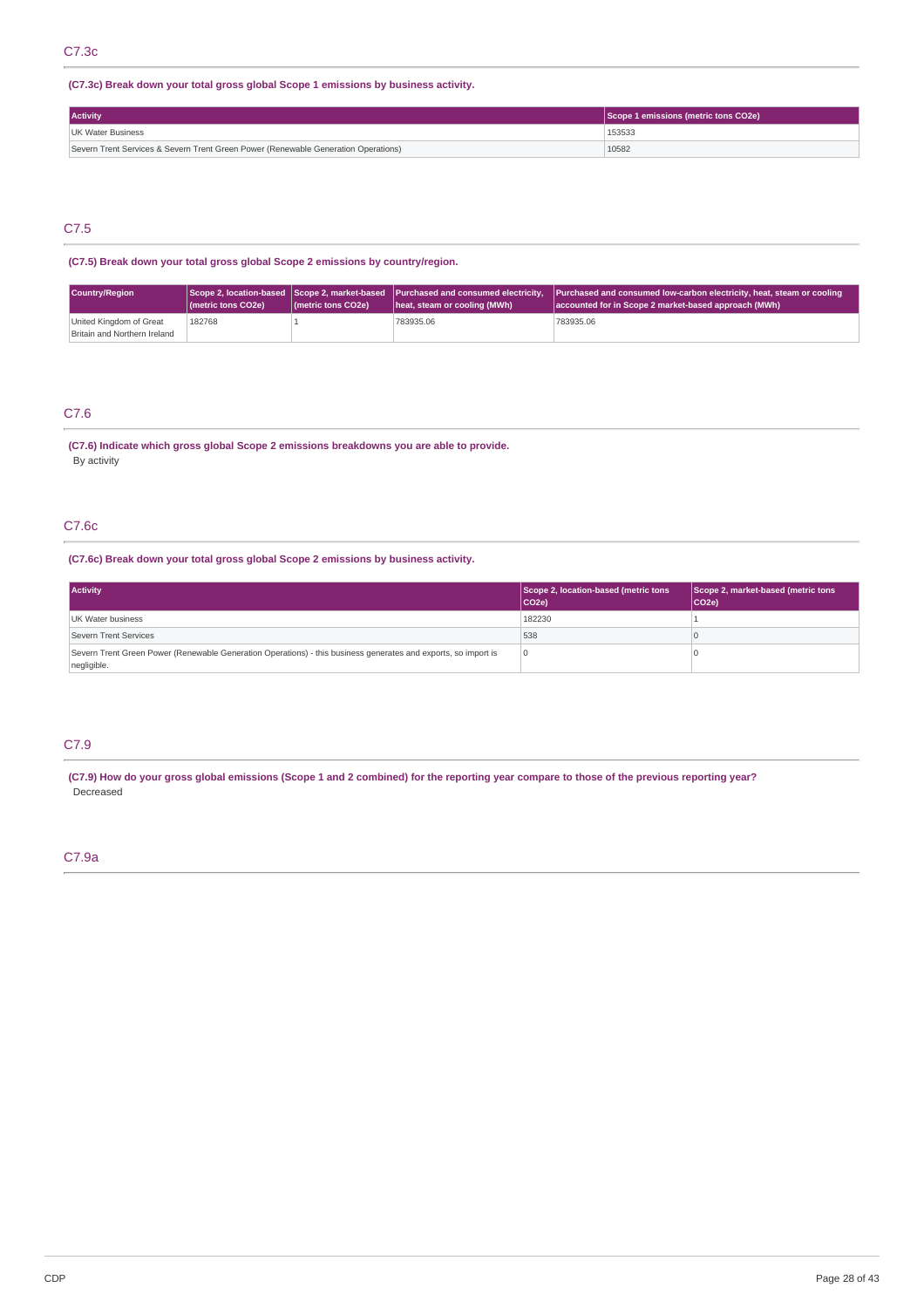### (C7.9a) Identify the reasons for any change in your gross global emissions (Scope 1 and 2 combined), and for each of them specify how your emissions compare **to the previous year.**

|                                                                             | Change in<br>emissions<br>(metric tons<br>CO <sub>2e</sub> | <b>Direction</b><br>of change                                                      | <b>Emissions</b><br>  value <br>(percentage)                                       | Please explain calculation                                                                                                                                                                                                                                                                                                                                     |
|-----------------------------------------------------------------------------|------------------------------------------------------------|------------------------------------------------------------------------------------|------------------------------------------------------------------------------------|----------------------------------------------------------------------------------------------------------------------------------------------------------------------------------------------------------------------------------------------------------------------------------------------------------------------------------------------------------------|
| Change in<br>renewable<br>energy<br>consumption                             | 155569                                                     | Decreased 49                                                                       |                                                                                    | All electricity now purchased from renewable backed sources - evidenced by REGOs retired by our supplier. Last year 155,569 tons of CO2e were<br>reduced by our additional purchases of renewable energy. Our total Scope 1 and Scope 2 market based emissions in the previous year was 319,685<br>tCO2e this year it is 164,116 therefore a reduction of 49%. |
| No change $ 0 $<br>Other emissions 0<br>reduction<br>activities             |                                                            |                                                                                    | Emissions reductions achieved in scope 2 are included in the balance of the above. |                                                                                                                                                                                                                                                                                                                                                                |
| No change 0<br>0<br>No divestment this year.<br>Divestment                  |                                                            |                                                                                    |                                                                                    |                                                                                                                                                                                                                                                                                                                                                                |
| Acquisitions<br>$\overline{0}$<br>No change $ 0 $<br>None this year.        |                                                            |                                                                                    |                                                                                    |                                                                                                                                                                                                                                                                                                                                                                |
| Mergers                                                                     | $\Omega$                                                   | No change $ 0 $                                                                    |                                                                                    | None this year.                                                                                                                                                                                                                                                                                                                                                |
| No significant change this year 0.<br>Change in output 0<br>No change 0     |                                                            |                                                                                    |                                                                                    |                                                                                                                                                                                                                                                                                                                                                                |
| Change in<br>methodology                                                    | $\mathbf 0$<br>No change $ 0 $<br>No change                |                                                                                    |                                                                                    |                                                                                                                                                                                                                                                                                                                                                                |
| $\overline{0}$<br>No change $\vert$ 0<br>Change in<br>No change<br>boundary |                                                            |                                                                                    |                                                                                    |                                                                                                                                                                                                                                                                                                                                                                |
| 0<br>No change $ 0 $<br>Change in<br>physical<br>operating<br>conditions    |                                                            | No significant change - included within the balance of electricity scope 2 change. |                                                                                    |                                                                                                                                                                                                                                                                                                                                                                |
| Unidentified                                                                | $\overline{0}$                                             | No change $ 0 $                                                                    |                                                                                    | No change                                                                                                                                                                                                                                                                                                                                                      |
| Other                                                                       | 0                                                          | No change $ 0 $                                                                    |                                                                                    | No other significant changes                                                                                                                                                                                                                                                                                                                                   |

## C7.9b

(C7.9b) Are your emissions performance calculations in C7.9 and C7.9a based on a location-based Scope 2 emissions figure or a market-based Scope 2 **emissions figure?**

Market-based

## C8. Energy

## C8.1

**(C8.1) What percentage of your total operational spend in the reporting year was on energy?** More than 5% but less than or equal to 10%

## C8.2

**(C8.2) Select which energy-related activities your organization has undertaken.**

|                                                    | Indicate whether your organization undertook this energy-related activity in the reporting year |
|----------------------------------------------------|-------------------------------------------------------------------------------------------------|
| Consumption of fuel (excluding feedstocks)         | Yes                                                                                             |
| Consumption of purchased or acquired electricity   | Yes                                                                                             |
| Consumption of purchased or acquired heat          | N <sub>0</sub>                                                                                  |
| Consumption of purchased or acquired steam         | <b>No</b>                                                                                       |
| Consumption of purchased or acquired cooling       | N <sub>0</sub>                                                                                  |
| Generation of electricity, heat, steam, or cooling | Yes                                                                                             |

## C8.2a

**(C8.2a) Report your organization's energy consumption totals (excluding feedstocks) in MWh.**

|                                                         | <b>Heating value</b>       |                           | MWh from renewable sources MWh from non-renewable sources | Total (renewable and non-renewable) MWh |
|---------------------------------------------------------|----------------------------|---------------------------|-----------------------------------------------------------|-----------------------------------------|
| Consumption of fuel (excluding feedstock)               | HHV (higher heating value) | 872314.85                 | 223707.33                                                 | 1096022.18                              |
| Consumption of purchased or acquired electricity        | <not applicable=""></not>  | 783935.06                 |                                                           | 783935.06                               |
| Consumption of purchased or acquired heat               | <not applicable=""></not>  | <not applicable=""></not> | <not applicable=""></not>                                 | <not applicable=""></not>               |
| Consumption of purchased or acquired steam              | <not applicable=""></not>  | <not applicable=""></not> | <not applicable=""></not>                                 | <not applicable=""></not>               |
| Consumption of purchased or acquired cooling            | <not applicable=""></not>  | <not applicable=""></not> | <not applicable=""></not>                                 | <not applicable=""></not>               |
| Consumption of self-generated non-fuel renewable energy | <not applicable=""></not>  | 196497.78                 | <not applicable=""></not>                                 | 196497.78                               |
| Total energy consumption                                | <not applicable=""></not>  | 1852747.69                | 223707.33                                                 | 2076455.02                              |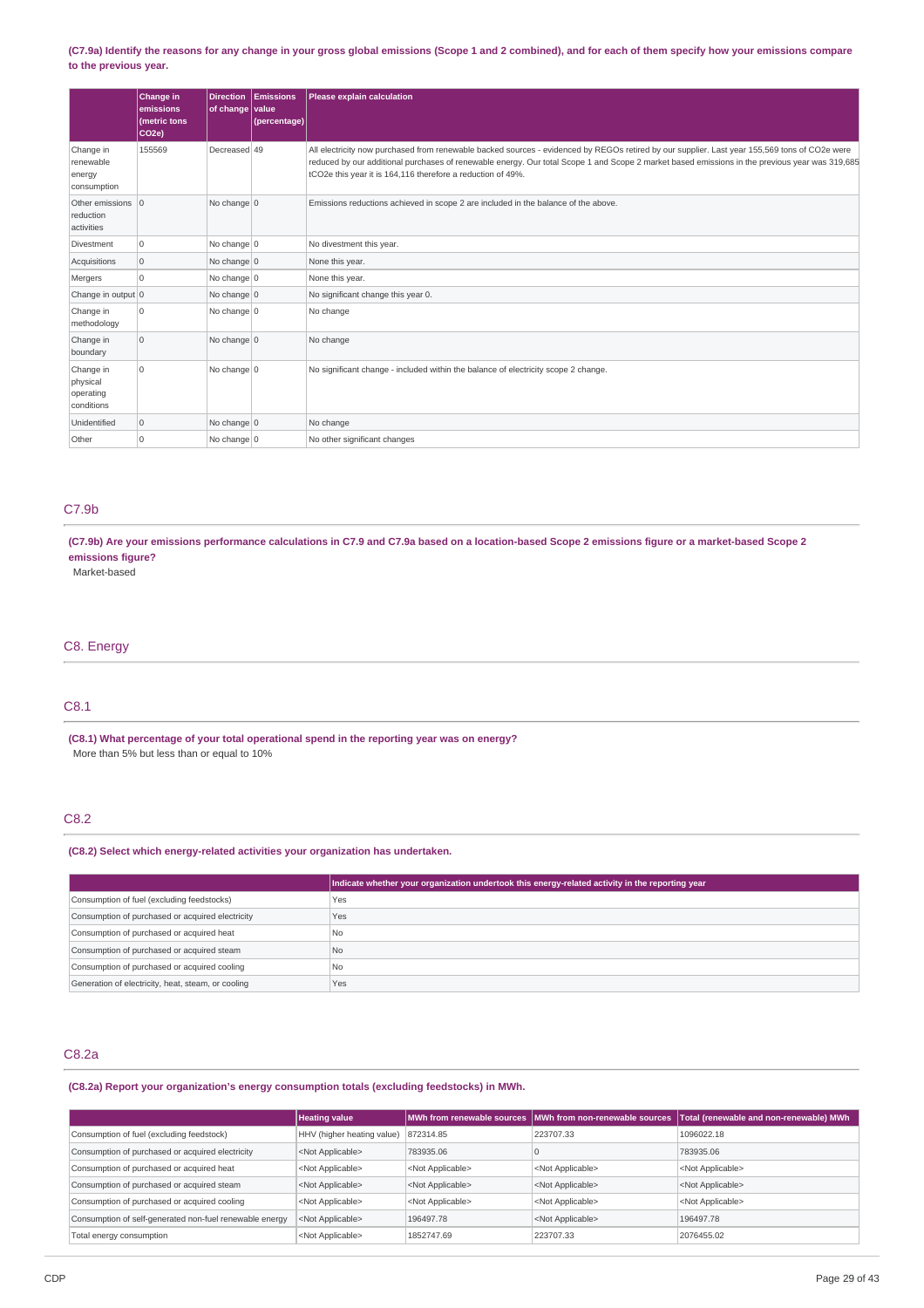## C8.2b

### **(C8.2b) Select the applications of your organization's consumption of fuel.**

|                                                         | Indicate whether your organization undertakes this fuel application |
|---------------------------------------------------------|---------------------------------------------------------------------|
| Consumption of fuel for the generation of electricity   | Yes                                                                 |
| Consumption of fuel for the generation of heat          | Yes                                                                 |
| Consumption of fuel for the generation of steam         | Yes                                                                 |
| Consumption of fuel for the generation of cooling       | No                                                                  |
| Consumption of fuel for co-generation or tri-generation | N <sub>o</sub>                                                      |

## C8.2c

**(C8.2c) State how much fuel in MWh your organization has consumed (excluding feedstocks) by fuel type.**

**Fuels (excluding feedstocks)** Natural Gas **Heating value**

HHV (higher heating value)

**Total fuel MWh consumed by the organization** 119822

**MWh fuel consumed for self-generation of electricity** 27563

**MWh fuel consumed for self-generation of heat** 92259

**MWh fuel consumed for self-generation of steam**  $\Omega$ 

**MWh fuel consumed for self-generation of cooling** <Not Applicable>

**MWh fuel consumed for self-cogeneration or self-trigeneration** <Not Applicable>

**Emission factor** 0.18387

**Unit** kg CO2e per KWh

## **Emissions factor source**

https://www.gov.uk/government/publications/greenhouse-gas-reporting-conversion-factors-2020

### **Comment**

All gas use has been attributed to heat generation except at one site where it is used for dedicated electricity generation through CHP.

**Fuels (excluding feedstocks)** Sludge Gas

**Heating value** HHV (higher heating value)

**Total fuel MWh consumed by the organization** 872314.85

**MWh fuel consumed for self-generation of electricity** 872314.85

**MWh fuel consumed for self-generation of heat**

 $\Omega$ 

**MWh fuel consumed for self-generation of steam**

0

**MWh fuel consumed for self-generation of cooling** <Not Applicable>

**MWh fuel consumed for self-cogeneration or self-trigeneration** <Not Applicable>

**Emission factor**

0

**Unit** kg CO2e per KWh

**Emissions factor source**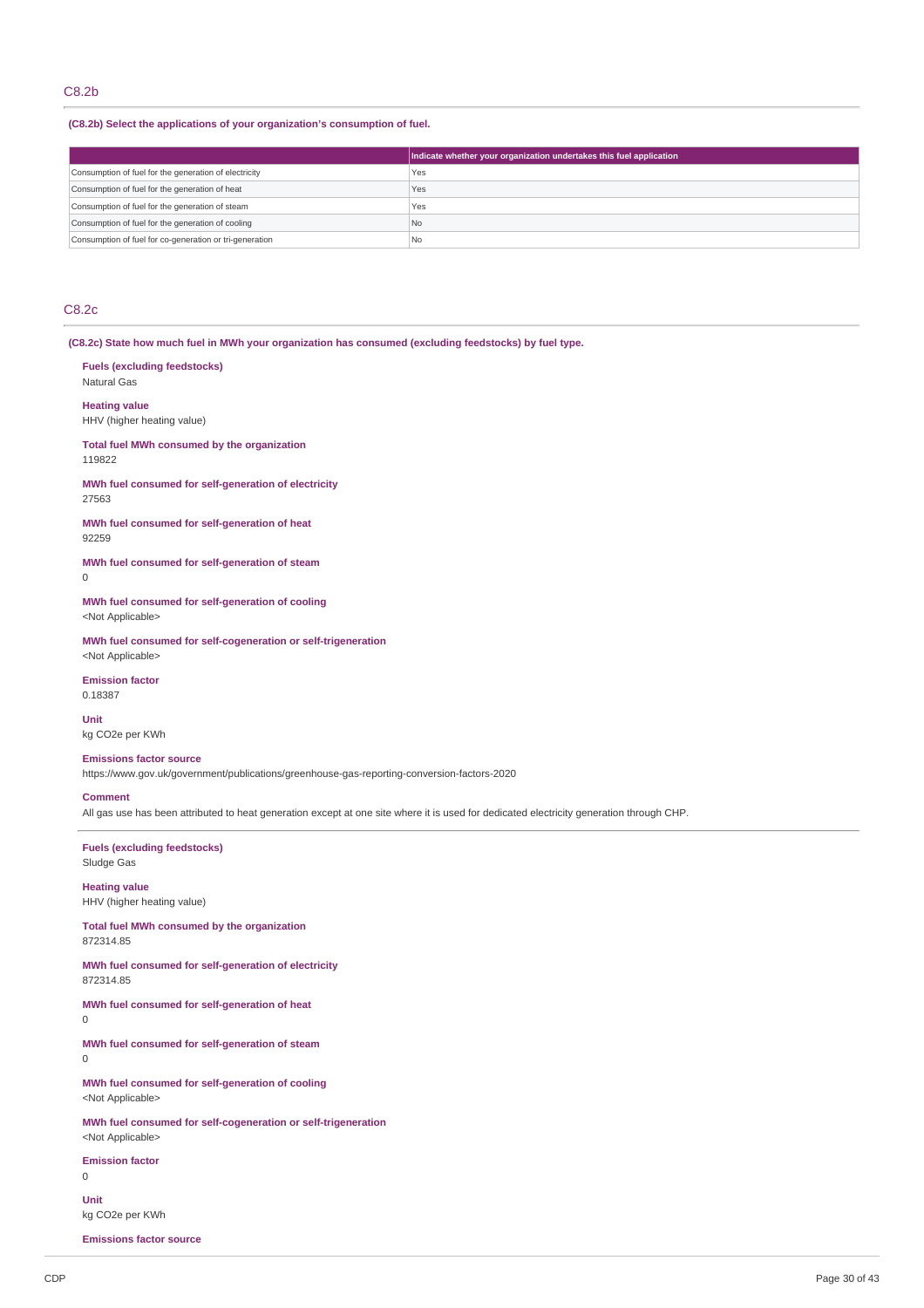Defra Outside of Scopes EMissions Factors

#### **Comment**

This is a biogenic source of carbon, so factor is zero - note that scope 1 footprint includes any methane escape from the process. Note that biogas generated and exported is not included here.

## **Fuels (excluding feedstocks)**

Diesel

## **Heating value**

HHV (higher heating value)

#### **Total fuel MWh consumed by the organization** 104000

**MWh fuel consumed for self-generation of electricity** 2033

**MWh fuel consumed for self-generation of heat**

 $\Omega$ 

**MWh fuel consumed for self-generation of steam** 0

**MWh fuel consumed for self-generation of cooling** <Not Applicable>

**MWh fuel consumed for self-cogeneration or self-trigeneration** <Not Applicable>

**Emission factor**

2.54603

## **Unit**

kg CO2e per liter

### **Emissions factor source**

https://www.gov.uk/government/publications/greenhouse-gas-reporting-conversion-factors-2020

#### **Comment**

This includes all diesel used for on site plant and vehicles owned by the company. Most of this is for transport, with a lesser proportion for standby generation.

### C8.2d

(C8.2d) Provide details on the electricity, heat, steam, and cooling your organization has generated and consumed in the reporting year.

|                    | <b>Total Gross generation</b><br>$ $ (MWh) | Generation that is consumed by the<br>organization (MWh) | (MWh)  | Gross generation from renewable sources Generation from renewable sources that is consumed by the<br>organization (MWh) |
|--------------------|--------------------------------------------|----------------------------------------------------------|--------|-------------------------------------------------------------------------------------------------------------------------|
| Electricity 371000 |                                            | 196000                                                   | 371000 | 196000                                                                                                                  |
| Heat               | 194000                                     | 126000                                                   | 194000 | 126000                                                                                                                  |
| Steam              |                                            |                                                          |        |                                                                                                                         |
| Cooling 0          |                                            |                                                          |        |                                                                                                                         |

#### C8.2e

(C8.2e) Provide details on the electricity, heat, steam, and/or cooling amounts that were accounted for at a zero emission factor in the market-based Scope 2 **figure reported in C6.3.**

#### **Sourcing method**

Green electricity products (e.g. green tariffs) from an energy supplier, supported by energy attribute certificates

## **Low-carbon technology type**

Low-carbon energy mix

**Country/area of consumption of low-carbon electricity, heat, steam or cooling** United Kingdom of Great Britain and Northern Ireland

## **MWh consumed accounted for at a zero emission factor**

783935.06

### **Comment**

REGO-Backed energy purchased from our contract energy suppliers. Suppliers provided certificate as evidence.

## C9. Additional metrics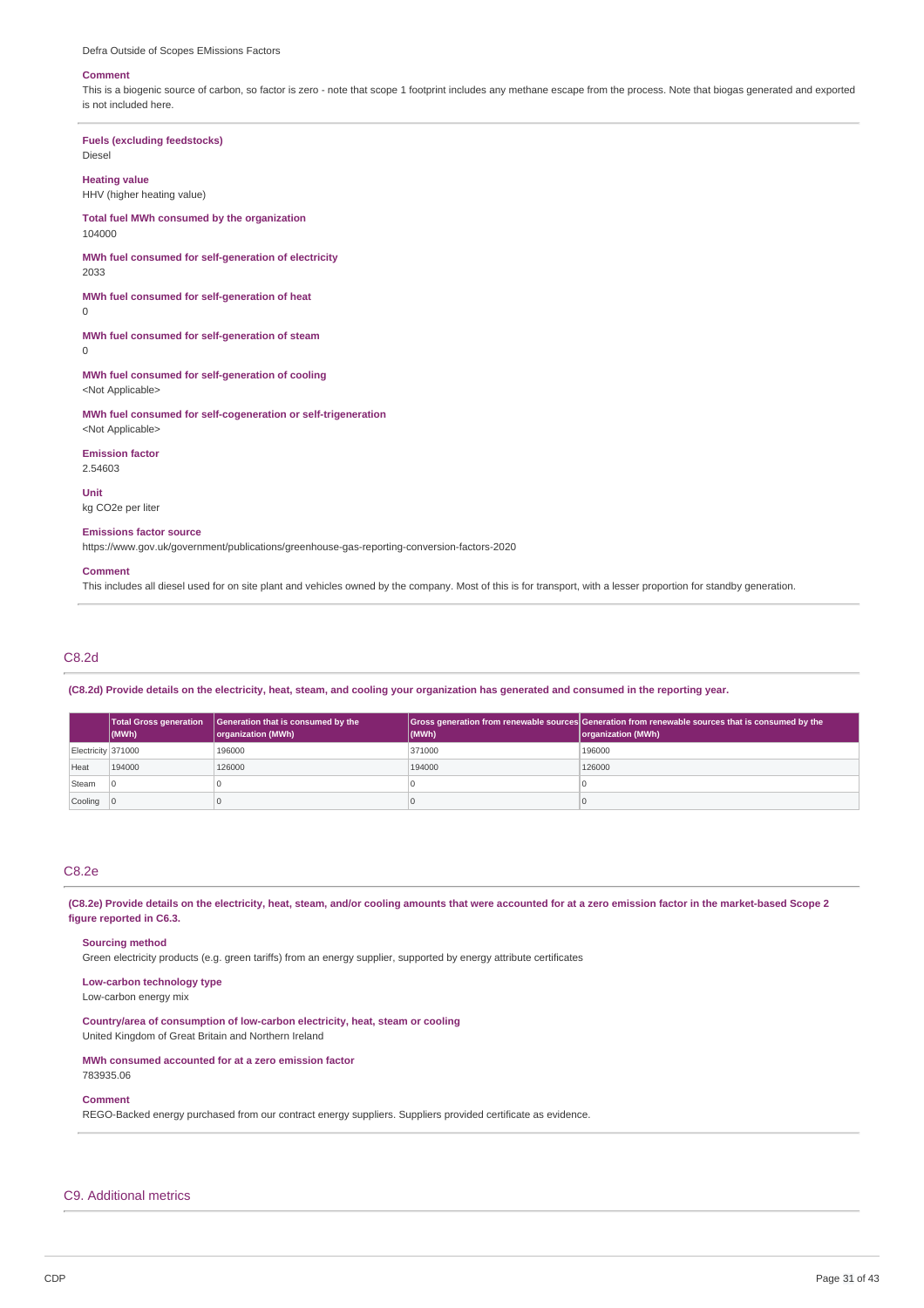## C9.1

**(C9.1) Provide any additional climate-related metrics relevant to your business.**

### C10. Verification

## C10.1

#### **(C10.1) Indicate the verification/assurance status that applies to your reported emissions.**

|                                          | Verification/assurance status                          |  |
|------------------------------------------|--------------------------------------------------------|--|
| Scope 1                                  | Third-party verification or assurance process in place |  |
| Scope 2 (location-based or market-based) | Third-party verification or assurance process in place |  |
| Scope 3                                  | No third-party verification or assurance               |  |

### C10.1a

(C10.1a) Provide further details of the verification/assurance undertaken for your Scope 1 emissions, and attach the relevant statements.

#### **Verification or assurance cycle in place** Biennial process

## **Status in the current reporting year**

Underway but not complete for reporting year – previous statement of process attached

#### **Type of verification or assurance**

Third party verification/assurance underway

#### **Attach the statement**

Severn Trent Carbon Certification Letter (updated) - Carbon v2.pdf Severn Trent Carbon Certification Report (updated) - Carbon.pdf

## **Page/ section reference**

Carbon Trust Certificate

## **Relevant standard**

Verification as part of Carbon Trust standard certification

## **Proportion of reported emissions verified (%)**

100

## C10.1b

(C10.1b) Provide further details of the verification/assurance undertaken for your Scope 2 emissions and attach the relevant statements.

## **Scope 2 approach**

Scope 2 location-based

#### **Verification or assurance cycle in place** Biennial process

**Status in the current reporting year** Underway but not complete for reporting year – previous statement of process attached

**Type of verification or assurance** Third party verification/assurance underway

## **Attach the statement**

Severn Trent Carbon Certification Letter (updated) - Carbon v2.pdf Severn Trent Carbon Certification Report (updated) - Carbon.pdf

#### **Page/ section reference** Carbon Trust Certificate

## **Relevant standard**

Verification as part of Carbon Trust standard certification

#### **Proportion of reported emissions verified (%)** 100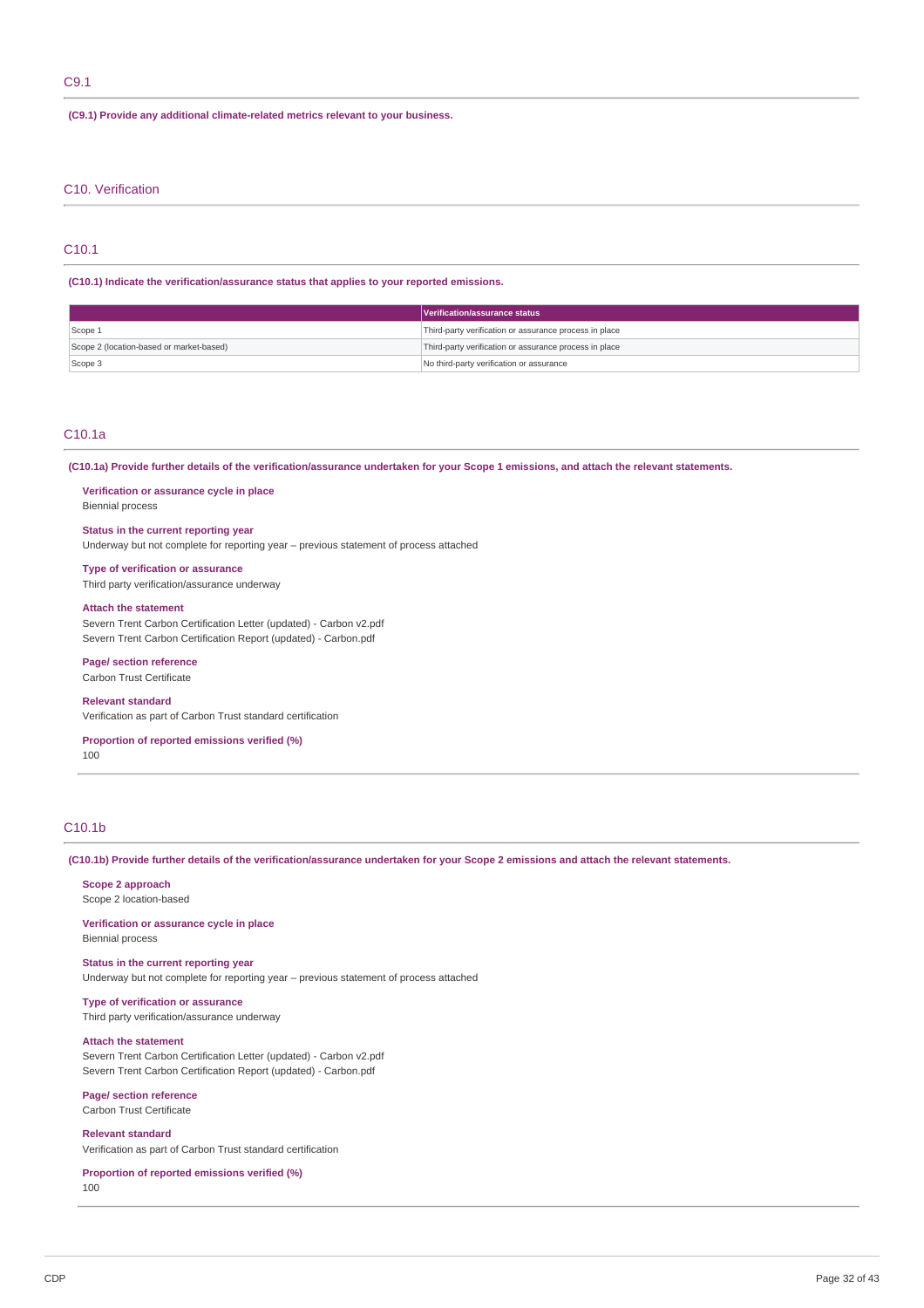### C10.2

(C10.2) Do you verify any climate-related information reported in your CDP disclosure other than the emissions figures reported in C6.1, C6.3, and C6.5? No, but we are actively considering verifying within the next two years

### C11. Carbon pricing

## C11.1

(C11.1) Are any of your operations or activities regulated by a carbon pricing system (i.e. ETS, Cap & Trade or Carbon Tax)? Yes

### C11.1a

**(C11.1a) Select the carbon pricing regulation(s) which impacts your operations.** Other carbon tax, please specify (UK Climate Change Levy)

## C11.1c

**(C11.1c) Complete the following table for each of the tax systems you are regulated by.**

**Other carbon tax, please specify**

**Period start date** April 1 2020

**Period end date** March 31 2021

**% of total Scope 1 emissions covered by tax**

29

**Total cost of tax paid** 6700000

#### **Comment**

The climate change levy is a government tax on use of fossil fuels and electricity and is passed directly onto us as end consumers. This value is reported in our financial accounts as 'environmental taxes'

## C11.1d

#### (C11.1d) What is your strategy for complying with the systems you are regulated by or anticipate being regulated by?

We are committed to full compliance with all regulations, paying the right amount of tax at the right time and taking strategic advantage where we can of policy. Our dedicated energy management team takes an an active look ahead at proposed and forthcoming policy changes and what these mean to us, including how they change the economics of decisions we are making. As we actively weigh up the economics and carbon impacts of the various fuel sources we use for heat, power and electricity generation, carbon incentives have a direct impact on the economics. We are a supporter of this approach as changes to the economics are often the best way to encourage different decision making within a business. We are a strong supporter of policy support and incentives for renewable generation. As an example of our strategy, we have completed large scale deployment of renewable energy generation from sludge, food waste and solar and wind and these policies supported the business cases and strategy. We continue to improve energy efficiency and renewable energy self-generation as a means of mitigating our indirect carbon policy costs and reducing our own carbon impacts together.

### C<sub>11.2</sub>

**(C11.2) Has your organization originated or purchased any project-based carbon credits within the reporting period?** No

## $C11.3$

**(C11.3) Does your organization use an internal price on carbon?** Yes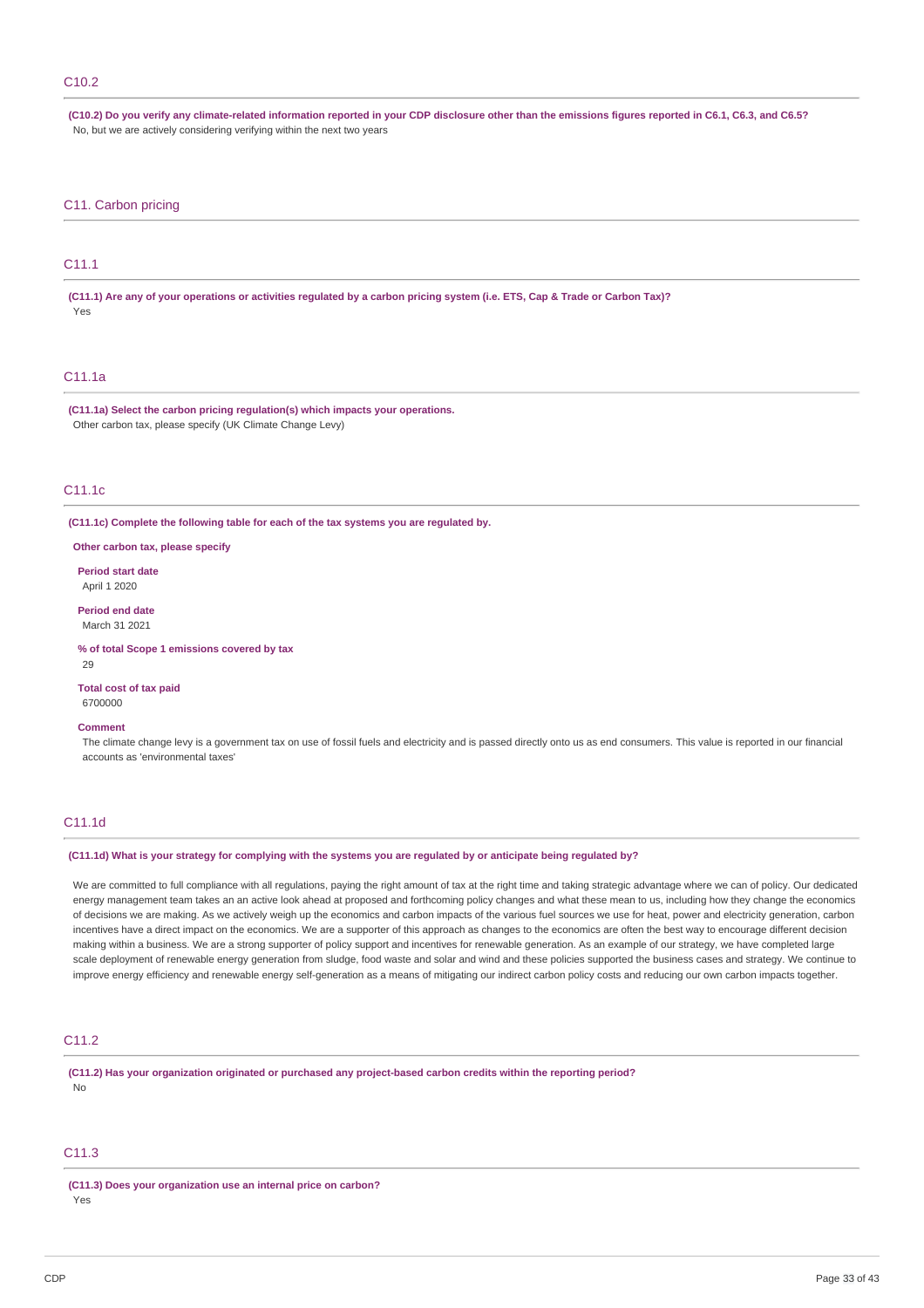#### **(C11.3a) Provide details of how your organization uses an internal price on carbon.**

#### **Objective for implementing an internal carbon price**

Drive low-carbon investment Stress test investments

#### **GHG Scope**

Scope 1

Scope 2

#### **Application**

Our water resource management plan includes a carbon price which is combined with estimated scheme impacts and considered in the options cost benefit and modelling. We are now using prices of carbon reduction to compare different potential options across our carbon strategy to get to net zero. In addition, we are planning the use of an internal carbon price for scheme assessments, based with reference to the UK Government published traded price of carbon for policy assessment. This will also Drive carbon enhancing schemes and Drive carbon reduction behaviours.

## **Actual price(s) used (Currency /metric ton)**

48.76

#### **Variance of price(s) used**

Shadow Price used in water resource management plan.

### **Type of internal carbon price**

Shadow price

#### **Impact & implication**

In the case of the modelling for our 2018 water resource management plan, this price has made little impact on the priority order of schemes chosen to meet our supply demand balance of water. We expect our planned implementation of the wider carbon tax to make more difference and assist in funding of low carbon schemes.

### C12. Engagement

## C<sub>12</sub>.1

#### **(C12.1) Do you engage with your value chain on climate-related issues?**

Yes, our suppliers

Yes, our customers

Yes, other partners in the value chain

### C12.1a

#### **(C12.1a) Provide details of your climate-related supplier engagement strategy.**

**Type of engagement** Compliance & onboarding

#### **Details of engagement**

Included climate change in supplier selection / management mechanism

**% of suppliers by number**

100

## **% total procurement spend (direct and indirect)**

100

**% of supplier-related Scope 3 emissions as reported in C6.5** 100

#### **Rationale for the coverage of your engagement**

All suppliers are assessed against standard environmental criteria, including climate change at tender. This criteria is tailored for larger contracts to ensure they are relevant and proportionate to the service provided or the goods procured and its associated climate impact. For example, for our chemicals tender, a sector we recognise as being a high contributor to climate change impact, specific tender questions around carbon management and carbon intensity of required products to allow for comparison were introduced. Terms and conditions have also been updated requiring the supplier to measure and report on their carbon footprint, and demonstrate a year on year improvement. A dedicated Contract Management team ensures supplier performance is monitored and non-compliance addressed to ensure improvements are made.

#### **Impact of engagement, including measures of success**

Responses to these questions contribute to the overall score and successful award of contract. In some cases, we introduce pass or fail questions at pre-qualification stage, meaning suppliers who do not meet our sustainability criteria do not progress to the next stage of tender. This is currently introduced on a project by project basis.

#### **Comment**

We are currently updating our standard supplier assessment criteria and contract clauses for all new suppliers to ensure they align with our corporate commitment to set a Science based target. The development of a relevancy matrix will allow for an effective yet proportionate supplier approach depending upon the level of climate impact associated with their operations.

#### **Type of engagement**

Compliance & onboarding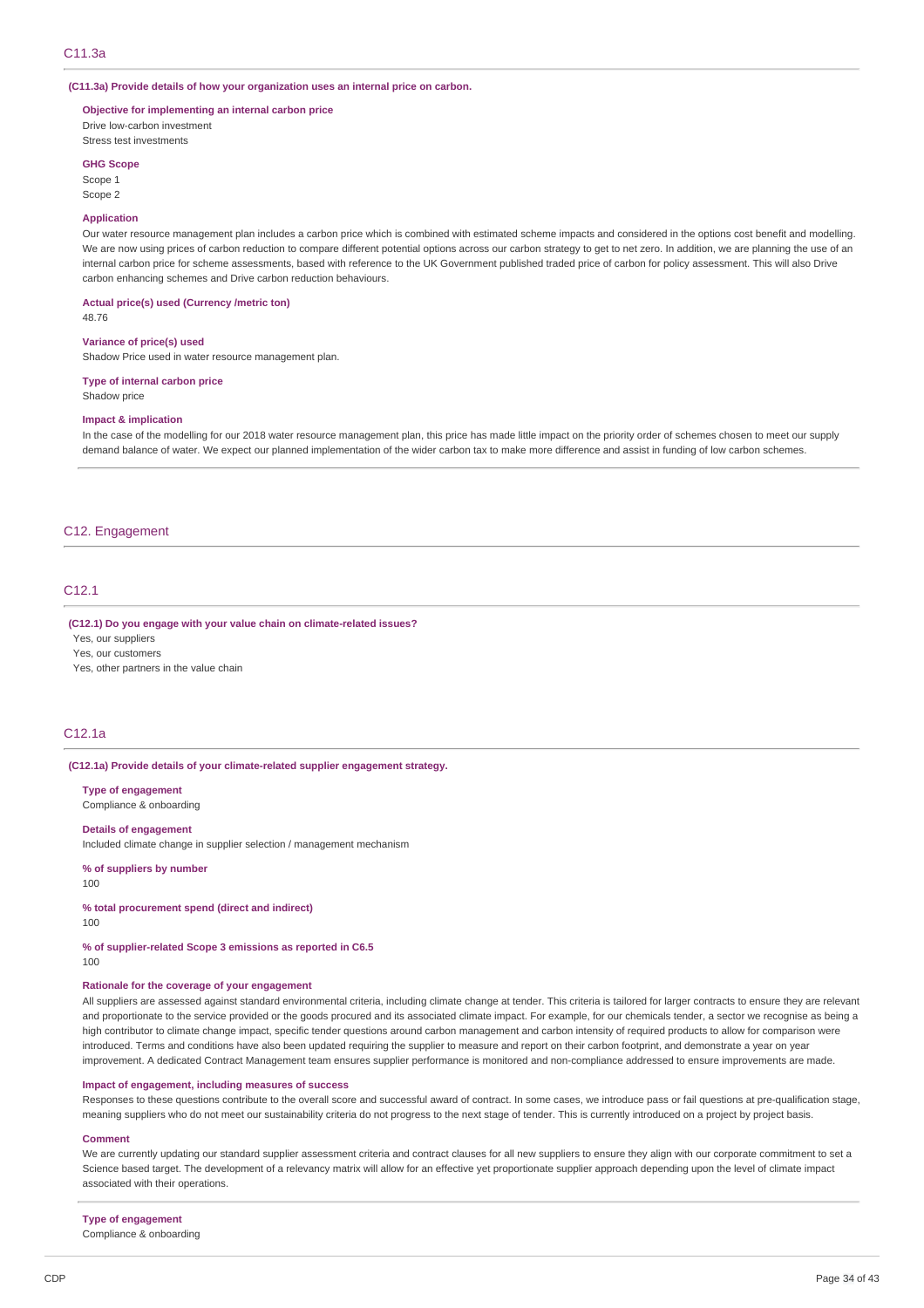#### **Details of engagement**

Code of conduct featuring climate change KPIs

#### **% of suppliers by number** 100

#### **% total procurement spend (direct and indirect)**

100

**% of supplier-related Scope 3 emissions as reported in C6.5**

100

#### **Rationale for the coverage of your engagement**

We expect all our suppliers and their subcontractors to commit to and deliver against the principles set out in our Sustainable Supply Chain Charter. Compliance with this charter is stipulated in our standard contractual terms and conditions. In March 2020, we updated this to reflect a broader range of environmental and social impacts. This included a greater focus on mitigating climate change and includes the following: "As a minimum, we ask our suppliers to measure and report on their carbon footprint to us, and to demonstrate a clear commitment to reducing their carbon impact and using energy and fuel efficiently. Innovative low-carbon solutions should be adopted to reduce embodied carbon, and we look to you to increase renewable energy usage and use electric vehicles where appropriate. https://www.severntrent.com/content/dam/stwplc/responsibility/Supply-chain-charter-for-web1.pdf

#### **Impact of engagement, including measures of success**

We currently track active sign-up to our Sustainable Supply Chain Charter and since September 2020 a further 649 suppliers have signed it, now making the total over a thousand since 2016. Active sign-up requires a signature from a senior lead, on behalf of their organisation, to confirm their commitment to delivering against our charter. Our aim is to ensure all contracted suppliers are actively signed-up and we are currently at 86%.

#### **Comment**

#### **Type of engagement**

Information collection (understanding supplier behavior)

#### **Details of engagement**

Collect climate change and carbon information at least annually from suppliers

#### **% of suppliers by number**

2

#### **% total procurement spend (direct and indirect)**

56

### **% of supplier-related Scope 3 emissions as reported in C6.5**

#### **Rationale for the coverage of your engagement**

We prioritise suppliers based on spend and criticality to the business - these suppliers are referred to as our key suppliers. We ask each of these suppliers to commit to and deliver a specific CSR pledge, relevant to their sector, which is tracked monthly.

### **Impact of engagement, including measures of success**

Currently 60 suppliers representing 56% of spend have pledged to drive targeted action. In 2020, we developed a standard set of pledges further targeted to drive action and encourage collaboration across key principles outlined in our charter. This includes the following: • % Reduction in fuel wastage against baseline. (Journey efficiency, vehicles, plant equipment & telematics). • % carbon footprint reduction against baseline. • % reduction in energy usage against baseline. • % use of renewable energy. • Best practise engagement session Specific targets associated with each pledge are set with each supplier. Currently 24 suppliers have committed to specific pledges to tackle carbon and energy use. For example, in 2020, a scaffolding supplier delivered a 15% reduction in carbon emissions through improved journey efficiency in comparison to the same month last year (March). Plans are in development to increase the number of suppliers delivering targeted action against climate change through pledges, which in turn will help reduce our scope 3 emissions.

### **Comment**

#### **Type of engagement**

Engagement & incentivization (changing supplier behavior)

#### **Details of engagement**

Run an engagement campaign to educate suppliers about climate change

**% of suppliers by number**

100

## **% total procurement spend (direct and indirect)**

100

## **% of supplier-related Scope 3 emissions as reported in C6.5**

100

#### **Rationale for the coverage of your engagement**

We continue to regularly engage and communicate directly with our supply chain to raise awareness of climate change, our ambitions to tackle this, and identify collaborative opportunities to drive action. We've done this in a targeted way depending on impact and ability to influence.

#### **Impact of engagement, including measures of success**

Through direct engagement activities we have increased awareness and understanding of the issue we are seeking to address and help embed carbon considerations as part of the decision-making process and our ways of working. Initiatives include: • Continue to raise awareness of our commitments and identify ways suppliers can support these goals through our Supply Chain CSR Newsletter (issued to all suppliers). • Senior Leaders from over 24 supplier partners attended our supply Chain CSR Forum in July 2019 to share best practise, and identify areas for collaboration. Our Carbon expert delivered a session on what our triple carbon pledge means for our suppliers and facilitated a session to understand what suppliers are doing already and identify opportunities to innovate and work together in the future. 16 of the 24 suppliers committed to exploring this further, including a dedicated workshop on Electric Vehicles. • Capital (Construction) Supplier on-boarding events and quarterly supplier days held to share our CSR ambitions and investor insights. • At a Prior Information Notice (PIN) event for the Waste tender, we ran a dedicated CSR session for prospective suppliers for the first time. New questions were consequently introduced at tender, including delivery of our triple carbon pledge. • Stepped up internal engagement at business leader events and contract management and procurement team meetings to increase awareness and understanding of our carbon strategy and expectation of our supply chain to support this ambition. • In 2021, we partnered with the Supply Chain Sustainability School to help build knowledge and capability across key sustainability issues both internally, and with our supply chain. Proposed activities include set carbon learning pathways for high-impact suppliers and contract owners. • Set up a dedicated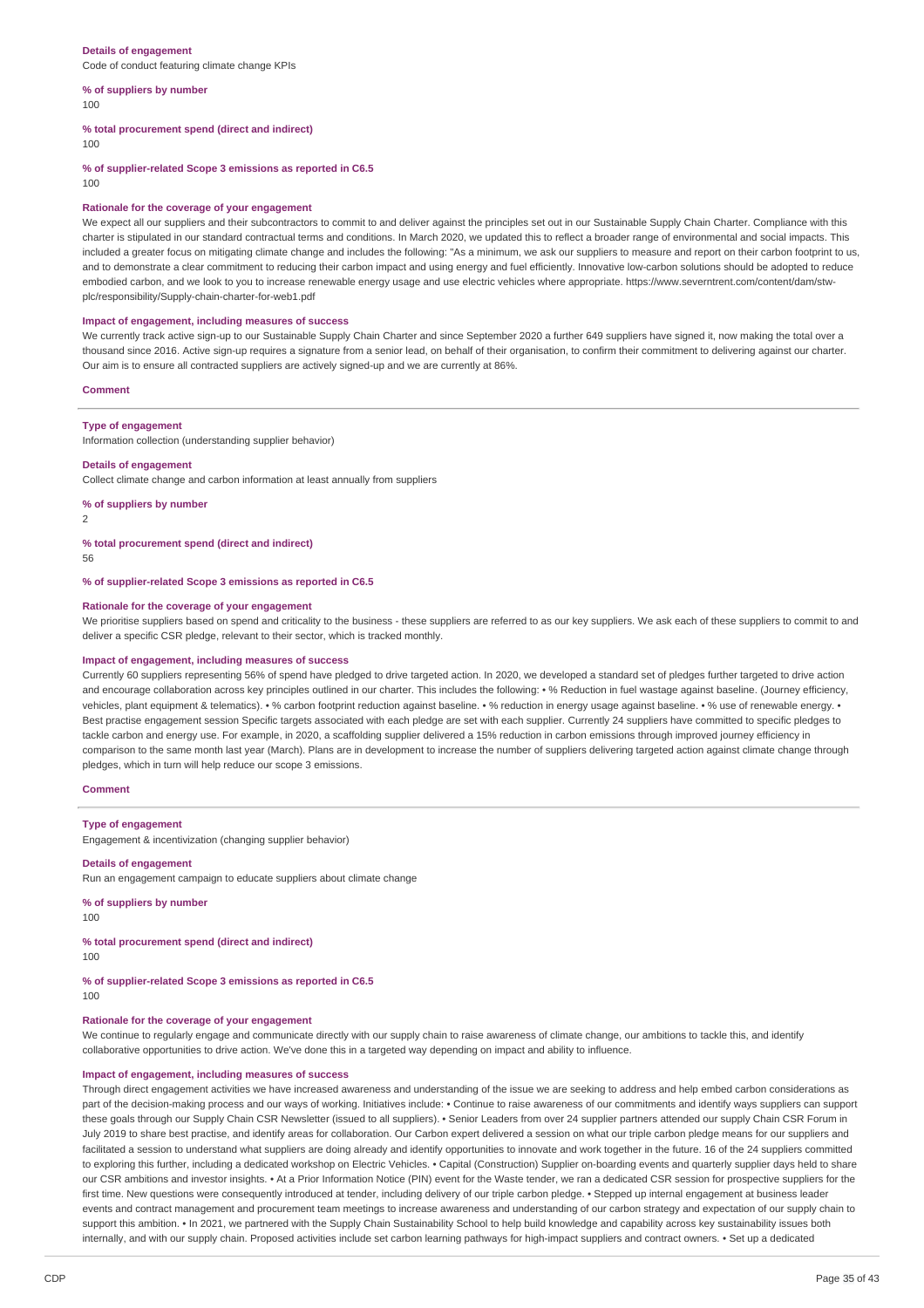Environmental Advisory Group, consisting of Environmental Leads from our largest contractors and Severn Trent representatives. The group meets monthly to share best practise and agree common approaches to addressing environmental issues including measurement and reduction of operational and embodied carbon. • Introduced sustainability into personal objectives for all Procurement and Contract Managers to work with suppliers to identify collaborative opportunities and develop plans to reduce carbon.

### **Comment**

#### **Type of engagement**

Information collection (understanding supplier behavior)

#### **Details of engagement**

Collect climate change and carbon information at least annually from suppliers

**% of suppliers by number**

100

**% total procurement spend (direct and indirect)**

 $100$ 

**% of supplier-related Scope 3 emissions as reported in C6.5** 100

#### **Rationale for the coverage of your engagement**

In 2020, experts Small World Consulting, completed Environmentally-Extended Input-Output Analysis (EEIO) on our spend data, enabling us to establish our estimated scope 3 upstream baseline for the first time across the Severn Trent Group.

#### **Impact of engagement, including measures of success**

This analysis highlighted high impact supplier categories which will allow us to take a targeted approach to the collection of actual carbon data and importantly engagement with those suppliers to encourage the adoption of a science-based target themselves. This will improve the accuracy of our scope 3 emissions footprint, and overall reduction in emissions associated with purchased goods and services in particular. As outlined in our 2021 Sustainability Report, we are committed to engaging with over 70% of our supply chain by emissions, to set a science based target themselves. An engagement strategy is currently in development, including exploring the feasibility of automated data collection and assessment tools such as EcoVadis and CDP's Supplier Programme. This online platform will allow us to obtain actual carbon data from our supply chain in order to replace estimates, and assess and grade suppliers based on their approach to tackling climate change. This sustainability assessment tool will also allow for supplier specific improvement plans to be created where required. We intended on launching this tool in the financial year 2021/22. In addition, Our One Supply Board, comprising of senior leads from our key tier 1 capital partners and Severn Trent representatives, are currently working on a co-ordinated carbon reduction strategy. An initial Thought Process Map (TMAP) workshop was held in June 2021 to identify opportunities for standard and consistent working practises in relation to carbon reporting, targets and site standards across our capital projects. A dedicated working group of Severn Trent and Tier 1 Capital Partners is currently being set up.

#### **Comment**

#### **Type of engagement**

Engagement & incentivization (changing supplier behavior)

#### **Details of engagement**

Other, please specify (Mandatory carbon reduction requirements introduced within our Design Manual.)

**% of suppliers by number**

#### **% total procurement spend (direct and indirect)**

#### **% of supplier-related Scope 3 emissions as reported in C6.5**

49

### **Rationale for the coverage of your engagement**

In 2021, we updated our Design Manual to help reduce our environmental impact from our construction activities by mandating clear requirements for all capital contractors. Capital Goods account for 49% of our estimated scope 3 emissions baseline.

#### **Impact of engagement, including measures of success**

Our Design Manual now mandates the following requirements for all contractors: - The use of our (Severn Trent) carbon tool to calculate the embodied and operational carbon for all considered options at every stage of the project - Application of the principles of low carbon hierarchy to all design options - A mandatory 30% embodied and operational carbon reduction target to be delivered against the stated 'total carbon' figure provided in the works order – calculated using our carbon tool. These new requirements were introduced in March 2021, and will potentially lead to a significant reduction in our embodied and operational carbon emissions.

### **Comment**

#### **Type of engagement**

Innovation & collaboration (changing markets)

## **Details of engagement**

Other, please specify (Collaboration with University of Nottingham MBA Students)

#### **% of suppliers by number**

100

### **% total procurement spend (direct and indirect)**

100

#### **% of supplier-related Scope 3 emissions as reported in C6.5** 100

## **Rationale for the coverage of your engagement**

In July 2021, we set MBA students from the University of Nottingham 2 challenges to help drive carbon commitment, reporting and adoption of reduction measures across our supply chain. Feasible recommendations will be adopted and applied as standard across our supply chain processes.

### **Impact of engagement, including measures of success**

Two separate groups were tasked with the designing and delivering a research led project to resolve the following challenges: • Supply chain engagement: How can we bring about change and get the best from our supply chain; encouraging and incentivising them to ensure they support our net zero commitments • Internal engagement: How can change be effected internally to ensure successful engagement with our supply chain, in relation to carbon? What internal and/or cultural factors influence and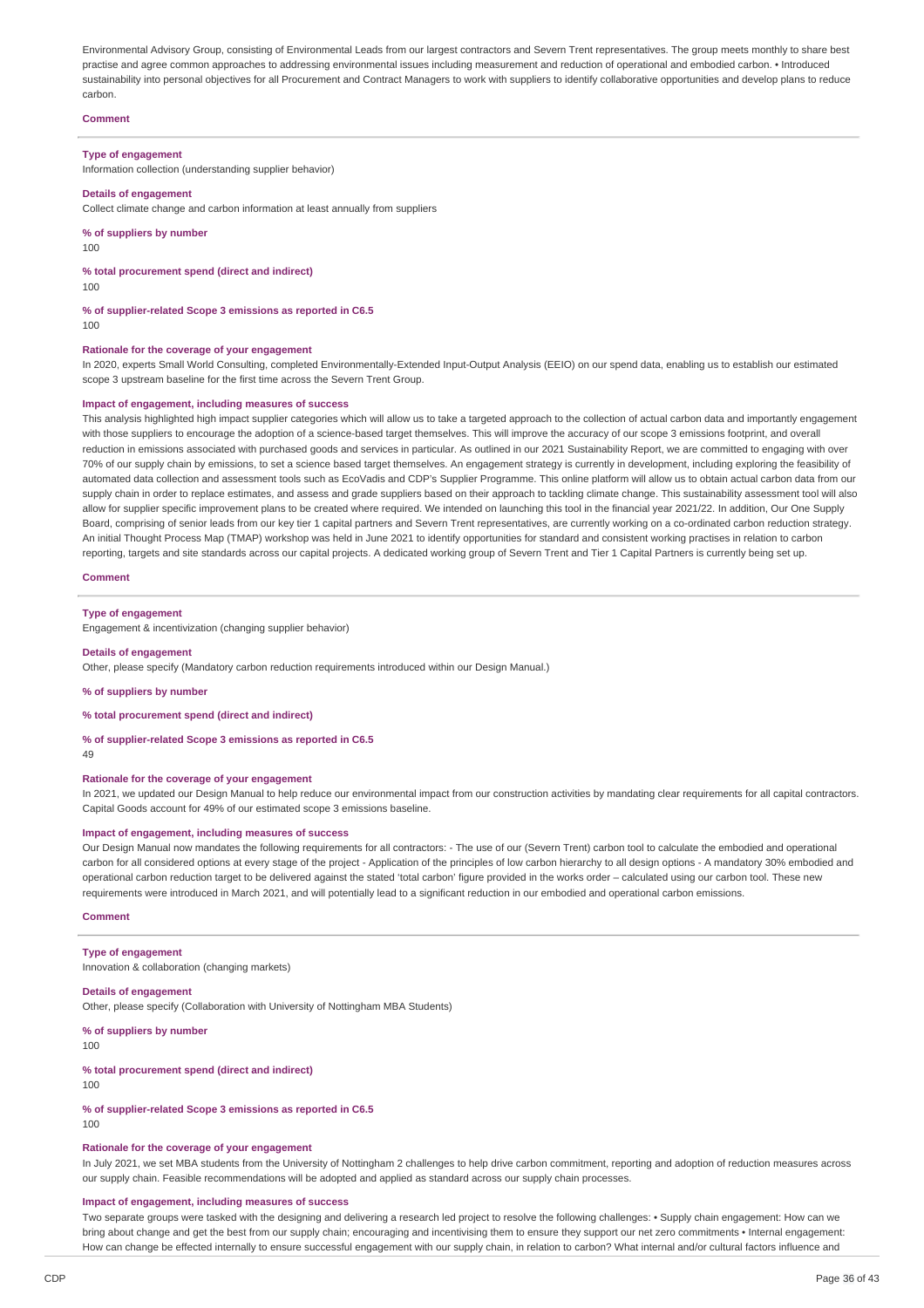impact on this strategic change? Key stakeholder interviews have been undertaken, and tangible outputs are expected to be presented later this month via presentations and follow up reports. Recommendations will be reviewed internally ahead of implementation. Successful adoption of recommendations posed could potentially lead to increased supplier engagement in setting a science-based target themselves and adoption of carbon reduction activities.

### **Comment**

#### **Type of engagement**

Innovation & collaboration (changing markets)

### **Details of engagement**

Run a campaign to encourage innovation to reduce climate impacts on products and services

#### **% of suppliers by number**

0.4

### **% total procurement spend (direct and indirect)**

#### **% of supplier-related Scope 3 emissions as reported in C6.5**

#### **Rationale for the coverage of your engagement**

In June 2021, we kicked off a Triple Carbon Pledge Hackathon focused on reducing our process emissions. Over 11 of our key design and capital contractors were invited to pitch innovative solutions to address this challenge. In 2021, we had a supplier base of 2400 as outlined in our latest sustainability report.

#### **Impact of engagement, including measures of success**

We have worked closely with Leading Edge, a platform that facilitates and connects business to solve problems with innovative solutions. Our problem statement asked for solutions which deliver incremental reductions/ removal of Scope 1 process emissions, including Methane and Nitrous Oxide, through modification of our existing assets or step change reductions through the adoption of new assets. Solutions presented are currently being reviewed internally and will be reported in our next submission. Successful solutions will lead to the reduction of emissions in one of our most challenging areas - process emissions.

#### **Comment**

#### **Type of engagement**

Innovation & collaboration (changing markets)

#### **Details of engagement**

Run a campaign to encourage innovation to reduce climate impacts on products and services

**% of suppliers by number**

#### 1

**% total procurement spend (direct and indirect)**

28

**% of supplier-related Scope 3 emissions as reported in C6.5**

#### 49

#### **Rationale for the coverage of your engagement**

A research project has been commissioned to asses and understand the baseline emissions from construction materials currently used in our capital delivery programme and review potential lower carbon alternatives that could be implemented. Cost impact, carbon reduction potential, compliance with existing asset standards, technology readiness and supply chain viability will all be considered. Capital goods accounts for 49% of our estimated scope 3 emissions baseline. This activity will affect our highest impact capital suppliers. Based on 2019/20 estimated emission values (as outlined in C6.5) applied to a 20/21 spend, we estimate this to affect 26 suppliers which make up 1% of our 2,400 supplier base and 28% of our 2020/21 spend. The % of scope 3 emissions this covers will be updated when we calculate our performance for the next financial year.

#### **Impact of engagement, including measures of success**

Phase 1 of this project is currently underway to establish the baseline, priority materials and areas of focus for low carbon alternatives in phase 2. Phase 2 will involve a desk-based research exercise to identify the broadest range of low carbon alternatives available but also try and bring in practical experience of how these materials have performed on other projects where possible. We will report on the project's output in our next submission. The output of this report has the potential to significantly reduce our scope 3 footprint, in particular emissions associated with Capital Goods, through the adoption of feasible low-carbon alternative materials. We will look to quantify and report on impact over the next year.

#### **Comment**

## C12.1b

**(C12.1b) Give details of your climate-related engagement strategy with your customers.**

## **Type of engagement**

Education/information sharing

### **Details of engagement**

Run an engagement campaign to educate customers about the climate change impacts of (using) your products, goods, and/or services

**% of customers by number**

10

### **% of customer - related Scope 3 emissions as reported in C6.5**

### **Portfolio coverage (total or outstanding)**

<Not Applicable>

#### **Please explain the rationale for selecting this group of customers and scope of engagement**

We want to inspire a generation to use water wisely and understand its importance to health and wellbeing, so we're taking an innovative roadshow – the Wonderful Water Tour – into playgrounds across our region. Our dedicated team of Education Officers offers every primary school in our region a visit, holding assemblies and workshops that support the Key Stage 2 water curriculum, as well as cross-curricular links to Maths, Geography and Science. (Sus report 2020, P42). The topic of climate change and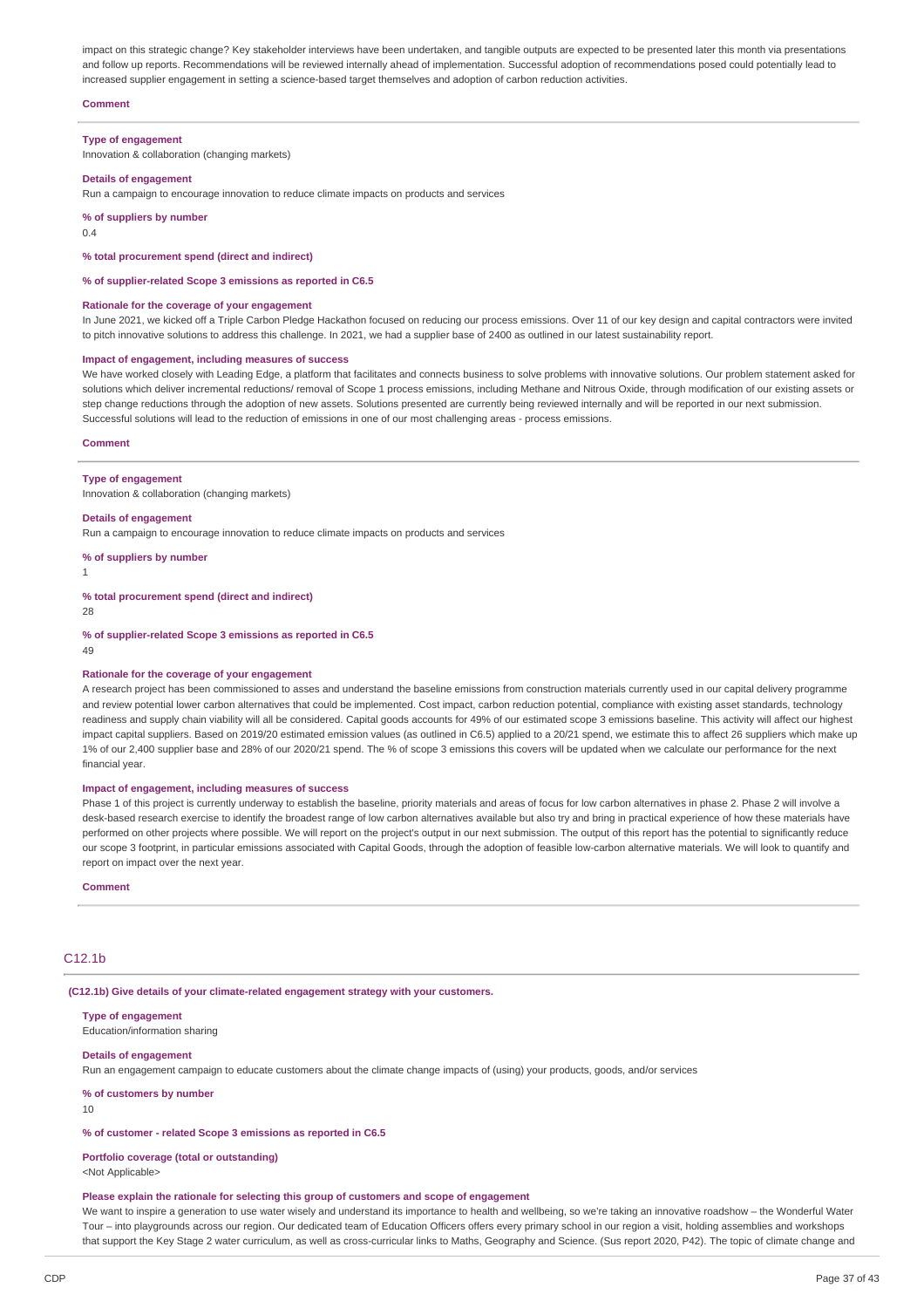'saving the planet' is incorporated throughout our education programme. Key topics covered are: • Using wonderful water wisely (not wasting water) • Knowing what not to put down the toilet and the sink • Choosing tap water for a healthy you and a healthy environment (reducing plastics) We have focussed our education programme on school children in order to inspire a generation to drive behavioural change. Experts have cited that children aged between 7-11 are the most receptive to learning and embedding behaviours for life – this is support by UKWIR report and Ofwat. (ARA 2021, P18)

#### **Impact of engagement, including measures of success**

We'll work with our customers to improve how water is valued by extending our water education programme. Our education programme has an outcome delivery incentive associated with it, and is monitored by Ofwat (155,250 behaviour change commitments by 2025 – Sus report 2020, P61). This measure has changed for AMP7. Alongside our education programme we are also engaging with customers to drive behaviour change. During the year, our Education Team launched online lessons to support our customers and communities across Severn Trent and Hafren Dyfrdwy with home schooling during lockdown. These interactive sessions ran four times a day across the week, providing children (and adults) with engaging lessons about the water cycle, the importance of looking after our sewers and caring for the environment. Since October 2020 we've live-streamed more than 500 hours of content and secured over 40,000 commitments. (ARA 2021, P18) As we are looking to inspire these behaviours for life, the biggest impacts will likely be felt when the children we've educated have grown up and we see the impact in the future. We therefore see these impacts in the round through a contribution to reducing customers water usage and blockages. From 2020 onwards, we will collect behaviour change commitments around saving water, drinking more tap water for a healthy lifestyle and a plastic-free environment, and avoiding sewer blockages – allowing us to measure the impact of our work more accurately. Educated 800,000 customers over 2015-2020, so 10% of our 8 million customers. (Sus Report 2020, P43)

#### **Type of engagement**

Collaboration & innovation

#### **Details of engagement**

Other, please specify (We plan to increase the proportion of metered households to 65% in 2020-25, with full metering by 2035. This will require us to treble our current run-rate. )

#### **% of customers by number**

48

### **% of customer - related Scope 3 emissions as reported in C6.5**

**Portfolio coverage (total or outstanding)** <Not Applicable>

#### **Please explain the rationale for selecting this group of customers and scope of engagement**

Compulsory metering can still only be undertaken in areas classified by the EA as seriously water stressed. So, we aim to achieve our targets by installing meters proactively and offering customers the opportunity to switch based on information on what their measured bill would be. We recognise that this is an ambitious target which involves real risk, it is nonetheless, the best option for customers. (Sus report 2020, P15). The roll out will be undertaken on a water resource zone basis, targeting the zones with the greatest supply and demand challenges first. Will be 65% customers by 2025 - currently 48% of billed customers have measured water consumption. Water demand will be reduced by 8Ml/d through a combination of accelerated metering (3Ml/d), tackling customer pipe leakage (1Ml/d)14 and groundbreaking partnerships with 3,000 high-use business customers in the East Midlands to set up grey water systems reducing reliance on the mains water supply (4Ml/d).

#### **Impact of engagement, including measures of success**

We expect the increase in meter coverage to deliver a demand saving of around 10 Ml/d by 2025. . (website - https://www.severntrent.com/sustainabilitystrategy/environment/water-management/)

#### **Type of engagement**

Education/information sharing

#### **Details of engagement**

Run an engagement campaign to educate customers about the climate change impacts of (using) your products, goods, and/or services

**% of customers by number**

33

#### **% of customer - related Scope 3 emissions as reported in C6.5**

**Portfolio coverage (total or outstanding)**

<Not Applicable>

#### **Please explain the rationale for selecting this group of customers and scope of engagement**

We provide free and discounted water efficiency devices through our partners savewatersavemoney - i.e. water butts and tap aerators. In the first 6 months of 2020 we have fulfilled over 30,000 orders for free water saving products. (Website - https://www.stwater.co.uk/wonderful-on-tap/save-water/you-can-make-a-difference/) We have had promoted our water saving messages across TV. Radio and web – reaching around 2 million people, and our social media reach has been over 130 million people. In June we ran a series of social posts across Facebook promoting water efficient behaviours and free devices. We've targeted our communications to particular customers such as offering metered customers free water saving products with additional outdoor water saving tips depending on audience segmentation for example- swell gels (to reduce water use in gardening) to older generation and paddling pool alternatives to younger customers. We've targeted customer who have a particularly high water use, to offer them devices such as leak detection tablets and free water efficiency audits. We have promoted our environmental grant schemes to farmers to encourage them to create their own back up water supplies. We are working hard to understand our customer behaviour and are using insights from behavioural psychologists and customer and employee surveys to understand water use during hot weather – and using this insight to ensure our messaging is as targeted and effective as possible to motivate customers to change their water use. Our TV advert focused on taking care of our precious resource and was seen by over 3.5 million people in our region. In acceptability research involving over 2,000 household customers, we found that 83% supported us, and 14% didn't mind our proposals in principle. (Life beyond the pandemic 2020,  $P(4)$ 

#### **Impact of engagement, including measures of success**

It takes a while for these communications to have an impact of customer water usage, but orders for our water saving devices so act as a good interim measure. We have some tracker data on ownership and consideration of water saving devices, attitudes to saving water and climate change. We have recently added questions about usage of hoses, sprinklers, paddling pools etc.

#### **Type of engagement**

Collaboration & innovation

#### **Details of engagement**

Other, please specify (Customer research to understand expectations around climate change in business planning )

## **% of customers by number**

0.06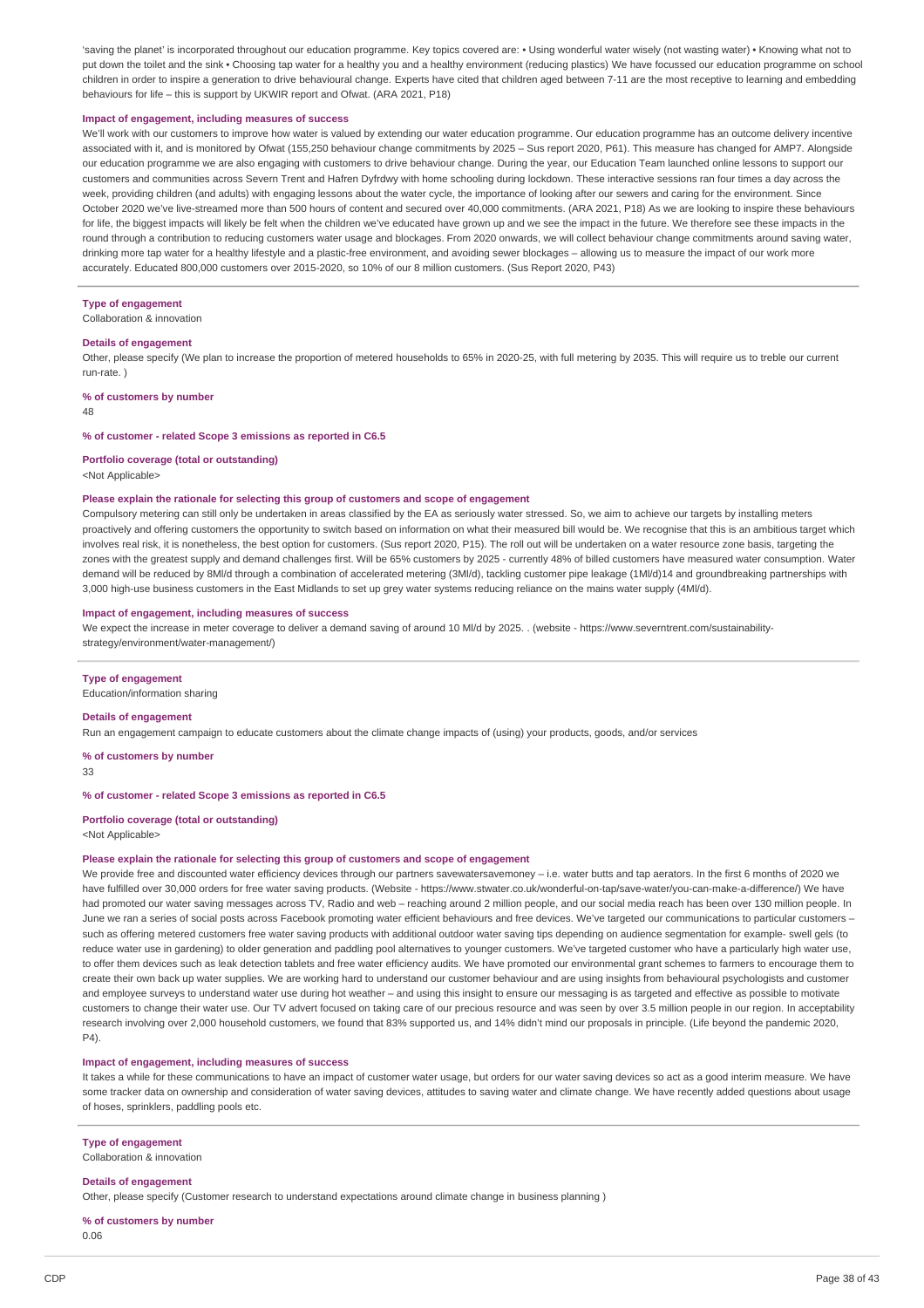**Portfolio coverage (total or outstanding)**

<Not Applicable>

#### **Please explain the rationale for selecting this group of customers and scope of engagement**

In development of our business plan 2020-2025 we undertook large amounts of customer research, consulting with 32,000 customers to understand their views – these focused specifically on supply and demand, resilience and water trading. An output of this engagement showed customer support and awareness for climate change investment. (Sus Report 2021, P15) In additional to these research projects we keep a live dialogue with our customers through Tap Chat, to constantly build our understanding of their views. Tap Chat is our online community of around 15,000 customers. Through this we can conduct customer research. Over the last few years we have used this community to understand our customers views of climate change topics such as carbon and green energy, our triple carbon pledge and their concerns and priorities for the next 30 years. This year we have conducted more than 20 surveys and discussions on Tap Chat, exploring customer views on a wide range of topics from being a purposeful company to managing roadworks better. The community is a valuable critical friend that, together with our ongoing customer tracking research and growing data analytics capability, helps to bring the customer perspective into our daily decision making. (Serving our customers and communities 2020-2025, P54). Nearly all of this research is deliberative/qualitative – which is the right approach for topics like this, which customers are not familiar with, or are about events in the future. Only the Water Trading project and triple carbon pledge projects had numerical outputs.

#### **Impact of engagement, including measures of success**

Tap Chat our online community helps ensure we keep a live and current debate with customers, giving us the ability to get real time information and opinions. Impact of engagement, including measure of success: All of our PR19 research helped to shape our business plan, including our ODIs. We use our ongoing dialogue with customers via TapChat to influence our strategy and our approach to communication. Across PR19 research and ongoing research through tap chat we engaged with nearly 50,000 customers, which is 0.6% of 8 million customers

#### **Type of engagement**

Collaboration & innovation

#### **Details of engagement**

Other, please specify (Working with businesses/farmers to encourage grey water recycling and reduce run offs to water bodies)

**% of customers by number** 66

#### **% of customer - related Scope 3 emissions as reported in C6.5**

**Portfolio coverage (total or outstanding)** <Not Applicable>

#### **Please explain the rationale for selecting this group of customers and scope of engagement**

Our catchment-management programme, Farming for Water, works directly with farmers to reduce discharges, at the same time as boosting on-farm biodiversity, providing grants and free advice to help achieve our aims, and improve the farm environment. Now we are investing to expand Farming for Water further. Through extensive analysis, we've identified areas where water quality is especially sensitive to how the land and crops are managed, allowing us to prioritise. In some of our catchments we estimate we can reduce farming's contribution to phosphates in watercourses by up to 66% therefore reducing chemical use (scope 3 emissions) and energy use (scope 2) emissions on our wastewater treatment works. Our plans go beyond our regulatory commitments, covering 44 catchments across 432,000 hectares. We aim to work with two-thirds of all farmers in our region and are ahead of our 2025 regulatory target for 38% of the catchments. (Sus report 2021, P.32) We'll work with around 9,000 farmers to find sustainable ways to improve long-term water quality. (Sus report 2021, P.32) By working with farmers to install phosphate-reducing interventions like wetlands, hedgerows and grass buffer strips at the edge of fields, and by encouraging regenerative agriculture approaches, we can reduce phosphate levels by 50% more than through traditional treatment technology. (Sus report 2021, P.28)

#### **Impact of engagement, including measures of success**

Across our region, 139,000 diverse saplings were planted by farmers through our new Hedgerow and Woodland scheme, increasing carbon sequestration. (ARA 2021, P.18) At the end of year 1, we are ahead of Farming for water catchment target with six catchments, and remain on track to meet the 2025 target with a further 10 catchments (target is 16 catchments), meaning less run off into rivers which will reduce the need for infrastructure for phosphorus removal at wastewater treatment works. (Sus report 2021, P.32) In 2020-2021, we've managed 1,811 COVID-safe meetings with farmers, received 429 Severn Trent Environmental Protection scheme grants (STEPS) applications, signed 42,542 hectares of high-risk crops (those needing a lot of pesticide) up to our Farm to Tap scheme, and removed three tonnes of unwanted pesticides from farms. We also launched our Swap your Nozzle scheme, ensuring over 30,000 hectares of agricultural land now has pesticides applied with more accurate low-drift nozzles - reducing the risk of pesticides drifting into watercourses. THis will reduce energy use on works and chemical use for phosphorus removal, targeting scope 2 and scope 3 emissions. (Sus report 2021, P.32)

C12.1d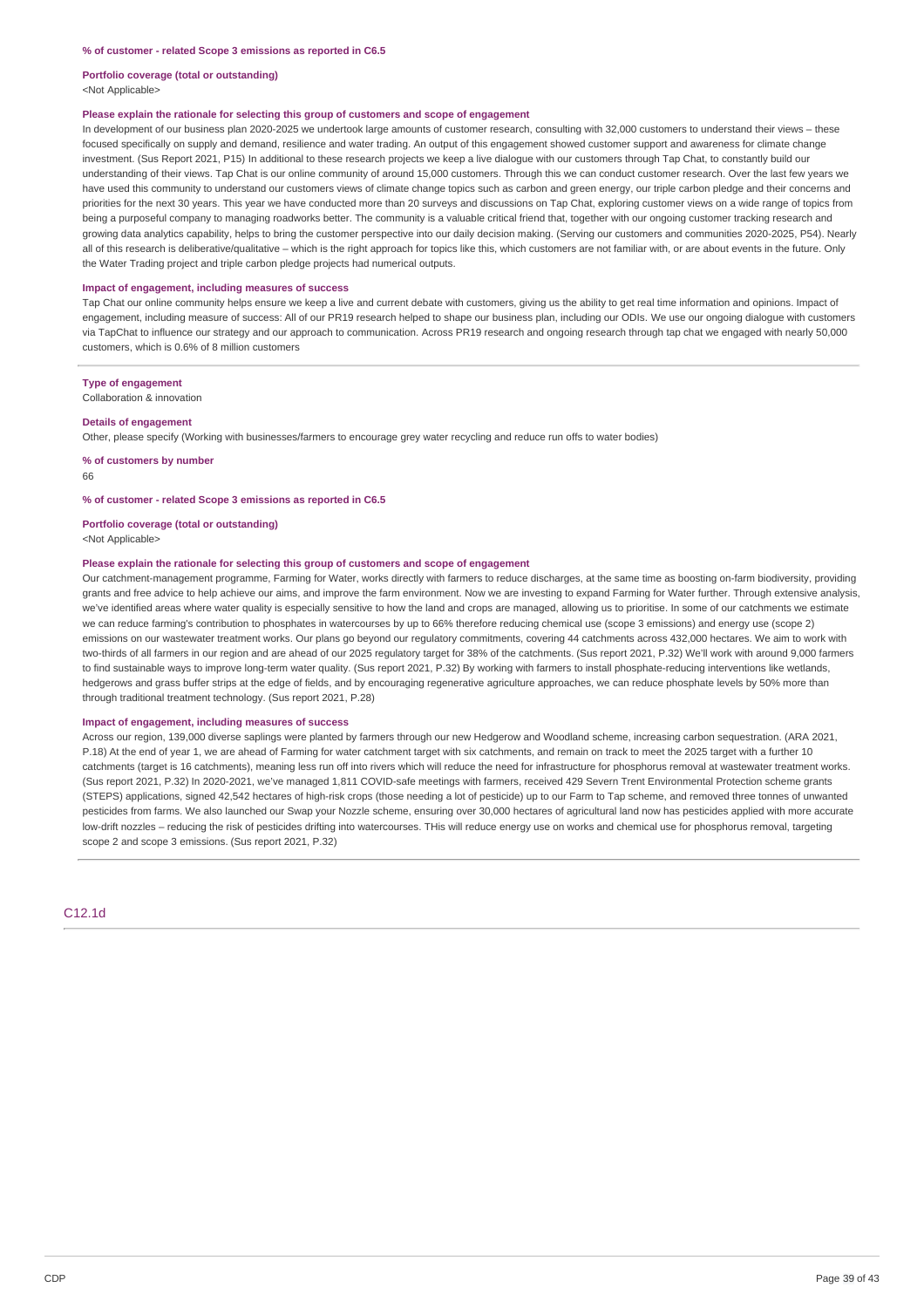**Colleagues** - Our colleagues are vital in delivering our climate strategy (developing and meeting science-based targets and our triple carbon pledge). We can only achieve these commitments through the engagement of our workforce. We promote our climate strategy and performance to colleagues through various media. We have dedicated an all company 'team talk' to our triple carbon pledge. Pre COVID our CEO started her all employee engagement tour - focused specifically on sustainability, including our carbon commitments. This was moved to a virtual tour as COVID progressed, ensuring the engagement continued whilst a significant percentage of our workforce worked from home.

UK public through Refill initiative. Severn Trent region has over 2000 refill stations in region. We have also trialed water bars – temporary water provision at events – and due to demand have included these as an option within our community fund offering, so customer can have free tap water provision at events to help reduce plastic. Throughout press releases and local promotion of the refill scheme over 30% of customers recalled the refill initiative

**Wider stakeholders** - In 2020 we published our first dedicated sustainability report which has been followed up with a 2021 version. The sustainability reports were designed to be accessible to a wide ranging audience, without technical sustainability knowledge – as we know from our research that our customers and wider stakeholders are keen to further understand our approach to sustainability, and specifically support our climate change investment (evidenced through our PR19 customer research). Both reports are hosted on our webpage and the first has been downloaded nearly 400 times. Our customer tracker survey monitors KPIs including satisfaction, trustworthiness, value for money and affordability. It also monitors customer attitudes around water use/saving water and climate change, as well as awareness of our water efficiency work and free and discounted water saving products – these are key metrics we will track in the coming months following publication of our sustainability report and wider sustainability messaging directed at our customers.

## C12.3

(C12.3) Do you engage in activities that could either directly or indirectly influence public policy on climate-related issues through any of the following? Direct engagement with policy makers

## C12.3a

#### **(C12.3a) On what issues have you been engaging directly with policy makers?**

| <b>Focus of</b><br>legislation                                                                | position | <b>Corporate Details of engagement</b>                                                                                                                                                                                                                                                                                                                                                                                                                                                                                                                                                                                                                                                                                                                                                                                                                                                                                                                                                                                                                                      | <b>Proposed legislative solution</b>                                                                                                                                                                                                                                                                                                                                                                                                                                                                                                                                                                                                                                                                                                                                                                                                                                                                                                                                                                                                                                                                                                                                                                                                                                                                                                                                                                                                                                                                                                                                                                                                                             |
|-----------------------------------------------------------------------------------------------|----------|-----------------------------------------------------------------------------------------------------------------------------------------------------------------------------------------------------------------------------------------------------------------------------------------------------------------------------------------------------------------------------------------------------------------------------------------------------------------------------------------------------------------------------------------------------------------------------------------------------------------------------------------------------------------------------------------------------------------------------------------------------------------------------------------------------------------------------------------------------------------------------------------------------------------------------------------------------------------------------------------------------------------------------------------------------------------------------|------------------------------------------------------------------------------------------------------------------------------------------------------------------------------------------------------------------------------------------------------------------------------------------------------------------------------------------------------------------------------------------------------------------------------------------------------------------------------------------------------------------------------------------------------------------------------------------------------------------------------------------------------------------------------------------------------------------------------------------------------------------------------------------------------------------------------------------------------------------------------------------------------------------------------------------------------------------------------------------------------------------------------------------------------------------------------------------------------------------------------------------------------------------------------------------------------------------------------------------------------------------------------------------------------------------------------------------------------------------------------------------------------------------------------------------------------------------------------------------------------------------------------------------------------------------------------------------------------------------------------------------------------------------|
| Other,<br>please<br>specify<br>(Reduce<br>the volume<br>of water in<br>the sewage<br>network) | Support  | We are engaging on relevant legislation, regulation and government<br>spending priorities. Acknowledging climate change is a serious risk -<br>mitigation and adaption are necessary                                                                                                                                                                                                                                                                                                                                                                                                                                                                                                                                                                                                                                                                                                                                                                                                                                                                                        | We're generally lobbying for new policy/spending, rather amendments to existing - measures in England. This<br>year has seen our Company successfully achieve a series of important milestones, culminating in Ofwat<br>proposing on 17 May 2021 that we can invest £565 million (2017/18 prices) in our ambitious Green Recovery<br>programme. This will deliver long-term growth for the Company alongside new investment to support our ESG<br>ambitions. (ARA 2021, p8) We provided a submission to the Environmental Audit Committee about water quality<br>in rivers, setting out the state of play and suggested next steps. In addition: 1. Maintain commitment to kerbside<br>waste food collection by 2023 (to be used as renewable energy). 2. Maintain stable incentives framework for<br>renewables, especially AD (to encourage private sector investment). 3. Introduce 'Green Makeovers' for public<br>sector buildings and existing housing stock to encourage decarbonisation and water efficiency. 4. Roll out<br>planting of trees to help with decarbonisation, reduce flooding and improve water quality. We are aiming to reduce<br>the volume of water in the sewage network by: 1. Changing building regulations to promote water efficiency. 2.<br>Introducing new water efficiency labelling of household appliances (as per Australia) 3. Ensuring all new<br>developments have separated surface and foul water sewers. 4. Withdrawing the right to make new surface water<br>connections to the sewer network - instead promoting reliance on 'Sustainable Drainage.' 5. Requiring the<br>government to promote retrofitting SUDS. |
| Other,<br>please<br>specify<br>(Nature<br>based<br>solutions<br>and<br>biodiversity)          | Support  | We are engaging on relevant legislation, regulation and government<br>spending priorities.                                                                                                                                                                                                                                                                                                                                                                                                                                                                                                                                                                                                                                                                                                                                                                                                                                                                                                                                                                                  | 1. Accelerate PR24 investment to improve the health of rivers. 2. Change incentives for farmers: pay for<br>ecosystem services, not pollution. Healthy biodiversity is good for the planet and helps reduce water bills in the<br>long term                                                                                                                                                                                                                                                                                                                                                                                                                                                                                                                                                                                                                                                                                                                                                                                                                                                                                                                                                                                                                                                                                                                                                                                                                                                                                                                                                                                                                      |
| Other,<br>please<br>specify<br>(Reducing<br>Carbon<br>emissions)                              | Support  | include an industry wide commitment to net zero. We directly fed into<br>committee on climate change report on reducing UK emissions -<br>providing evidence of increased household water use during hot<br>weather.                                                                                                                                                                                                                                                                                                                                                                                                                                                                                                                                                                                                                                                                                                                                                                                                                                                        | Directly fed into development of Water UKs public interest commitments We think the right solution is for sectors and companies to set their own stretching carbon reduction targets and<br>monitor against these in their annual report and accounts as we do. Supportive of committee on climate change<br>finding and the need to further reduce UK carbon emissions - specifically the role that business have to play in the<br>UKs net zero objectives and creation of specific water conservation legislation that will reduce emissions                                                                                                                                                                                                                                                                                                                                                                                                                                                                                                                                                                                                                                                                                                                                                                                                                                                                                                                                                                                                                                                                                                                  |
| Other,<br>please<br>specify<br>(Electric<br>vehicles)                                         | Support  | Severn Trent are part of EV100 which is a global initiative bringing<br>together companies committed to accelerating the transition to electric<br>vehicles by 2030. The aim is that the collective power of the companies<br>will help to build demand and send signals to the market as well as<br>influence government policies on electric vehicles. We have worked<br>with an organisation called Cenex, to review and validate our electric<br>vehicles strategy and they have replied to consultations to Government<br>which we have provided input too. Cenex is the Low Carbon and Fuel<br>Cells Centre of Excellence, an independent non-profit research and<br>consultancy that helps private and public sector organisations devise<br>ULEV strategies. We have completed modelling and analysis on the<br>UK commercial fleet to demonstrate the impact of Government grants<br>and how it can help impact on the adoption of electric vehicles, which<br>was shared with government through our CEOs role as CEO of the<br>council for sustainable business. | Supportive of electric vehicle grants – supportive of collaboration opportunities and supporting signalling to the<br>market demand for electric fleet. Policies are shaped by OLEV (Office for Low Emission Vehicles) and recent<br>policies and schemes have included and we support these, they apply across UK: - Electric vehicle homecharge,<br>workplace charging and on-street residential chargepoint scheme - Government vision for the rapid chargepoint<br>network in England - Green number plates https://www.gov.uk/government/organisations/office-for-low-emission-<br>vehicles                                                                                                                                                                                                                                                                                                                                                                                                                                                                                                                                                                                                                                                                                                                                                                                                                                                                                                                                                                                                                                                                 |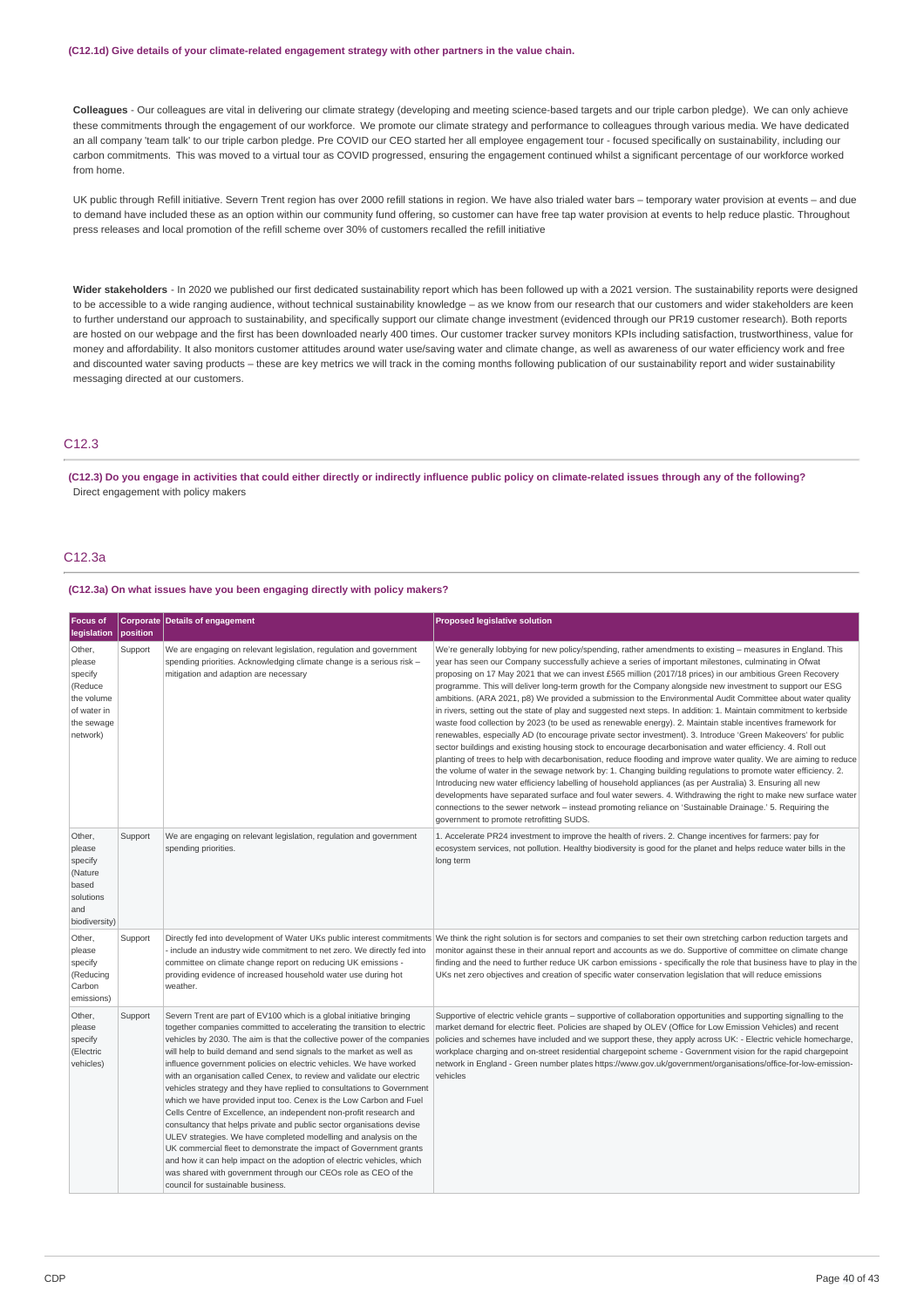## C12.3f

(C12.3f) What processes do you have in place to ensure that all of your direct and indirect activities that influence policy are consistent with your overall climate **change strategy?**

We have a clear commitment and approach to climate change through our triple carbon pledge and commitment to develop science-based targets. This position is clearly articulated in our sustainability framework which brings together our approach to sustainability.

We have several layers of governance that ensure our approach to climate change is consistent across the business, including an executive level energy steering group who meet quarterly, an executive level sustainability steering committee who provide an overview of our approach to sustainability and our overall approach is also overseen by our Corporate Sustainability Committee; which comprises our Board Chair and three members of the Board and meets at least once a quarter.

The duties of the committee include (but are not limited to) *to consider and recommend to the Board:*

- the Group's overall approach to Corporate Sustainability and ensure it is in alignment with the Group Strategy and, if appropriate, recommend amendments to the above policies to the Board;

- develop and recommend to the Board Corporate Sustainability targets and key performance indicators and receive and review reports on progress towards the achievement of such targets and indicators;

### *to ensure:*

- the creation of environmental standards, particularly those that relate to the activities where Severn Trent has its most significant environmental impacts in respect of energy management and climate change, water quality, resource productivity (including leakage and waste) and biodiversity and land use;

Responses to consultations are approved by a company Director, who has an overview of the company engagement strategies. Engagement on climate change issues and company policy are coordinated by our central strategy and regulation team. This helps to ensure consistency in approach between our strategy and our influencing activities.

### C12.4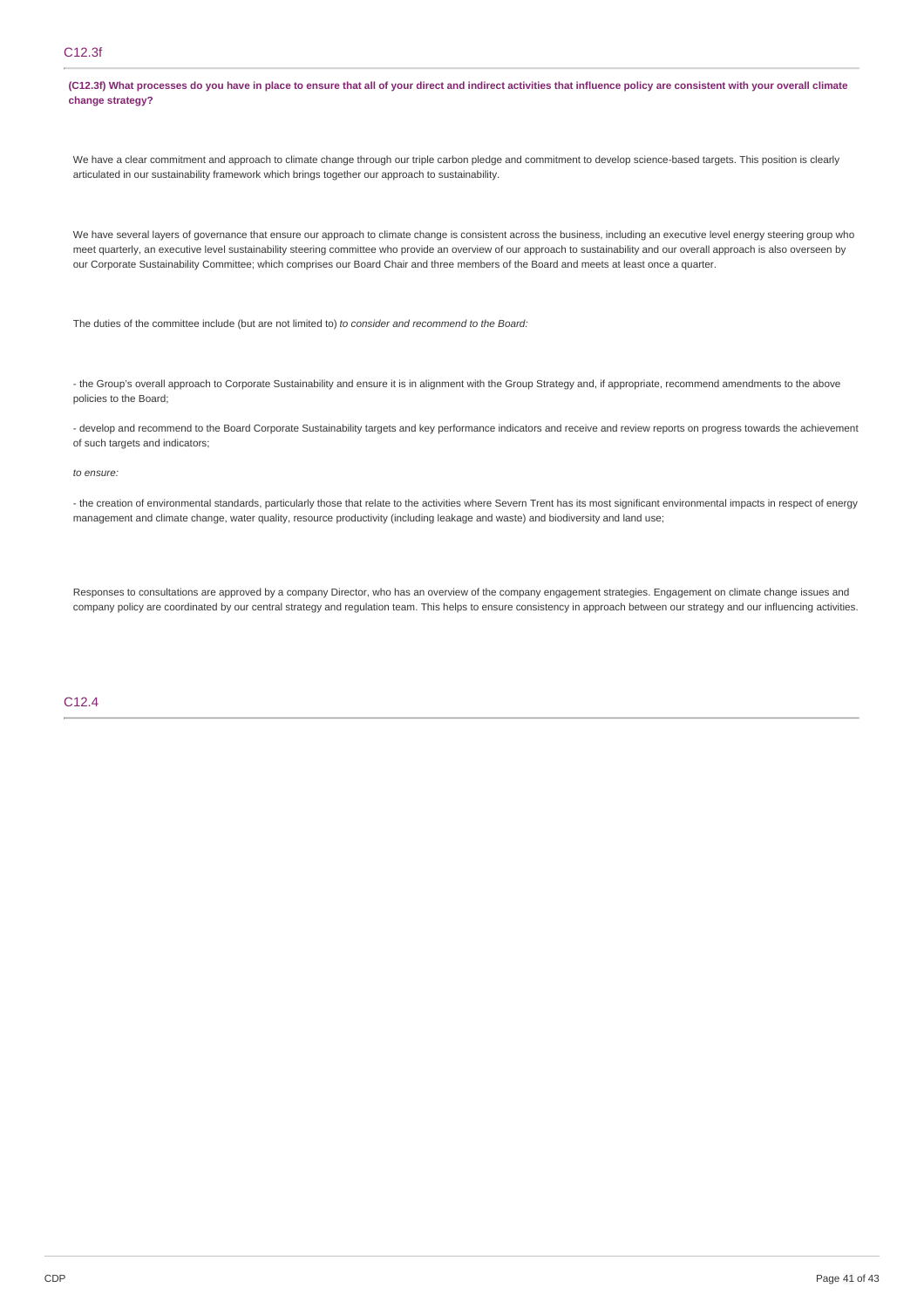(C12.4) Have you published information about your organization's response to climate change and GHG emissions performance for this reporting year in places **other than in your CDP response? If so, please attach the publication(s).**

### **Publication**

In mainstream reports, incorporating the TCFD recommendations

**Status** Complete

**Attach the document**

ara-annual-report-2021 (1).pdf

## **Page/Section reference**

Pages 51 - 67. Commitments on climate change & TCFD

### **Content elements**

Governance Strategy Risks & opportunities Emissions figures Emission targets

### **Comment**

**Publication**

In voluntary sustainability report

### **Status**

Complete

**Attach the document** Severn\_Trent\_plc\_Sustainability\_Report\_2021.pdf

#### **Page/Section reference**

Page 17 - Carbon & climate change Page 35 - Mitigating climate change

### **Content elements**

Strategy Risks & opportunities Emissions figures Emission targets

#### **Comment**

#### **Publication**

Other, please specify (Green Recovery Documents - Decarbonising Water Resources)

#### **Status**

Complete

### **Attach the document**

04\_Decarbonising Water Resources - Summary\_FINAL (1).pdf

### **Page/Section reference** Pages 2-4

**Content elements** Governance **Strategy** 

Emission targets **Comment**

## C<sub>15</sub>. Signoff

## C-FI

(C-FI) Use this field to provide any additional information or context that you feel is relevant to your organization's response. Please note that this field is optional **and is not scored.**

### C15.1

**(C15.1) Provide details for the person that has signed off (approved) your CDP climate change response.**

|       | Job title               | Corresponding job category    |
|-------|-------------------------|-------------------------------|
| Row 1 | Chief Financial Officer | Chief Financial Officer (CFO) |